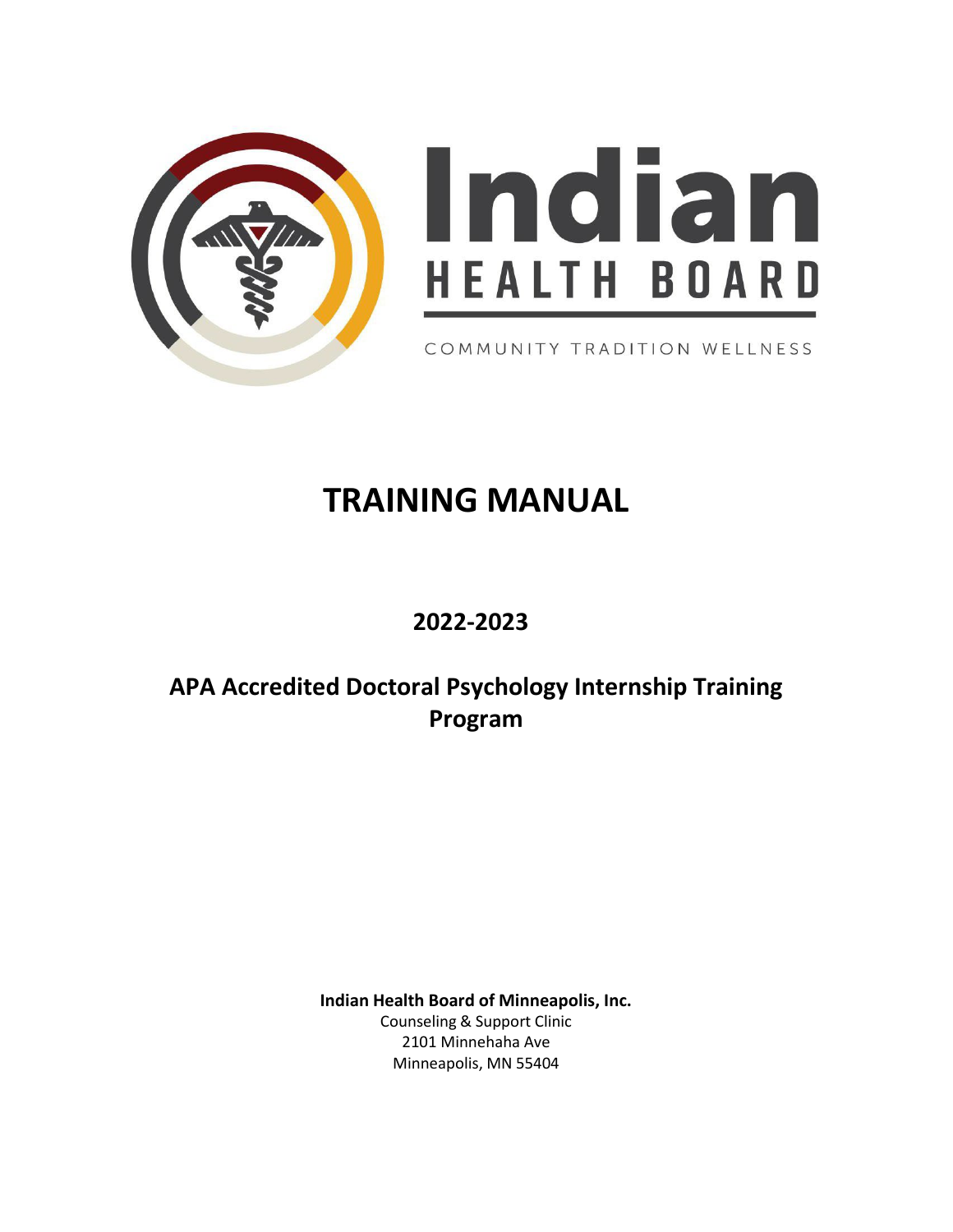# **TABLE OF CONTENTS**

| Welcome Letter                                           |    |  |
|----------------------------------------------------------|----|--|
| Indian Health Board Mission and Values                   |    |  |
| C&S Training Philosophy and Mission and Model            |    |  |
| <b>Clinic Overview</b>                                   | 11 |  |
| <b>Clinical Services / Hours</b>                         |    |  |
| <b>Clinical Training</b>                                 | 14 |  |
| Charting and Documentation                               |    |  |
| Emergency Procedures (including Suicide Risk Assessment) |    |  |
| <b>Trainee Responsibilities</b>                          |    |  |
| Indian Health Board Responsibilities                     |    |  |
| Termination, Discipline and Due Process Policy           |    |  |
| <b>Trainee Grievance Policy</b>                          |    |  |
| C &S New Client Procedures                               |    |  |
| Handy Tips and Guidelines                                |    |  |
| Appendices<br><b>Supervision Contract</b><br>А.          | 37 |  |
| Performance/Competence Assessment<br>В.                  | 41 |  |

Note: This manual is intended to provide helpful information that is specific to trainees at the Indian Health Board Counseling & Support Clinic. Overall clinic guidelines, policies, and procedures are located in the Principles of Practice Manual and Employee Handbook.

# *All trainees are required to read the C&S Principles of Practice Manual and the IHB Employee Handbook as well as this Training Manual.*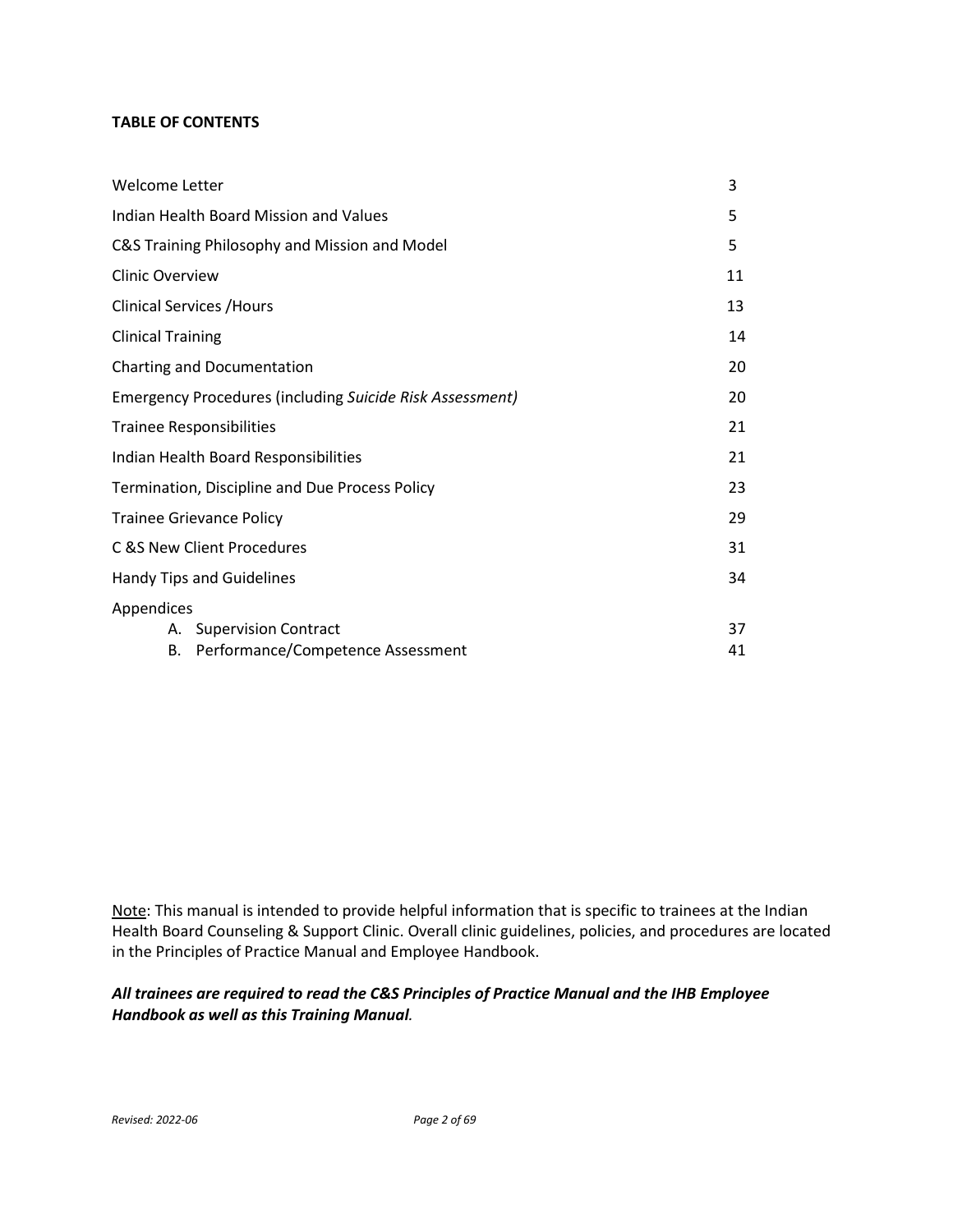#### Dear Trainees:

Welcome to the Counseling & Support Clinic of the Indian Health Board of Minneapolis, Inc. We are glad you are a part of our program for the next 12 months and know that we will all learn many things from each other over the next year!

We have had advanced psychology training for practica trainees and doctoral psychology interns since 1992. We became part of an APPIC-Approved Consortium with Washburn Child Guidance Clinic from 2000- 2006, and an independent APPIC-Approved training site for 2006-2007. In 2004 We added a postdoctoral fellowship and received postdoctoral APPIC membership in May 2009. We received American Psychological Association (APA) accreditation in November 2015 with re-accreditation review occurring in 2022. We have worked diligently to meet the needs of our trainees, while staying faithful to our community-oriented service and Indigenous frameworks during the COVID-19 pandemic, taking care to protect the health of our community – mentally, spiritually, emotionally and physically. We are currentlyoffering virtual, telehealth, and in person services for the clients we see. All interview processes will be virtual only for the 2022-2023 training year.

Historically, The Indian Health Board, or IHB, has been an important service provider to the urban American Indian population and other local residents in need since 1971, and began providing mental health services with the C&S Clinic in the early 1990s. A major goal of our training program is to equip emerging mental health professionals with the highest quality skills for addressing the health disparities and mental health needs of the American Indian community in a culturally sensitive and proficient way.

The C&S staff works in a highly collaborative fashion, and this extends to our training program as well. You will have many opportunities to learn and practice various skills and will be exposed to a variety of challenging mental health conditions. When in doubt or feeling overwhelmed, consultation and supervision are key. We also encourage interns to utilize the many opportunities to learn about the cultures of our clients, including consultation with staff, participating in or observing cultural events and activities, and learning more about your own culture.

Enjoy your year,

Director, C&S Clinic **Training Director** Training Director

Laiel Baker-DeKrey, PhD,LP Luz Angelica Salinas, PsyD,LP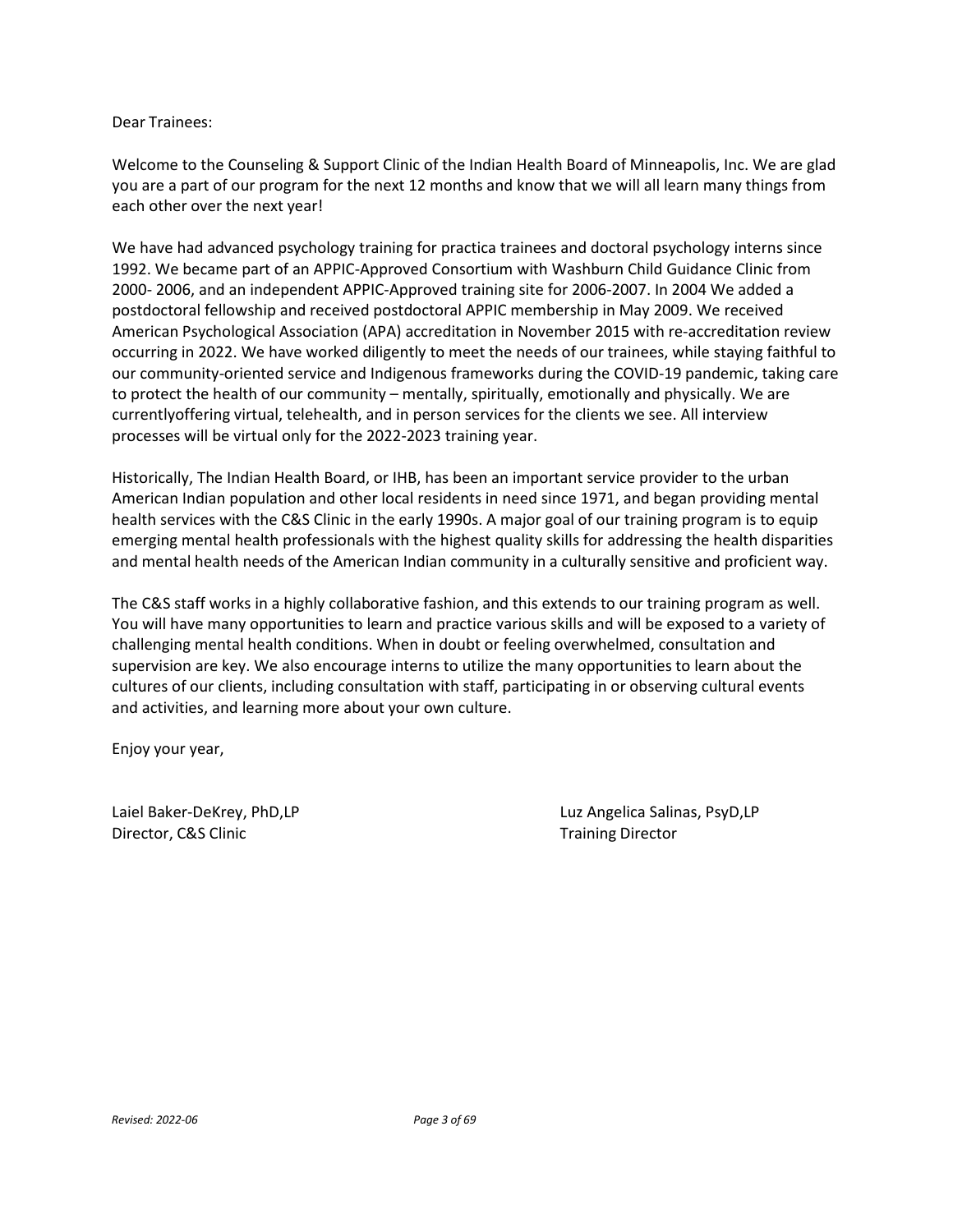## **TRAINING SITE**

Indian Health Board of Minneapolis, Inc. (IHB) is a nonprofit, culturally specific health care agency that provides medical, dental, mental and chemical health services to children, adolescents, and adults. According to 2013-2014 statistics, 48% of IHB clients identify as Native American, 35% identify as White, 15% identify as African American, and the remaining 2% identify as Asian, Native Hawaiian, or other. 25% of IHB clients overall also identify as having Latinx ancestry. Within the Counseling & Support Clinic, 79% of clients identify as Native American, 11% identify as White, 8% identify as African American, and 2% identify as Asian or other, with 4% of clients overall also identifying Latinx ancestry. Notably, the vast majority of clients seen at IHB and within the Counseling & Support Clinic identify as having mixed ethnic backgrounds. In the Counseling & Support Clinic, 63% of clients identify as female and 37% identify as male, though within these categories there are clients who identify as transgender and/or two spirit. Clients currently seen in the Counseling & Support Clinic range in age from four to 88 years old and identify with a variety of religious and spiritual orientations. Clients seen inthe clinic also identify with diverse sexual orientations, including heterosexual, two spirit, gay, lesbian, bisexual, and queer. Socioeconomic status varies considerably between clients, though a large portion ofthe client population served fall below the poverty line.

Clients seen for counseling at IHB present with a wide array of concerns, including posttraumatic stress disorder, intergenerational and complex trauma, interpersonal difficulties, depression, anxiety, selfinjury, suicidality, adjustment issues, parenting difficulties, identity development, domestic violence, history of abuse, substance abuse, eating disorders, and grief. Clients also present with diverse disability statuses, including physical, congenital, developmental, and acquired disabilities. Thus, the training program at IHB offers interns in-depth experience with a range of client populations and intersectional identities. Individual and family therapy, group therapy, child and adult assessment, chemical health assessments, social work, and psychiatric services are provided on-site. The department participates with the IHB Medical Clinic in a collaborative effort to reduce health disparities, and opportunities for consultation with Medical Clinic providers are also available. The department also prides itself on training students in cultural proficiency skills aimed toward the urban American Indian community. Indian Health Board of Minneapolis has trained practica students and doctoral psychology interns since 1993, participated in the Urban Child and Family Consortium (UCFC) from 2000-2006, and added a postdoctoral fellow program in 2004. The doctoral psychology internship received APPIC membership in 2000 and APA accreditation in 2015. The postdoctoral residency received APPIC membership in 2009. The agency provides trainees with a wealth of diverse clinical experiences and training opportunities, including urban outpatient treatment, psychological evaluations, collaborative opportunities with culturally specific schools and other agencies, and topic- or diagnosis-specific group therapy. Many interdisciplinary resources are available to interns, both onsite and in collaboration with other agencies and organizations. Staff is committed to working with urban and culturally diverse children and families, with specialized focus and services on the urban American Indian community.

The Indian Health Board of Minneapolis, Inc. complies with guidelines put forth by the Association for Psychology Postdoctoral and Internship Centers (APPIC) and American Psychological Association (APA).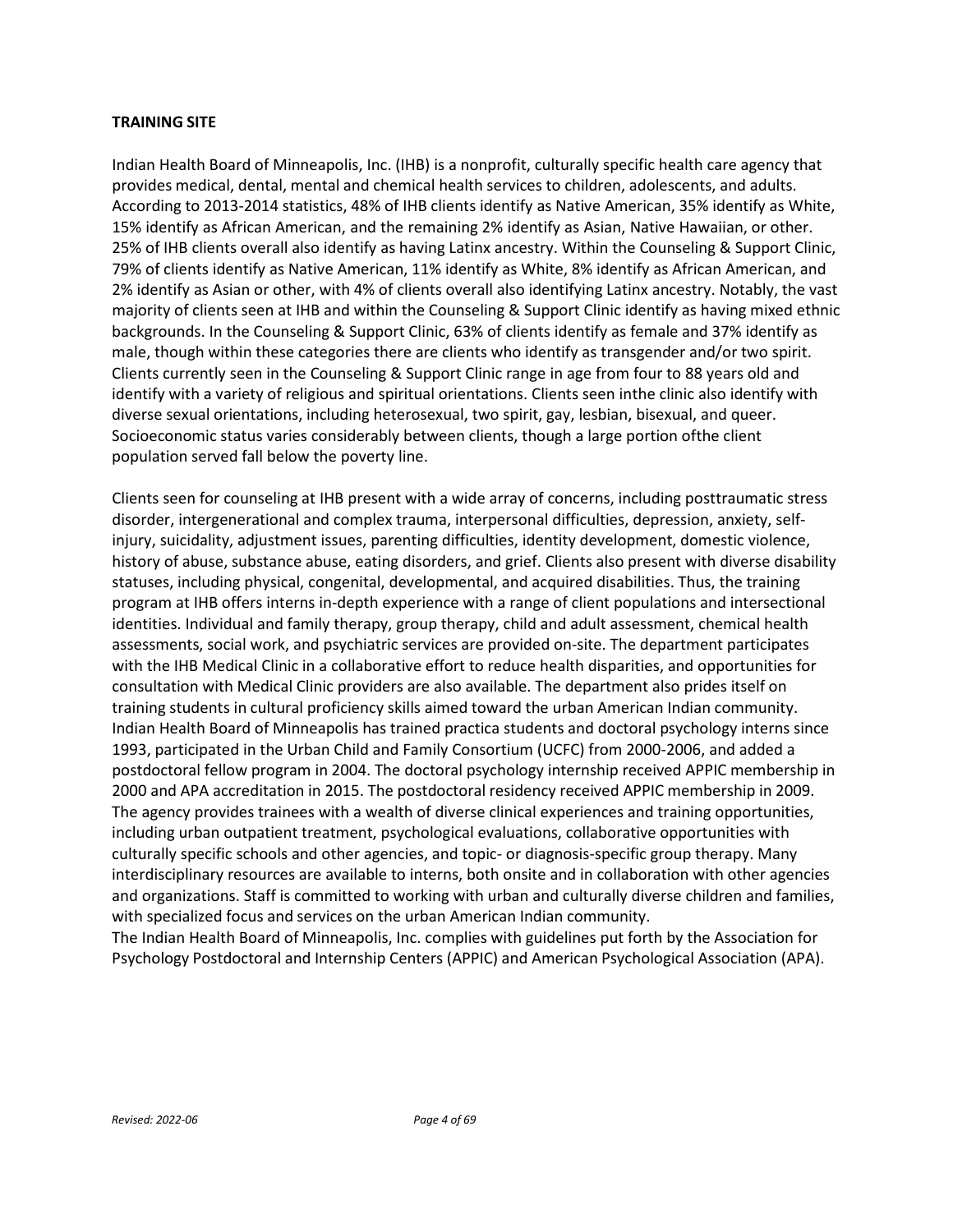# **INDIAN HEALTH BOARD MISSION, VALUES AND POLICIES**

#### **MISSION STATEMENT**

To ensure access to quality health care services for American Indian and other peoples and to promote health education and wellness.

# **VALUES**

Respect for Culture Excellence Leadership

#### **VISION**

The patients of IHB reach the highest level of health and wellness available, incorporating traditional, culturally correct practices with the best available scientific medical knowledge. They receive the support and commitment of a staff dedicated to patient's success, trained in the skills necessary, and committed to the mission of IHB. Widely known and valued in its community, the Indian Health Board is known as the best place for persons seeking health and wellness, and the best place in the industry to work.

#### **PHILOSOPHY AND MISSION OF TRAINING**

The Indian Health Board's guiding philosophy regarding training is to equip developing psychology professionals with the skills needed to serve the diverse and complex mental health needs of the urban American Indian community and others in need in our surrounding urban neighborhoods, as well as rural or reservation-based communities. Because of this focus, which ultimately serves to reduce and eliminate health disparities within the American Indian community, we provide diverse and comprehensive training opportunities to all trainees, including our doctoral psychology interns. Training opportunities draw upon the wealth of programs offered at IHB and also with community partners. Indian Health Board is invested in high quality training, and frequently staff will present training seminars in their particular area of expertise. Additionally, we invite American Indian community members and professionals to present cultural trainings once per month to gain perspective and understanding from the community's point of view. On occasion, cultural opportunities are often available for trainees to observe and/or participate in, such as beading, ribbon skirt making, star quilt making, moon ceremonies and sweat lodges. Trainees consult and collaborate with a range of team members and community providers, including psychiatrists, social workers, psychologists, occupational therapists, case managers, school staff, and county workers. Doctoral psychology interns also may have an opportunity to supervise other developing professionals.

# **Indigenous Mentorship Model: Training Model for Psychology Internship**

Our philosophy of training in the Doctoral Psychology Internship (*Niigimowinmiiwinzha*) at the Indian Health Board emerges from four Indigenous points of view: Lived experiences of the local American Indian community we serve; Clinical experiences of our providers and other professional allies; Literature on Indigenous pedagogy and curriculum; and Cultural insight and guidance of our American Indian elders.

We call the training model that derives from this philosophy the Indigenous Mentorship Model, and we use this model because it incorporates the values of *good relationships* and *interrelatedness*.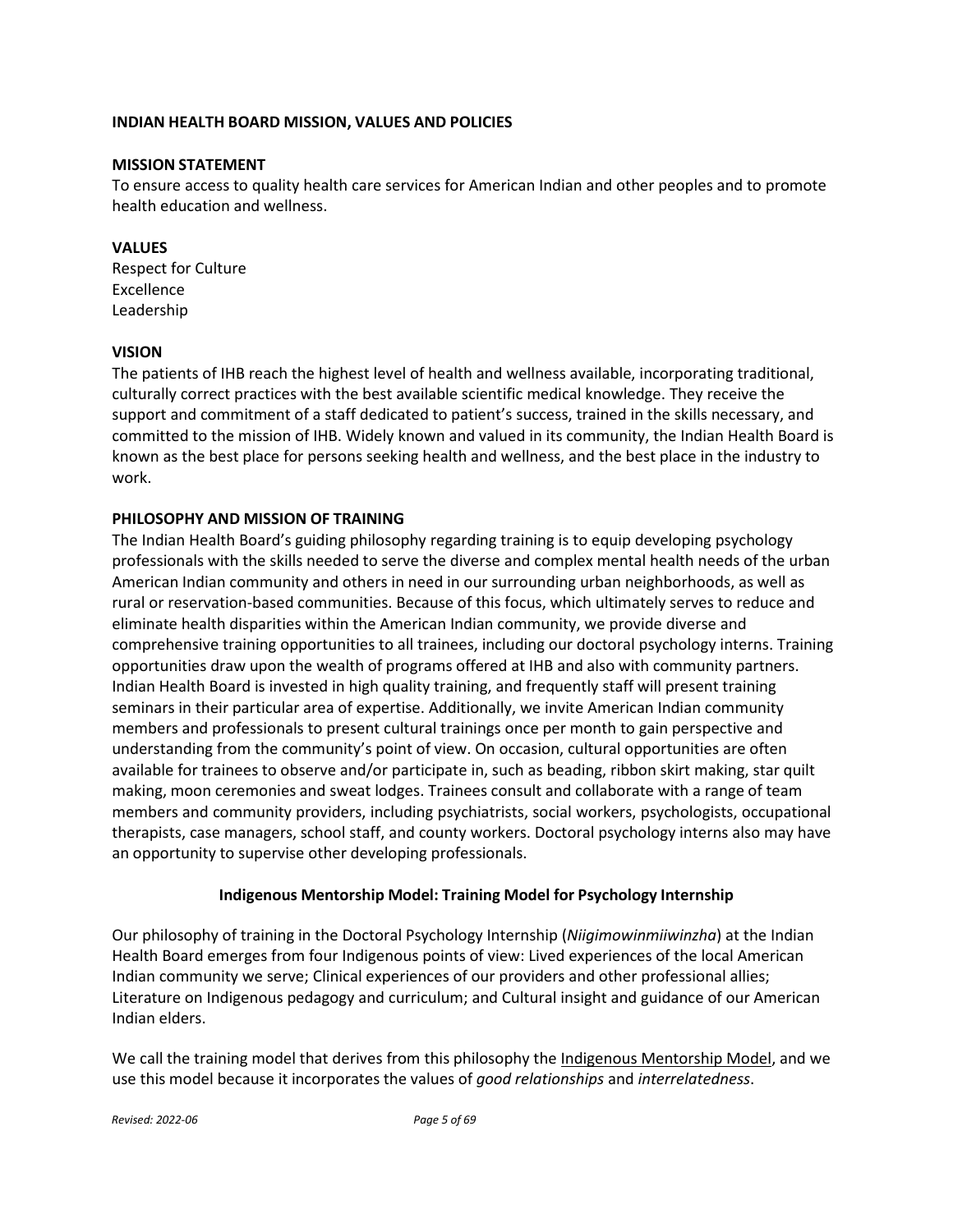Teaching and learning are most effective in the context of *good relationships*, expressed as *Da Ya Unk Unpí* (Dakota) and *Mino-Inawendiwin* (Ojibwe) in the languages of the people Indigenous to the territory we serve. The Indigenous words have the added connotation of 'working well together for the good,' which means that we each have gifts and wisdom to offer and share within the community, making us all teachers and students simultaneously.

We strongly hold that teaching and learning are inseparable from whom and where we are at any given moment. However, certain individuals do assume roles as mentors based on their experience and knowledge within specific contexts, though no one person is considered an "expert" in the western meaning of the word. Thus, teaching and learning are always developmental, holistic, context-based, dynamic, and relational.

Our psychology training model is also conducted within a context of *interrelatedness*, better known as *Mitakuye Oyasin* in the Lakota language and translated into English as *all my relations. All my relations* refers to an Indigenous understanding of the self as related to one's family, clan(s), community(ies), nation(s), the natural world (e.g., earth, plants, animals, insects), and the spiritual world (e.g., Creator or Great Spirit, ancestors, spirit helpers) at once. *All my relations* invite interns to introduce and understand themselves from the context of their interrelatedness. It enables each of us to understand where all of us are coming from when we share our diverse knowledge as we learn throughout the training year.

To set the tone for the training year, for each week, and for many meetings, introductions and discussion are done in a traditional talking circle format. This involves one person speaking at a time, with protocols of non-interruption and respectful listening. Following Indigenous teachings, we share in a clockwise manner. From the beginning, this sets the foundation for good relationships and respect for diversity among interns, training staff, and others.

Supervisors' roles as mentors involve training with use of Indigenous pedagogical practices such as experiential activities, storytelling, and talking circles. Experiential learning involves applying material through hands-on engagement (e.g., practicing therapy skills and techniques using role-play, participating in community events or activities). Storytelling involves teaching through personal or traditional stories, which resonate and connect with interns through contextualizing didactic content and training in clinical services (e.g., supervisors often share stories from personal experiences and direct work experience). Traditional stories are also incorporated as appropriate, and interns are invited to share their personal and culturally relevant stories.

Talking circles offer opportunities for interns and supervisors to share what we have learned, honoring the diverse knowledge and understanding that each person brings. Each person thus assumes the role of teacher and student, enriching the learning environment and further strengthening good relationships. Experiential activities, stories, and talking circles strengthen interns' relationships with didactic training. Within supervision then, we are able to promote holistic integration of content and deep personal reflection that enhances learning and training.

Finally, intern feedback is invited and encouraged throughout the year and carefully considered, reflected on, and integrated through supervisor and program evaluations, so that supervisors and training staff may best serve the needs of the interns. Through intern feedback, consultation with other trainees, staff, and mentors, reading relevant literature, and personal reflection, supervisors continually strive to grow in providing adequate training. Learning is living and living is learning, and the Indigenous

*Revised: 2022-06 Page 6 of 69*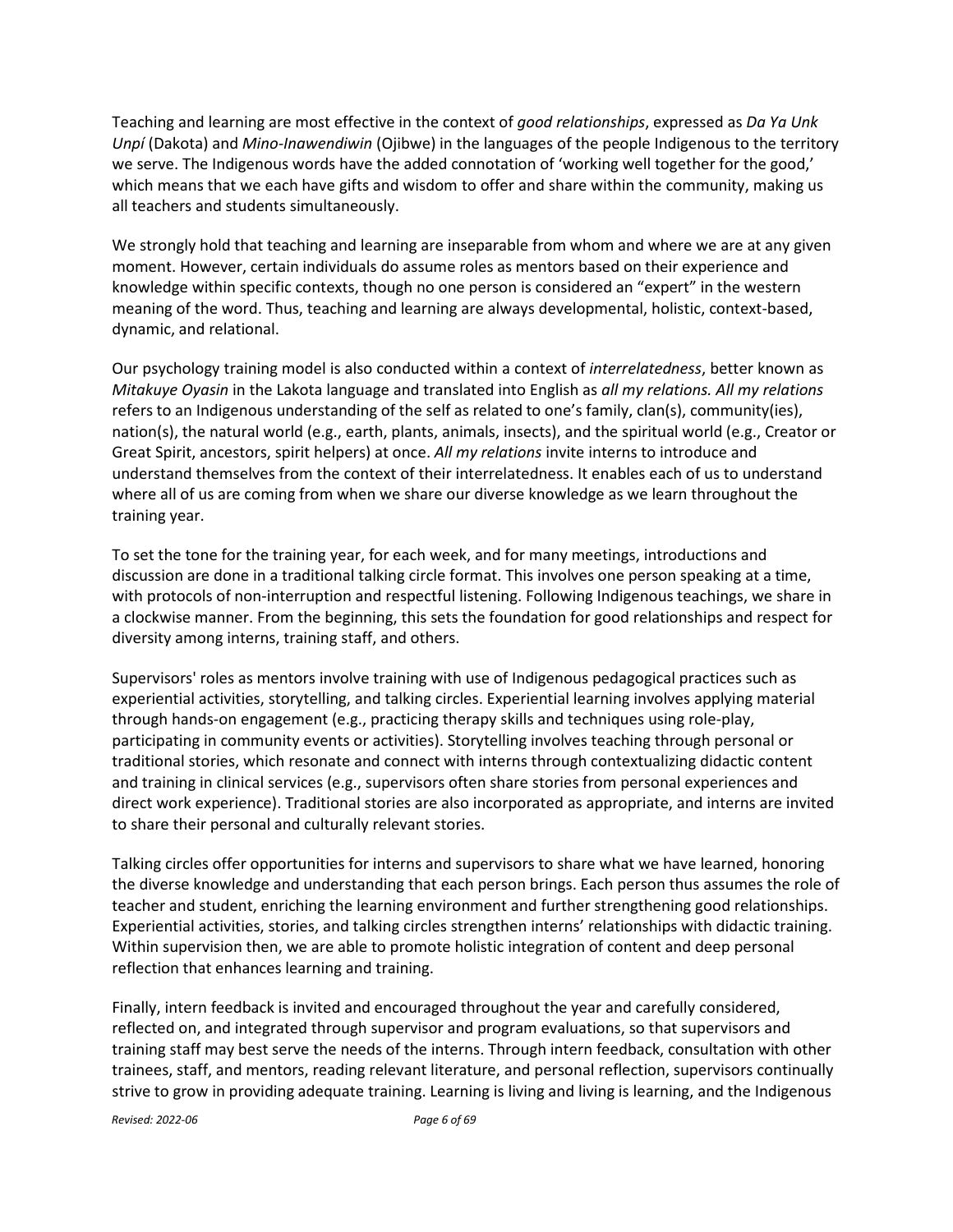values within being an effective supervisor and intern require engagement in ongoing personal and professional development throughout life.

# **Cultural Competency Guidelines for the Provision of Clinical Mental Health Services to American Indians in the State of Minnesota**

(Drafted by the American Indian Mental Health Advisory Council)

While there are many similarities in the provision of mental health services across treatment populations, there are *essential and unique components that must be considered when providing mental health services for American Indian clients. While American Indians are also unique individuals, there are consistent similarities across this cultural group that are unique to Indian people, and this knowledge is essential for the provision of efficacious mental health treatment for Indian people.*

Of great importance in the formation of mental health practice guidelines in working with American Indians is that *such guidelines must be dynamic. As individuals grow in their understanding of cultural identification, and as mental health services improve their standards of care, so must cultural competency standards accommodate improvements in treatment practices.*

*Similarly, it is not acceptable for an individual practitioner to declare himself "culturally competent" whether after attending one seminar, or a lifetime of working with clients from diverse populations. Rather, cultural competency is a developmental process for which a mental health practitioner strives, and always improves. Even if a practitioner is of the same race as his/her client, he/she may be of a different gender, socio-economic status, physical or mental ability, sexual preference, or religious background. These demographic variables may outweigh or modify race for particular clients, and thereby confound a clinician's understanding of how race affects mental health services for a particular cultural group. Also, clients of particular groups may or may not identify with their racial group; a variable that the "culturally enthusiastic" clinician may not be aware. Therefore, knowledge of a particular cultural group's beliefs, norms, and practices may not be adequate knowledge for "culturally competent" clinical care.*

*As part of the developmental pursuit of culturally competent mental health services for American Indians the following recommendations are presented as necessary but not sufficient guidelines for a mental health practitioner to follow:*

*Form a Connection with the Community*

- It is important to know how people are related in Indian communities, what family histories are, and who *is considered a leader in the community.*
- *Visit local schools, community centers, and elder complexes, and volunteer when possible at these agencies*
- *Attend ceremonies if invited or appropriate*

#### *Be Aware of Differences in Boundaries*

- Indian people may ask a clinician to attend a family event, visit their home, or accompany them to a *religious event. It may be considered very disrespectful or alienating to refuse these gestures.*
- *An Indian client may ask personal information of a clinician before proceeding with the mental health session. Such a personal exchange is often seen as polite and caring among Indian people and should not be automatically dismissed by the clinician as unprofessional or trivial.*

#### *Be Aware of Differences in Time*

*American Indians often do not feel the same sense of urgency in arriving at meetings or events at their scheduled time as Caucasian people do. Many Indian people will not arrive at a mental health appointment on time, or* sometimes not at all, if they have something, they believe is more important to do. Events that may be considered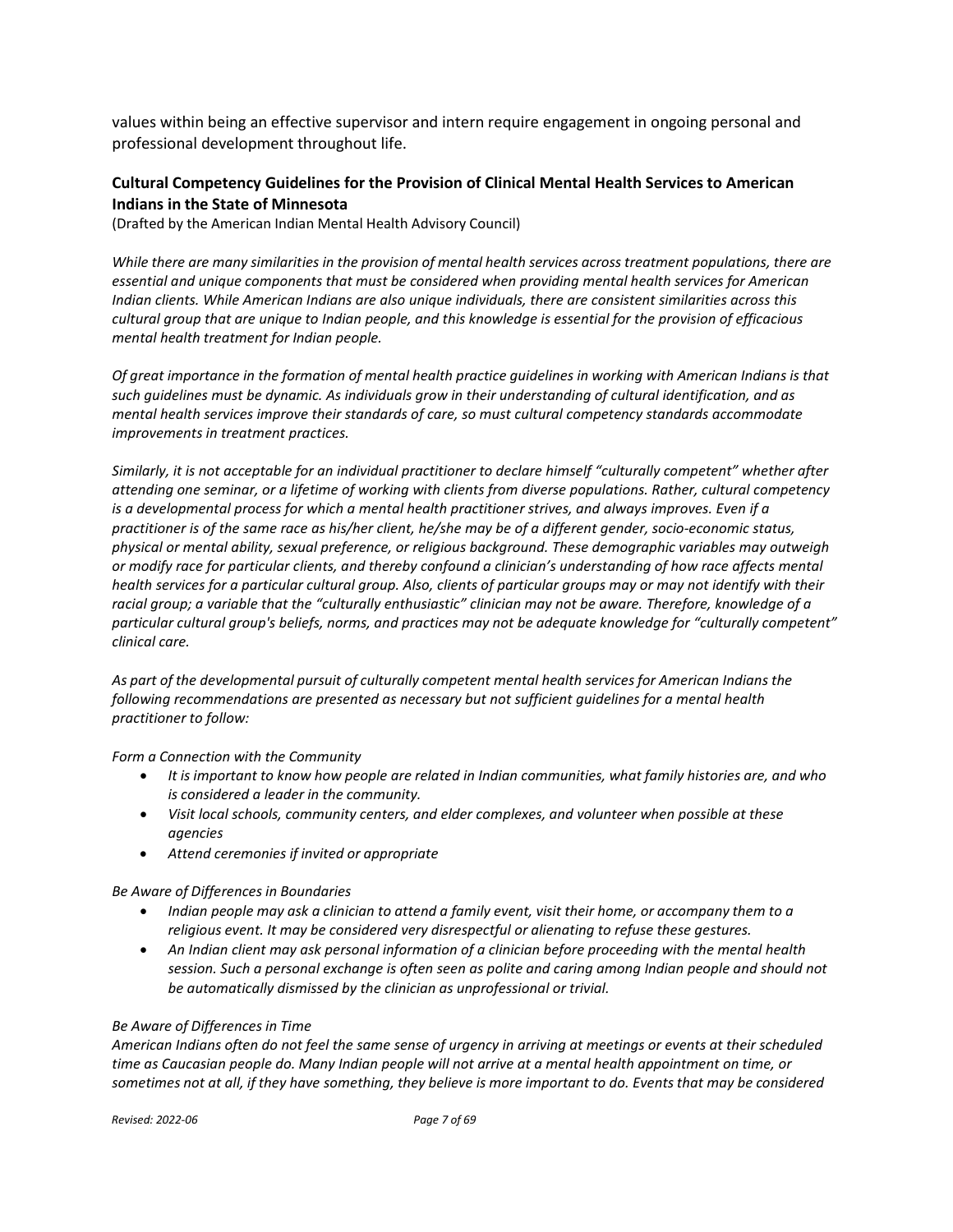*more important than mental health appointments often include family crises, ceremonies, deaths, or friends in need.*

#### *Understand definitions of family*

*In many Indian communities, family may be considered more than blood relatives; family may also be considered people who have been informally adopted, or simply raised by another person.*

#### *Awareness of Gift-Giving Practices*

*American Indian clients may give their mental health provider tobacco when asking for healing, or some other gift. Again, the clinician must use his/her judgment, and whenever possible, try not to dismiss the Indian client's gesture or intent in their gift giving.*

#### *Communication Styles among American Indians*

• *Nonverbal Messages*

*Often Indian people communicate a great deal through nonverbal gestures, such as using downcast eyes or ignoring an individual when they are unhappy with or disagree with a person. Also, handshakes are generally done very gently and from the end of the fingers, instead of heartily and with the whole hand. Again, a gentle handshake is seen as respectful, and not a sign of weakness.*

• *Humor*

*Indian people may say truths or difficult messages through humor and might cover great pain with smiles or jokes. It is important to listen closely to humor, as it may be seen as invasive to ask for too much clarification.*

• *Indirect Communication*

It is often considered unacceptable for an Indian person to criticize another. This is an important factor for *a clinician to understand. Especially when it comes to Indians speaking out against or testifying against another person. Even if the individual has been exceedingly abusive, it may be considered disloyal or disrespectful to speak negatively about the other person. There is a common belief that people who have acted wrongly will pay for their acts in one way or another; although the method may not be the legal system.*

#### *Spirituality of American Indians*

- *Given the abusive history that American Indians have suffered because of their spiritual practices, and the fact that it has only been legal for them to publicly display their religious practices since 1978 (American Indian Religious Freedom Act), many Indian people are very private and protective of their spiritual beliefs and practices. So, it may not be appropriate to ask probing questions about an Indian client's spiritual beliefs, or to assume that an Indian client has strong spiritual beliefs. Also, given the intensity with which Christianity has instilled itself into Indian culture, many American Indians strongly embrace Christianity and vehemently reject traditional American Indian spiritual beliefs and practices.*
- *Although there are great differences among American Indians regarding their spiritual practices, most Indian spirituality consists of a respect for life, a connectedness with nature, and a belief in a spiritual* existence after the physical body has died. Also, most Indian religions promote the notion that one must be *balanced between their physical, mental, emotional, and spiritual health; a concept that is important when providing mental health services for Indian people.*
- *It is critical that mental health professionals do not misdiagnose spiritual experiences as psychosis. If the* professional is in doubt, he/she should consult with an American Indian spiritual leader. Also, a good rule *of thumb is to question the message that the spirits are giving. If the message is for the client to harm him/herself or someone else, or if it causes the individual a great amount of distress and functional impairment, then it is more likely to be a case of psychological hallucinations than spiritual visitations. However, a spiritual leader should conduct the final assessment.*

*Generational Mental Health Issues of American Indians*

*Revised: 2022-06 Page 8 of 69*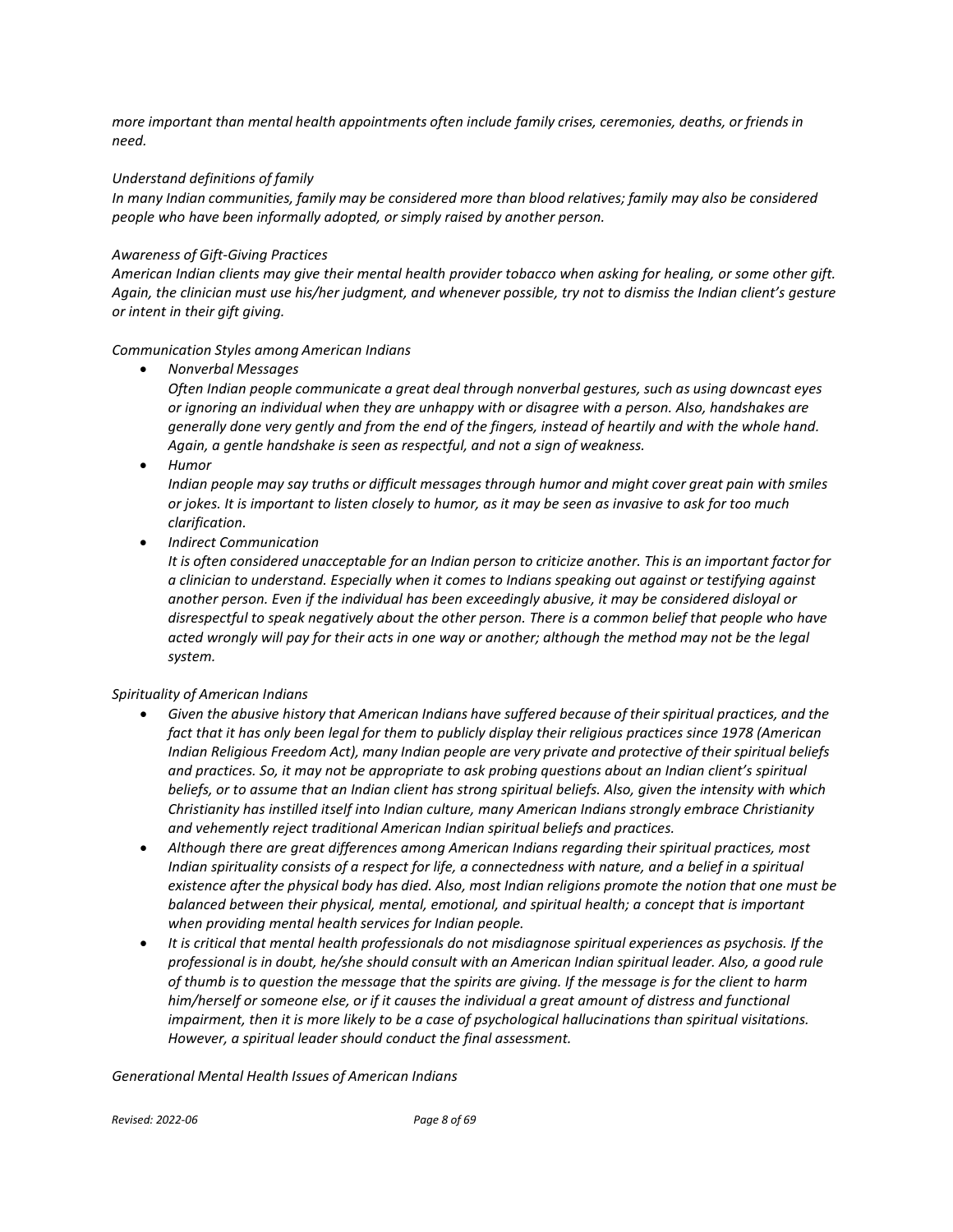- *It is important for the mental health clinician to be familiar with accurate information regarding American Indian history over the last 400 years, and the trauma that Indian people have endured, in order to understand the present pervasiveness of mental health difficulties among Indian people. Specifically, given the disempowerment that Indian people have experienced from having their land taken, being forced on reservations, being beaten for speaking their native language and practicing their cultural ceremonies, and more recently having their children forcibly taken away by child protection, Indian people may tend to have very little hope in experiencing a just and full life. Also, alcoholism and abuse have been common responses to the generations of mistreatment Indians have experienced, and these responses have been passed through generations as acceptable and common methods to survive an "unjust" world.*
- *It is also important for clinicians to understand "healthy paranoia" or the concept that it may not be a delusion on the Indian client's part when he/she claims they were followed unnecessarily in a store, that they did not receive a job over a less-qualified Caucasian candidate, or that they were denied housing because of their race.*

#### *Formality*

*While it is often common practice for a mental health professional to present himself or herself in formal dress, or using psychological vocabulary when interacting with clients, this may be counter-productive when working with American Indian clients. In fact, a large amount of education may be a detriment to the clinician's ability to heal* and could add to the division between the clinician and the client. By contrast, when working with American Indian *clients, a sense of casual professionalism on the part of the clinician is likely to increase the client's willingness to cooperate and participate in his/her treatment.*

#### *Humility and Patience*

- *A clinician is more likely to gain the cooperation and trust of a client and his/her family if she/he is willing to approach the client in a humble stance, and not one of "absolute expertise." Quite often, the Indian* client or his/her family will have insight into origins or solutions to problems that are not in mental health *texts.*
- *Patience in particular is a very important attribute to adopt when working with Indian clients. Results or* change are likely to occur at a rate much slower than that desired by the clinician, and "success" should be *considered relative to the client's expectations, not the clinicians.*

#### *Values*

- *In order to create reasonable treatment plans for American Indian clients, it is essential to understand* what concepts are of value and importance to the client. It may not be vital to the Indian client to attend *college or have a "successful" career, while building and fostering a family may be very important to him/her. Given the collective tendency of American Indians, is likely, however, that family and support of the community will take precedence over individual achievement. However, individual achievement as a means to help the community may be highly regarded.*
- *If great important to the mental health clinician is an understanding of what health means to their Indian client. Does it mean functioning well enough to pay the bills or does it mean to realize dreams. It is imperative that the clinician does not impose the values of dominant society on their client or assume that the Indian client has grand material or academic aspirations.*

#### *Cultural Identity Development*

*Fundamental to the provision of mental health services to American Indian clients is an assessment of his/her level of cultural identity. According to Sue and Sue (Counseling the Culturally Different, 1990), persons from diverse cultures often pass through a process of cultural identity, in which they 1) begin by identifying with the dominant* culture and rejecting their own, 2) then begin to embrace their own culture and reject the dominant culture, 3) then *see positive in the dominant culture, but continue to prefer persons from their own culture, and finally 4) see the strengths and weaknesses in both their own culture and the dominant culture, and accept them as they are. Given these different cognitive stances, a client can vary largely in how they view their current mental health, its etiology, and possible resolutions to their problems.*

*Revised: 2022-06 Page 9 of 69*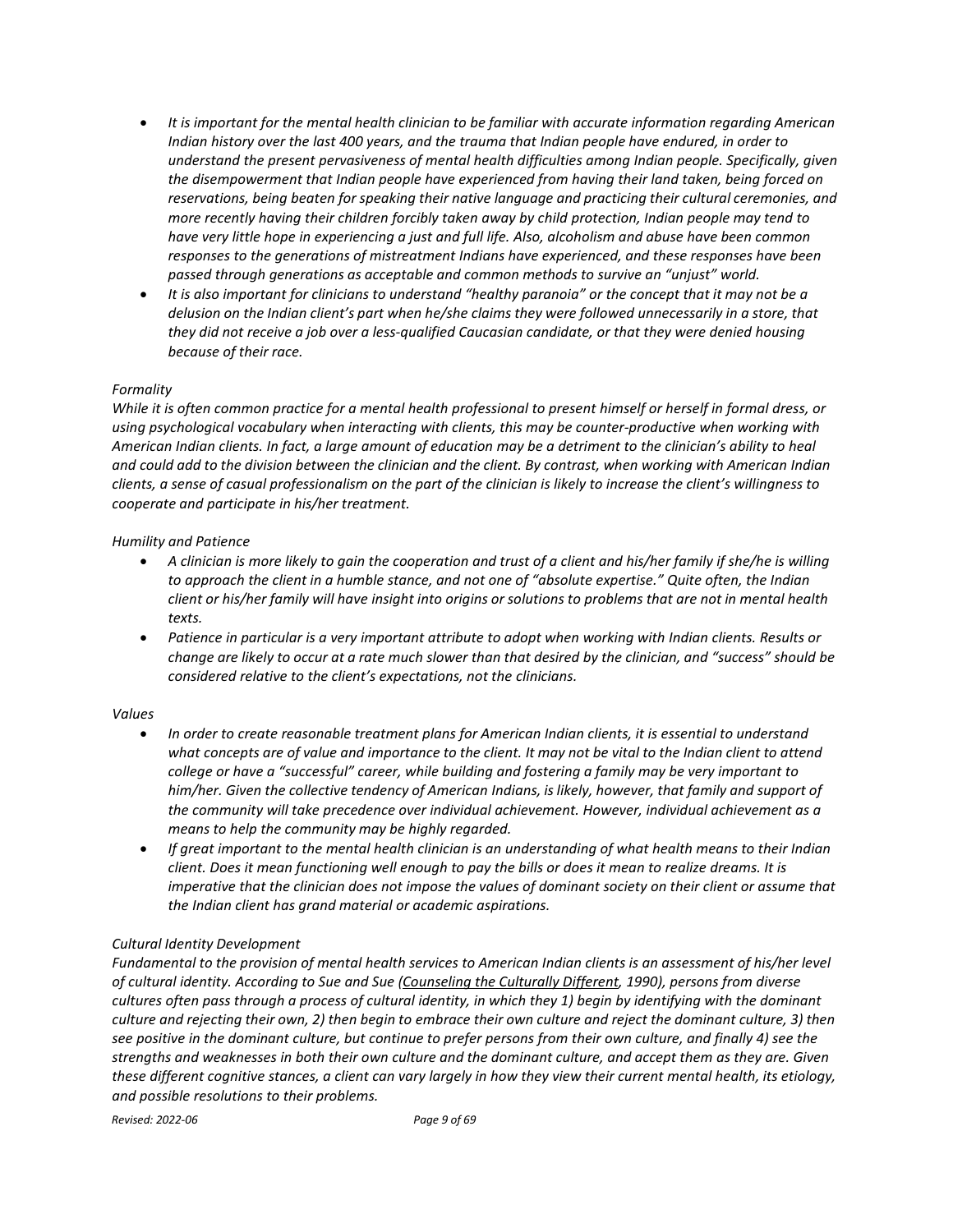*Psychological Testing*

- *Standardized tests are based on data collected on specific demographic groups. Therefore, whenever possible, it is necessary for accuracy and reliability when conducting psychological tests on American Indian clients, to use tests with American Indian norms.*
- When using the MMPI-2 with American Indians, it is important to note that this population often scores as *psychotic when they have strong spiritual beliefs. Such an examinee may endorse items such as, "seeing things other people do not see," and are referring to spirits, not visual hallucinations. Also, American* Indians tend to "spike" on scale 4 of the MMPI-2, or the paranoia scale. Again, caution is suggested when *interpreting this scale, as many Indians do experience racism and injustice, which results in what the literature refers to as, "healthy paranoia."*
- *As with all psychological testing, rapport with the American Indian client is critical to obtaining valid results. However, it may require a longer process of interacting and gaining trust than is typical for Caucasian clients.*
- *Be cautious when conducting tests of speed, as an American Indian client may not feel the obligation to comply with such as request, given the common cultural ambivalence about strict dedication to time.*

*While these recommendations are by no means exhaustive, they are the most commonly violated practices among American Indian mental health clients, and adherence to these few suggestions is likely to increase client cooperation and treatment success. When in doubt, the non-Indian clinician is highly encouraged to consult with an American Indian clinician. The following is a suggested reference list for the mental health professional in pursuit of cultural competency:*

#### *References*

*Allman, L.S., de la Roche, O., Elkins, D.N. E Weathers, R.S. (1992). Psychotherapists' attitudes towards clients reporting mystical experiences. Psychotherapy, 29(4), 564-569.*

Crow Dog, L. & Erdoes, R. (1995). Crow Dog: Four generations of Sioux medicines men. New York: Harper Collins. *Deloria, V. (1993). God is red: A native view of religion. Golden, CO: Fulcrum Publishing.*

Duran, E. & Duran, B. (1995). Native American postcolonial psychology. Albany: State University of New York Press.

- *Garrett, J.T. & Garrett, M.W. (1994). The path of good medicine. Understanding counseling Native American Indians. Journal of Multicultural Counseling and Development, 22, 134-144.*
- *Garrett, M.T. & Myers, J.E. (1996). The rule of opposites: A paradigm for counseling Native Americans. Journal of Multicultural Counseling and Development, 24, 89-104.*
- *Johnston, B. (1990). Ojibway Heritage. Lincoln, NE: University of Nebraska Press.*
- Kohl, G.J. (1985). Kitchi-Gami: Life among the Lake Superior Ojibway (R. Neufang & U. Bocker, Trans.). St, Paul, MN: *Minnesota Historical Society Press. (Original work published 1860)*
- Lake-Thom, B. (1997). Spirits of the earth: A guide to Native American nature symbols, stories and ceremonies. New *York: Penguin Group.*
- *Locust, C. (1985). Native American Indian beliefs concerning health and unwellness. (Native American Research and Training Center Monograph). Flagstaff: University of Arizona Press.*
- Locust, C. (1995). The impact of differing belief systems between Native Americans and their rehabilitation services *providers. Rehabilitation Education, 9, 205-215.*
- *McGaa Eagle Man, E. (1989). Mother earth spirituality: Native American paths to healing ourselves and our world. San Francisco: Harper Collins Publishers.*
- Navarro, J., Wilson, S., Berger, L., Taylor, T. (1997). Substance abuse and spirituality: A program for Native *American students. American Journal of Health and Behavior, 21, 3-11.*
- *Neihardt, J.G. (1972). Black Elk Speaks. Lincoln: University of Nebraska Press.*
- *Shafranske, E.P. & Maloney, H.N. (1990). Clinical psychologists' religious and spiritual orientations and their practice of psychotherapy. Psychotherapy, 27, 72-78.*
- *Sue, D. & Sue, D. (1990). Counseling the Culturally Different. New York: John Wiley.*
- Tedlock, D. & Tedlock, B. (1975). Teachings from the American earth: Indian religions and philosophy. New York: *Liveright Publishing Corporation.*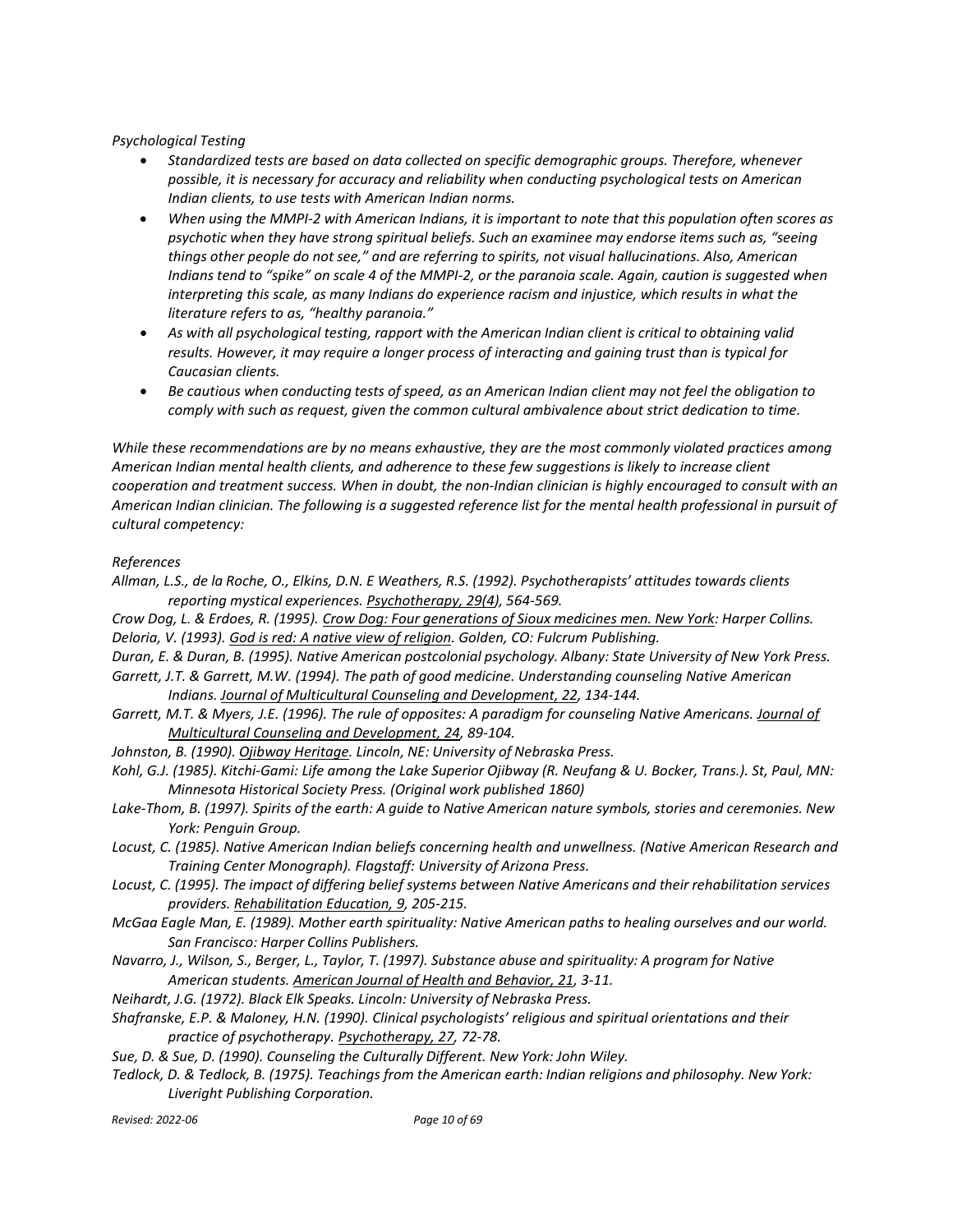#### <span id="page-10-0"></span>**CLINIC OVERVIEW**

#### **Clinic Description**

The Counseling & Support Clinic of the Indian Health Board provides culturally competent mental and chemical health services to adults, children, and families. Most of the clients who use the clinic are of American Indian heritage, so emphasis is placed on providing services in a manner that best meets the needs of this community. C&S staff provides high quality services to clients in a courteous, professional manner while maintaining a comfortable, effective, and productive mechanism for rendering such care. Clients give informed consent for provided services and confidentiality is maintained within the limits prescribed by law.

#### **Clinic Staff and Job Function**

*Laiel Baker-DeKrey, PhD, LP, Clinical Director and Recovery Services Director,* provides psychological services to adults, adolescents and children. She earned her PhD in Clinical Psychology from the University of North Dakota. She was also a student in the Indians into Psychology Doctoral Education (INPSYDE) Program and her research and training have been primarily in Native American mental health. Laiel is an enrolled member of the Three Affiliated Tribes (Mandan, Hidatsa, Arikara Nation) on the Fort Berthold Reservation of North Dakota.

*Luz Angelica Salinas, PsyD,LP, Clinical Training Director* attended Indian Health Board as a pre-doctoral practicum student, a pre-doctoral intern and post-doctoral fellow. After completing her training, she took at staff psychologist position with IHB in September of 2019 and transitioned into the role of training director in December 2020. Dr. Salinas provides clinical services to children, adolescents and adults with emphasis on incorporating Indigenous ways of healing. She identifies as a transracial adoptee from Colombia and has focused much of her clinical experience working with other transracially adopted peoples.

*Robin Young, PsyD, LP, Chief Psychologist,* provides psychological services to adults, adolescents and children. He received his doctorate in Clinical Psychology from Argosy University (Twin Cities), and completed his doctoral psychology internship and postdoctoral fellowship here at the Indian Health Board. Dr. Young's specialties are trauma and working with children and their caregivers.

*Andre Peri, PhD, LP, Integrated behavioral health manager,* provides psychological services to adults, adolescents and children. He earned his PhD in Clinical Psychology from St. Louis University in St. Louis, MO, and has worked in diverse settings including at the VA, in private practice, a non-profit focusing on adults with developmental disabilities, an Employee Assistance Program, an IHS facility and at a tribal health department. Dr. Peri's areas of specialties are trauma, suicide and crisis intervention, anxiety and depression, and SMI.

*Thomas Murphy, PsyD, LP, Staff Psychologist*, began at the Indian Health Board in 2012. He received his doctorate in Counseling Psychology from the University of St. Thomas and completed trainings in a variety of settings, including community mental health, CD treatment, corrections, college counseling, and private practice. He completed his doctoral psychology internship at Twin Cities Internship Consortium (now titled Minneapolis Internship Consortium). Dr. Murphy's specialties are co-occurring mental health-chemical dependence issues, anxiety, and depression, with both adults and adolescents.

*Revised: 2022-06 Page 11 of 69 Adriana Youssef, Ph.D., L.P. Staff Psychologist,* received her doctorate in clinical psychology from the University of Minnesota in 2014, with a specialization in child psychology, clinical science, and developmental psychopathology. She completed an APA-accredited internship in Miami, FL Community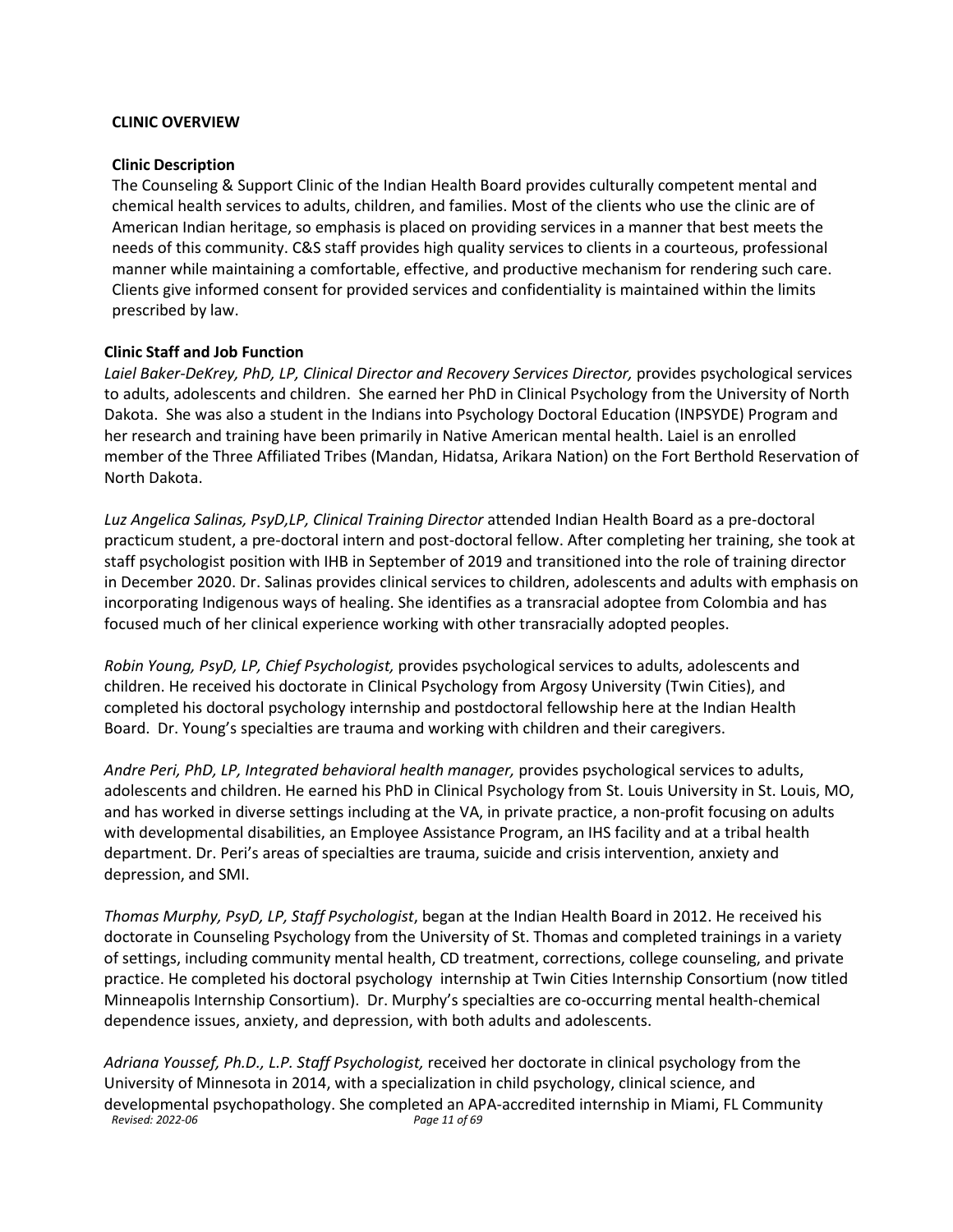Action and Human Services Department in 2013, providing services for Head Start and a domestic violence center. Currently at IHB, Dr. Youssef provides mental health services for children, adolescents, and adults. Along with the diagnosis and treatment of childhood problems, Dr. Youssef has expertise in the areas of infant and early childhood mental health, including maternal mental health in the prenatal/postpartum period. She is nationally certified in Trauma-Focused Cognitive Behavioral Therapyand has an interest in working with children and families impacted by trauma. She also has an interest in using culturally relevant skill-based parenting programs to promote children's resilience. Dr. Youssef is4<sup>th</sup> generation Mexican American and a California native.

# *Tyler Hoyt, PhD, LP, Staff Psychologist*, began at the Indian Health Board in 2020 as

a Postdoctoral Fellow. He received his doctorate in Clinical-Community Psychology with a Rural and Indigenous emphasis from the University of Alaska Fairbanks and where he attended preliminary training at the Department of Defense, community mental health settings, and the UAF University Counseling Center. He completed his doctoral psychology internship at the University of Hawaii at Manoa Counseling and Student Development Center. Dr. Hoyt is a first generation descendent of the Blackfeet Nation in Montana. He enjoys working clinically with Indigenous elders and other individuals across the lifespan, as well as LGBTQ populations, and he is passionate about serving communities who have been affected by intergenerational and historical trauma.

*Donald "Richard" Wright, LADC, CI, Chemical Health Specialist,* is a Licensed Alcohol and Drug Counselor who has worked at the Indian Health Board since February 2004. Richard attended the University of Minnesota majoring in General Studies with a minor in American Indian studies. He has been employed in the alcohol and drug field for 25 years. He previously has worked in community corrections and with the State Department of Corrections. More recently he worked for 11 years as a primary treatment counselor for American Indian adolescents in Minneapolis. Richard also is a national speaker on inhalant and solvent abuse, and non-beverage alcohols. Richard is married and has nine children, three of whom are adopted. He has raised countless foster children, and is now a grandparent of thirteen. Richard is a recent graduate of the St. John's University, Archdiocese of St. Paul earning a Catechist Institute Degree bestowed on May 8, 2012. Richard also writes books and has had three publications, including a drug prevention curriculum and two articles in professional journals for addiction medicine. Richard is member of the Leech Lake Chippewa, Pillager band, born and raised at Onigum, Minnesota.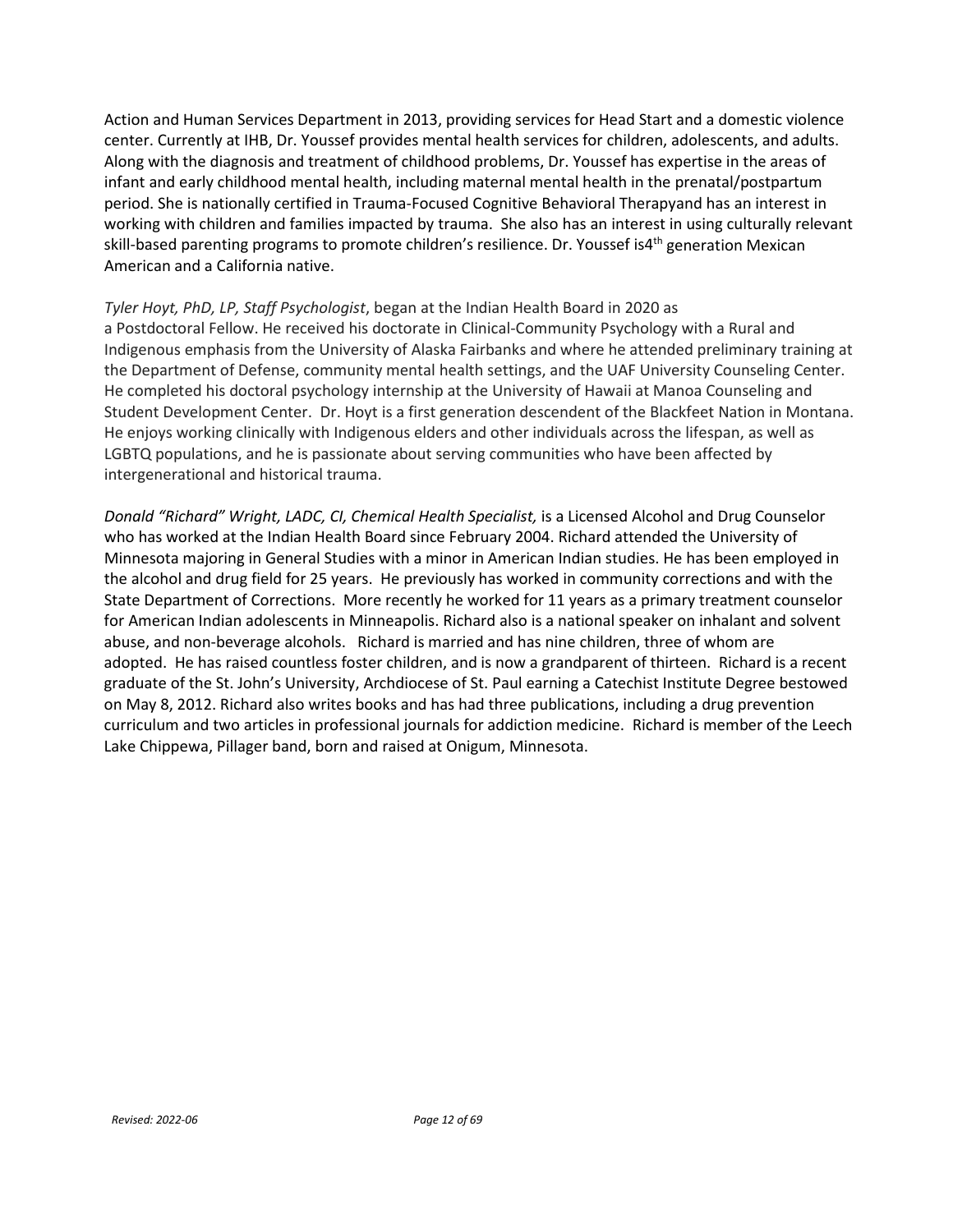# **CLINIC SERVICES**

| <b>Therapy</b>                    | Individual<br>Family                                                        | parent/child<br>siblings                                                                                                                                                                                                                                                          |  |  |
|-----------------------------------|-----------------------------------------------------------------------------|-----------------------------------------------------------------------------------------------------------------------------------------------------------------------------------------------------------------------------------------------------------------------------------|--|--|
|                                   | Group                                                                       |                                                                                                                                                                                                                                                                                   |  |  |
| *Assessment                       | Child                                                                       | social/emotional<br>attention difficulties<br>learning<br>school observation                                                                                                                                                                                                      |  |  |
|                                   | Adult                                                                       | psychological<br>cognitive functioning                                                                                                                                                                                                                                            |  |  |
| Social Work                       | Community resources<br>Referrals<br>Support groups<br>Supportive counseling |                                                                                                                                                                                                                                                                                   |  |  |
| <b>Special Services</b>           |                                                                             | Somatic Experiencing <sup>®</sup> (SE)<br>Trauma Focused - Cognitive Behavioral Therapy (TF-CBT)                                                                                                                                                                                  |  |  |
| <b>Psychoeducational Services</b> |                                                                             | Presentations, trainings and workshops to community members and<br>professional groups regarding psychological issues, cultural<br>competence, child development.                                                                                                                 |  |  |
| Transportation                    |                                                                             | Rides to and from appointments are available to clients through the<br>Indian Health Board transportation department. Rides should be<br>arranged through the Business Coordinator. Rides must be scheduled 24<br>hours in advance, and an adult must accompany children under 7. |  |  |

#### **Clinic Hours**

The clinic hours are 9:00 a.m. to 5:00 p.m., Monday - Friday. Some transportation is available to clients from 9:00 a.m. to 5:00 p.m., with 24 hours notice, but transportation arrangements should always be conducted through the Business Coordinator.

# **\*DENOTES CHALLENGE IN PRACTICE AREA DURING COVID-19 PANDEMIC.**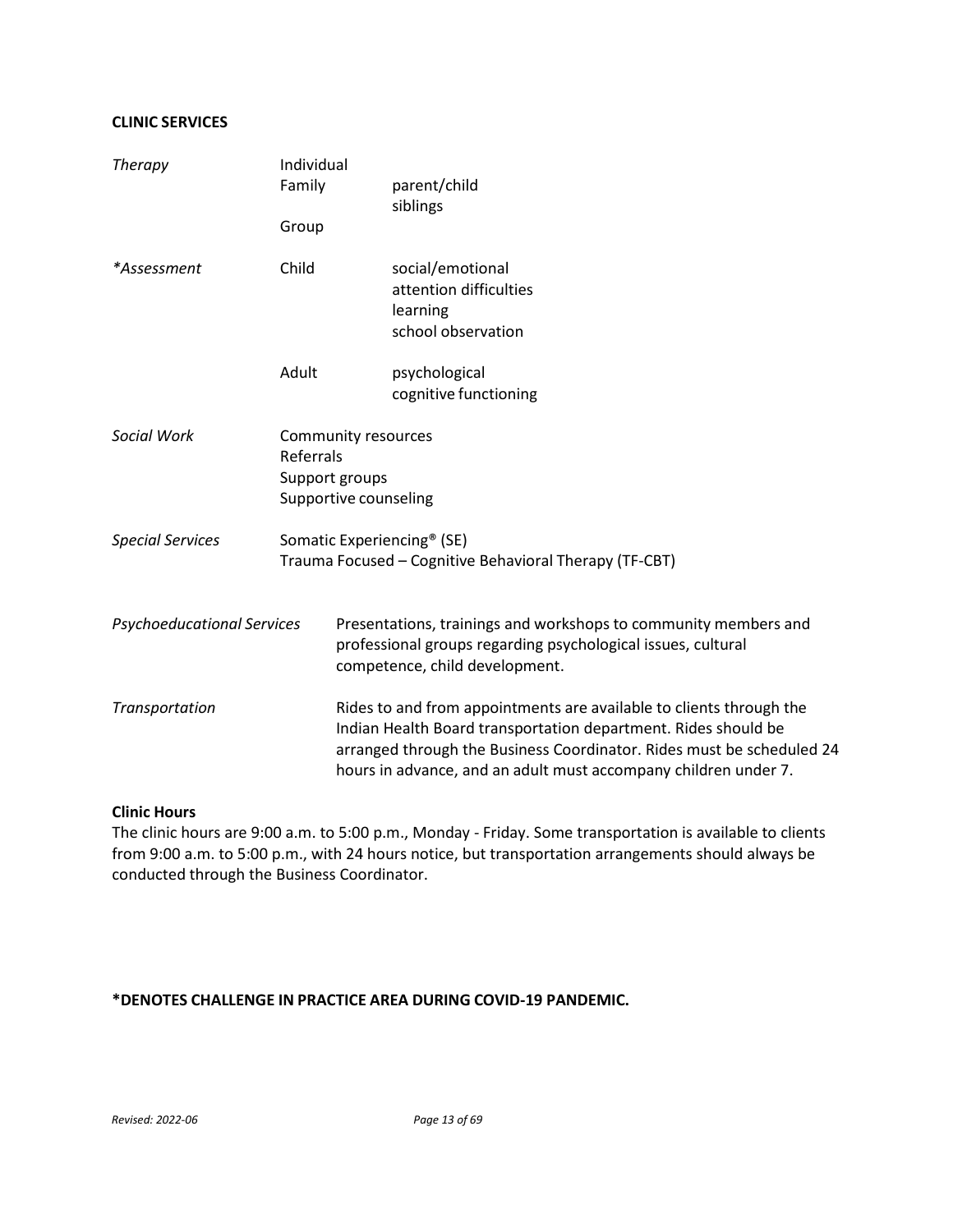# <span id="page-13-0"></span>**CLINICAL TRAINING**

#### **Training Meetings**

All trainees are required to attend training meetings each week, scheduled as follows:

*Cultural Interview: (third) Wednesday, 12:00-2:00 p*m

#### *Case Consultation: (all but third) Wednesdays, 1:00-2:00 pm*

All C&S clinical staff and trainees attend this meeting. Cases are reviewed, as well as a variety of clinical topics. Staff usually eats their lunch during this meeting.

#### *Trainee Seminar: (all but third) Wednesdays, 10:00-12:00 pm*

C&S clinical staff and outside professionals facilitate this meeting so that trainees have an opportunity to meet with and learn from diverse staff who have a variety of clinical orientations and perspectives. Didactic topics such as ethics, play therapy, countertransference, attachment, and trauma will be covered.

#### **Supervision**

Supervision will address, but will not be limited to, assessment and diagnostic skills, cultural awareness, therapy skills and professional development. A supervision contract will be created early in the year, in order to identify strengths and needs and to make expectations clear. The primary supervisor will be responsible for co-signing trainee's documentation and supervising clinical and administrative aspects of the case. All Intake Summaries, Treatment Plans, chart notes, letters, written communications, reports, and Discharge Summaries must be co-signed by the supervisor.

Review of audiotape is a valuable aspect of the supervision process. Specific consent from the client and/or the client's guardian is required and consent forms are available.

Emergency consultation with a licensed clinical staff member is always available and advised in crisis situations, particularly those that involve the assessment of suicide risk or danger to others. If all staff are in session when consultation is needed, it is acceptable to interrupt a staff provider's session. If possible, consultation should be sought from the supervisor.

# **\*Assessment - Depending on COVID-19 pandemic status and virtual nature of client care, assessment may be limited throughout the training year.**

Trainees arrive with varying levels of assessment skill and experience. Because some amount of assessment is possible with each client, it is important to be proficient with all major categories of assessment and appropriate tests used at the Indian Health Board. Interns and Fellows are expected to administer, score, interpret and write reports on all relevant tests.

# **\*Anishinabe Academy – Depending on COVID-19 pandemic status and school district public health policy, rotations at the schools may be limited throughout the training year.**

Interns and Fellows will be providing services onsite at a local elementary magnet school, Anishinabe Academy, once weekly during the regular school sessions. A schedule will be provided, along with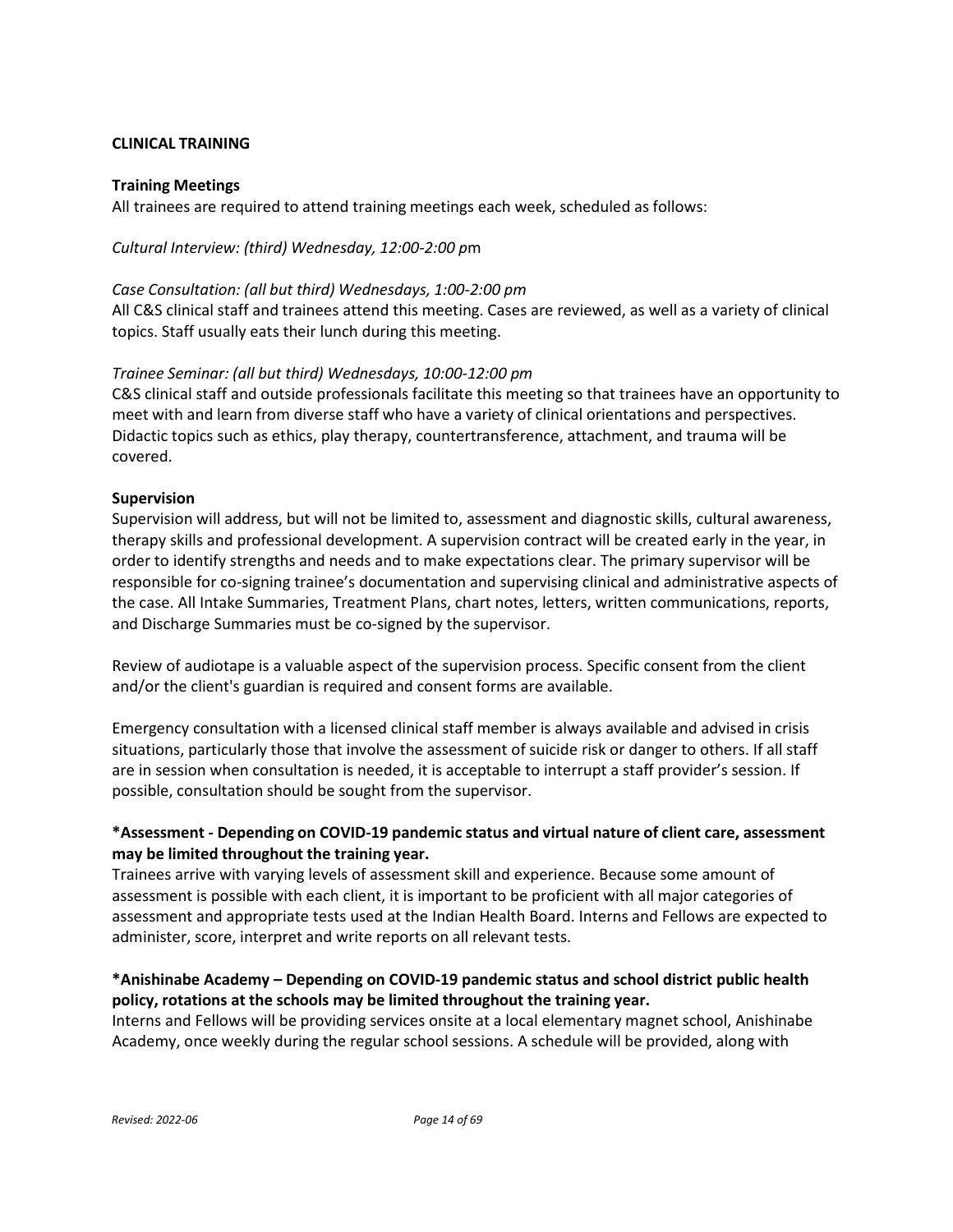relevant training, supervision, and planning for the classroom therapeutic support. Careful planning of any trainee vacation or days off should take the local school calendar into consideration in order to miss as few days as possible and to maximize the limited time available for onsite services.

# **Therapy**

A range of presenting concerns are treated, such as depression, anxiety, Posttraumatic Stress Disorder, attention problems, Reactive Attachment Disorder, Fetal Alcohol Spectrum Disorders, physical and sexual abuse, neglect and substance abuse. Interns receive training in both long- (at least six months) and short-term therapy and are supervised in utilizing a range of theoretical approaches, including cognitive-behavioral, psychodynamic, and play therapy. Proficiency in crisis intervention and management is valued and relevant training is provided. Trainees learn agency-specific and cultural competence guidelines while being encouraged to develop their own style of interviewing, professional writing, and treatment within those guidelines. Interns and Fellows may lead or co-lead therapy groups.

# **Cultural Awareness**

Culturally aware treatment for the American Indian community is a primary focus of training at IHB. Relatedly, multicultural sensitivity and competence frequently guide topics for discussion and clinical areas of education and services. Monthly, American Indian community members and professionals are invited to present cultural trainings to provide perspective and understanding from the community's point of view. Cultural opportunities are available and expected for trainees to observe and/or participate in, such as powwows, school-based events, and ceremonies.

#### **INTERN SELECTION**

Interns are selected from applicants through the APPIC (Association of Psychology Postdoctoral and Internship Centers) website. Preference is given to graduate students from APA-accredited doctoral programs in professional psychology and American Indian applicants are especially invited to apply.

Applications are screened by the Training Director and training staff with priority given to experience in a community mental health setting, knowledge concerning trauma, sensitivity to diversity and competence with psychological evaluation and report writing. Applications are ranked according to the written materials, including reference letters, and the estimation of fit with the training program, with the top-ranked applicants invited to interview. Following interviews, initial rankings are revisited and submitted to APPIC.

As a member of APPIC, IHB agrees to abide by the APPIC policy that no person will solicit, accept or use any ranking-related information from any intern applicant.

# **PRACTICA AND ACADEMIC PREPARATION REQUIREMENTS**

- Graduate coursework and practicum training in psychotherapy and psychological interventions with adults and children, including competence with cognitive and personality assessment and the creation of written evaluations. An integrated psychological evaluation for both an adult and a child are expected.
- Graduate coursework and practicum experience with psychopathology and diagnostic assessment.
- Strong oral and written communication skills, efficient time management skills, and comfort and competence in challenging situations, including crises.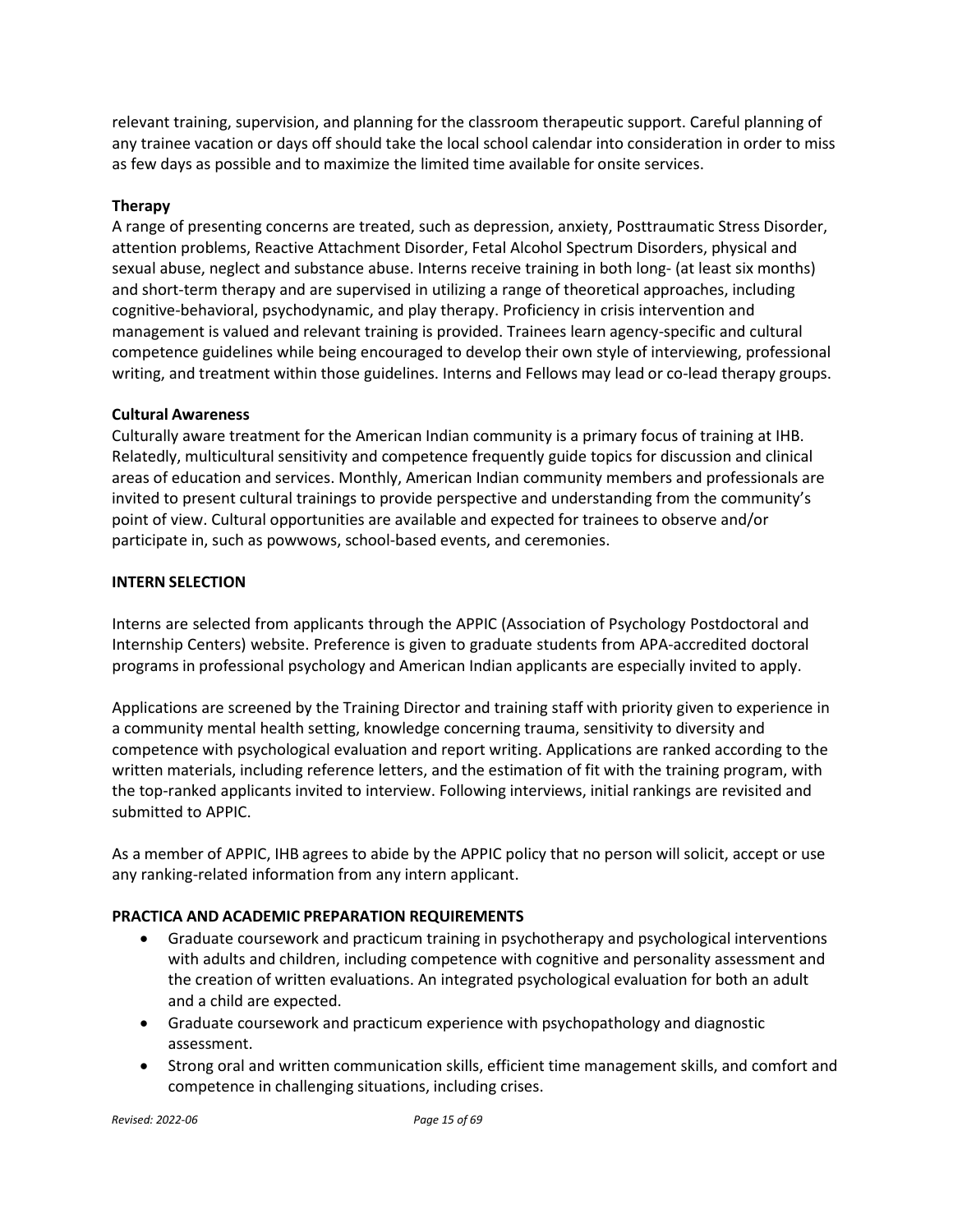• Verification from the graduate program Director of Training that all coursework, comprehensive examinations and other required benchmarks will be completed by the internship start date.

Per job description:

- Enrolled in a doctoral program at a regionally accredited school and pursuing a doctoral degree in an applied psychology field.
- Completion of all doctoral level coursework in applied psychology field.
- 600 hours previous experience and training in clinical assessment and psychotherapy of children, adolescents, and/or adults.

#### **TRAINING PROGRAM**

Interns of the IHB Doctoral Psychology Training Program will gain experience working with children, adolescents, adults and families in a community healthcare clinic. Interns will spend approximately 90% of their time in outpatient psychotherapy and training activities, and 10% in outpatient assessment and related training and supervision activities.

On a weekly basis, interns spend at least one hour in direct clinical supervision of cases with their primary supervisor, one hour per week with their secondary supervisor one hour each in group supervision and case consultation with all clinical staff, and two hoursof didactic and/or cultural proficiency training. As part of orientation, interns outline their interests, goals,and skills with the Training Director so that therapy and assessment cases that are commensurate with the intern's skills and interests may be assigned.

#### **CLINICAL TRAINING EXPERIENCES AND GOALS**

Interns learn agency-specific and cultural competence guidelines while being encouraged to develop their own style of professional writing, interviewing, and treatment within those guidelines. Interns develop basic competence in a variety of areas through direct clinical experience, didactic seminars, and team/group case consultations.

#### **Clinical Experience**

Interns provide treatment and assessment supervised by the Training Director and other IHB Licensed Psychologists. A range of presenting concerns are treated, such as depression, anxiety, Posttraumatic Stress Disorder, Attention-Deficit/Hyperactivity Disorder, Reactive Attachment Disorder, Fetal Alcohol Spectrum Disorders(FASD), physical and sexual abuse and neglect and substance abuse. Interns complete general psychological evaluations. They may lead or co-lead therapy groups and provide consultation to the Medical Clinic or other agencies.

Primary clinical experiences include outpatient therapy, consultation at Anishinabe Academy and psychological evaluation. Secondary clinical experiences may include group therapy, consultation with Medical Clinic staff and/or other staff within and outside IHB and provision of supervision.

#### **Didactic Seminars**

Each week a didactic training experience is selected based upon the needs of the trainee, knowledge of clinic operations and clinical practice expectations, meeting training goals of internship and APA requirements.

Interns, the Training Director, and interested agency professionals meet weekly as a group for

*Revised: 2022-06 Page 16 of 69*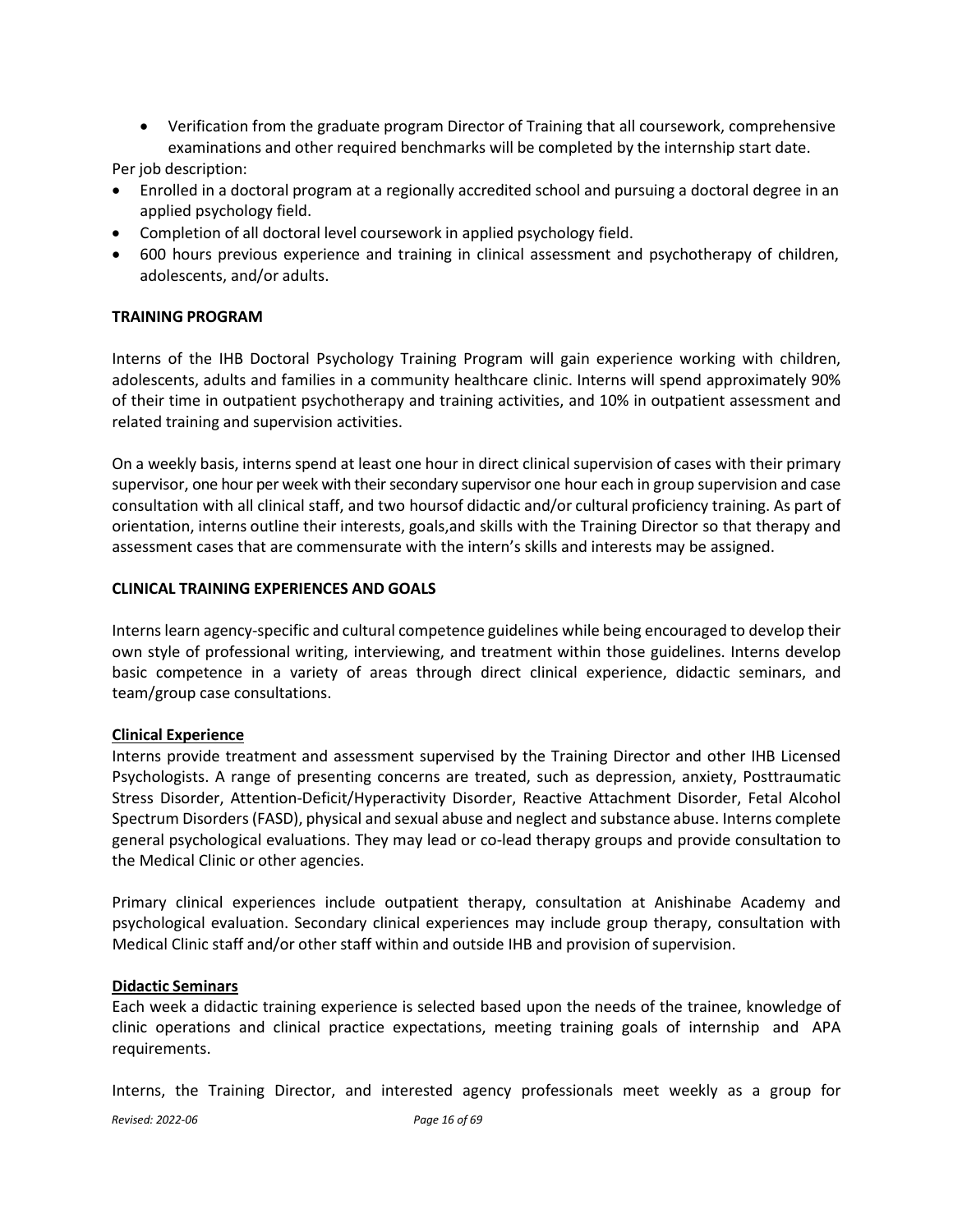approximately two hours of didactic seminar. Professionals from within the agency and the community are invited to lead seminars. Past seminar topics have included cultural interviews, climate change and mental health, decolonizing methodologies in treatment, public health program development and policy, Adverse childhood experiences and trauma in Indigenous communities, Indigenous ways of knowing (epistemologies), Suicide prevention and safety planning, child development, play therapy, Dialectical Behavior Therapy (DBT), attachment models, countertransference, psychiatric medication management, ethics and professional issues, supervision models and topics, and neuropsychological evaluation.

Interns provide a formal therapy case presentation once a year and a formal assessment case presentation once a year.

# **Team/Department Case Consultations**

Interns attend weekly case consultation and are exposed to a variety of viewpoints, intervention theories and recommendations at these meetings.

# **Training Goals**

Goal #1: Competence in Theories and Methods of Psychological Assessment- Interns will develop competence in data collection for formal evaluation, skills in interviewing for diagnostic assessment and treatment, case formulation, appropriate use of tests and interpretation, skills in professional writing and feedback, as well as cultural sensitivity within diagnosing and test use/interpretation.

**Objectives include:** Interviewing and data collection for formal evaluation, Effective interview skills for diagnostic assessment for treatment, Accurate diagnosis and case formulation, Appropriate use of tests and interpretation, Professional writing and feedback, and Cultural competence.

Goal #2: Competence in Psychotherapy and Psychological Interventions-Interns will develop competence in effectively assessing patient risk management, appropriate case conceptualization and treatment planning, effective therapeutic interventions, Sensitivity to individual and cultural diversity, group therapy skills, and cultural competence within psychotherapy.

**Objectives include:** Patient risk management, appropriate case conceptualization and treatment planning, Effective therapeutic interventions, Sensitivity to individual and cultural diversity, Group therapy skills, Cultural competence.

Goal #3: Constructive Consultation, Supervision, and Program Evaluation - Interns will develop competence in effective consultation and communication, effective supervision and cultural competence within consultation, program evaluation and supervision.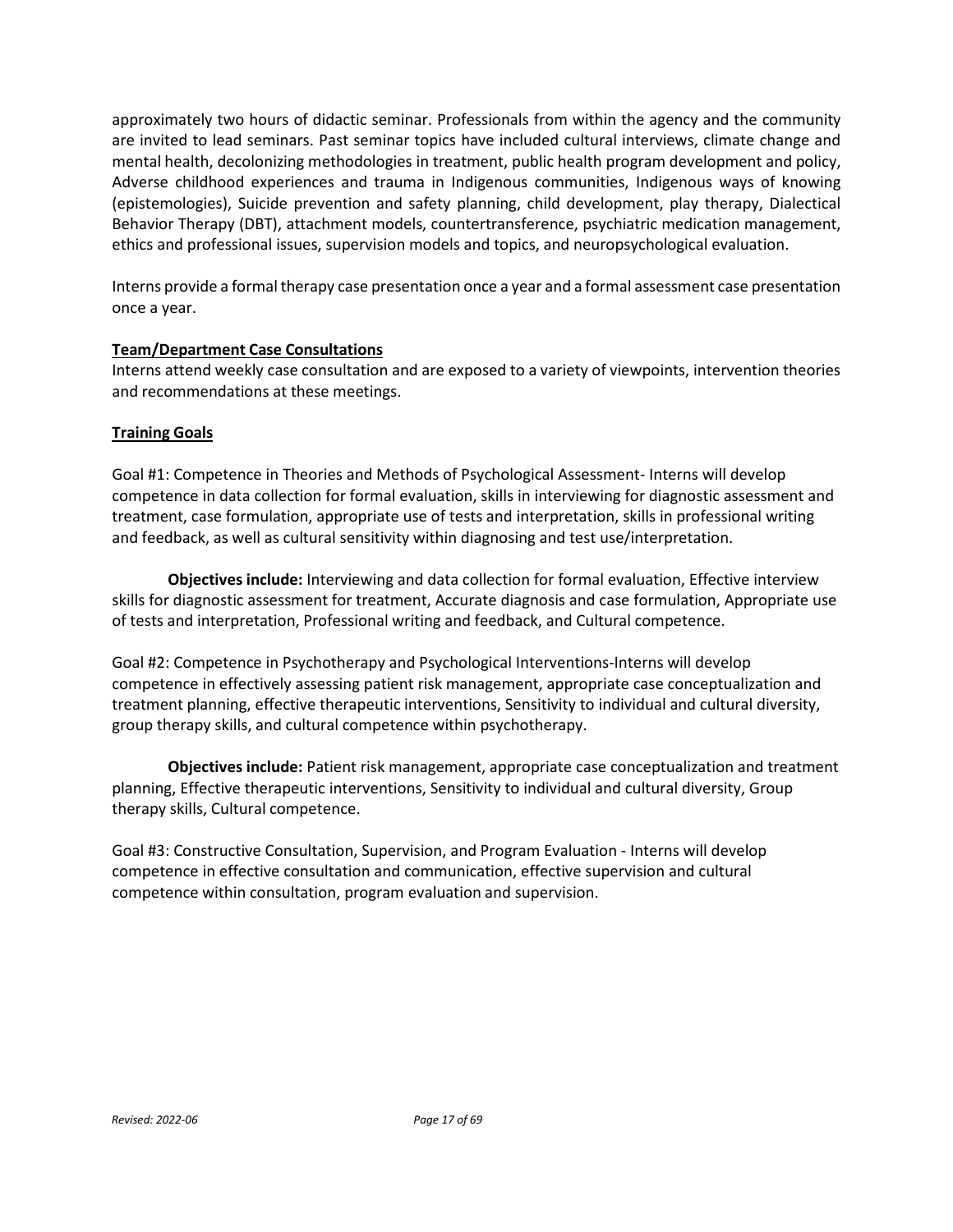**Objectives include:** Effective consultation and communication, Effective Supervision, Program evaluation, and Cultural competence.

Goal #4: Ethics and Professional Behavior - Interns will develop competence in developing and maintaining respectful relationships and cooperation with other disciplines, ethical behavior when interacting with clients, colleagues and other professionals, administrative competence and appropriate documentation, professional demeanor and identity, and cultural competence within ethical behavior.:

**Objectives include:** Respectful relationships and cooperation with other disciplines, Ethical behavior, Administrative competence and appropriate documentation, Professional demeanor and identity, and Cultural competence.

# **TRAINING PROGRAM OUTCOMES**

Three times a year the intern's performance is reviewed and assessed, and progress is evaluated, during the first and second thirds of the year through the internship and once at the end of the year. The ratings are informed by direct observation, case consultation, supervision, audio recordings, and formal case and didactic seminar presentations. In addition, the interns will receive direct feedback throughout the year. At the half-way point and at the end of the year, interns are asked formally and informally to evaluate and provide recommendations to the Training Director regarding their internship experience. The areas of evaluation include: the quality of experience, supervision, training seminars, general satisfaction, progress in cultural proficiency, and the ability of the students and the internship to meet the trainee's major goals.

#### **RESEARCH**

Interns may spend a small percentage of their time on dissertation-related research. Three hours a week spanning a three month period may be used for dissertation release time. This time can be used at any point in the year but must be used consecutively. If the intern is unable to maintain their clinical responsibilities, this release time may be removed at the discretion of the training director.

#### **SUPERVISION**

IHB requires a minimum of four hours of weekly supervision, which includes two hours of individual supervision; one hour with the Training Director (or other designated primary supervisor) and one hour with a secondary supervisor who is a doctoral level licensed psychologist; one hour of group supervision by attending case consultation with all C & S clinicians; and a second hour of group supervision on topics which may be bi-weekly (e.g. tape review consult, group sup, supervision of peer supervision program). Participation in the Anishinabe Academy rotation includes one hour of weekly group supervision as well. All supervision includes a discussion/exploration of clinical, ethical, theoretical, conceptual, and empirical aspects of clinical activities with clients. Each intern will have additional supervision for psychological evaluations.

Interns may be offered an opportunity to work toward a competency in supervision. Interns may be invited to provide closely monitored supervision and/or co-supervision of the students depending on the presence of assessment and therapy practica students within the IHB training program.

#### **SALARY AND BENEFITS**

*Revised: 2022-06 Page 18 of 69*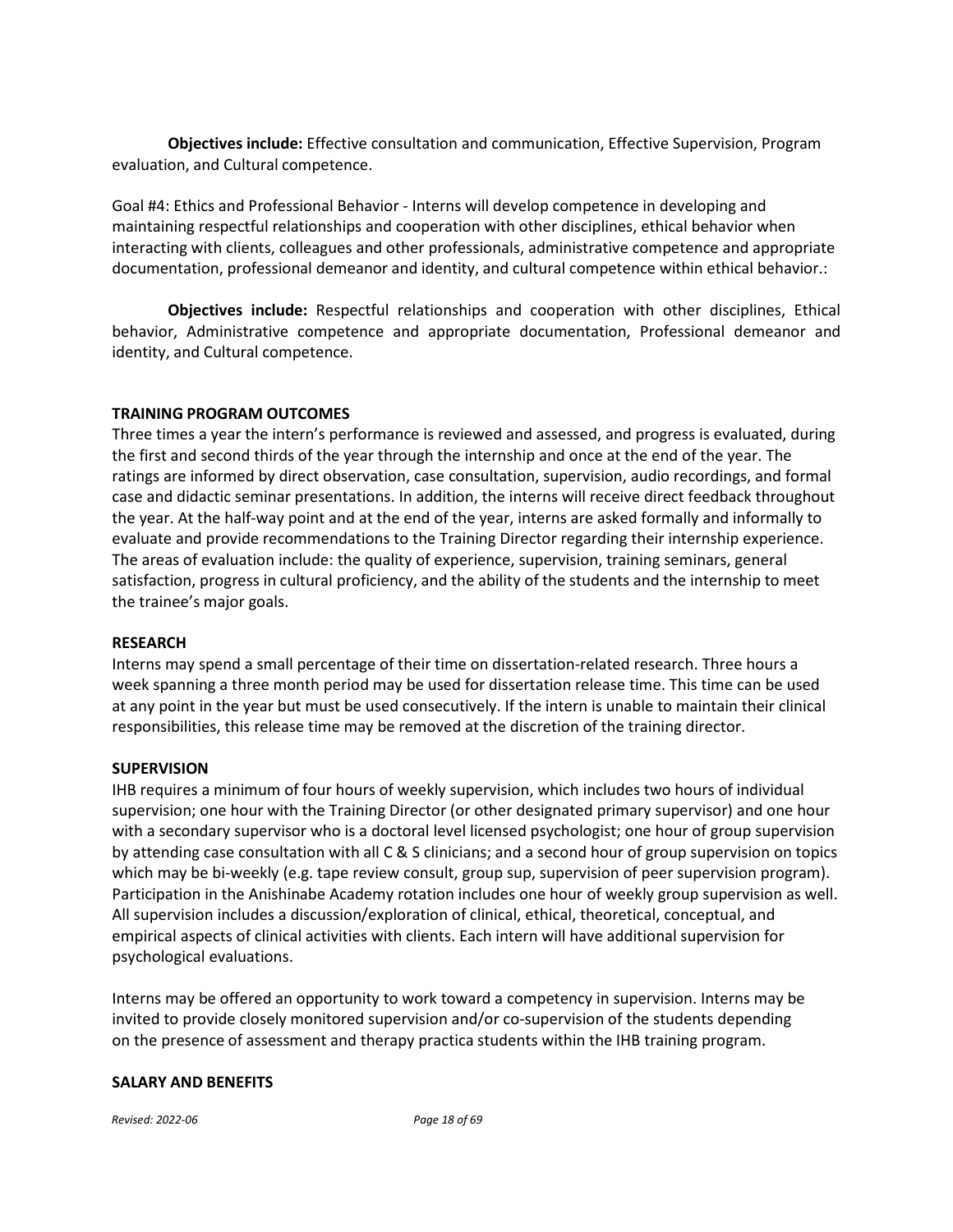The salary for full-time doctoral psychology interns is \$32,354 for a 12-month period. Internship positions are protected by a labor agreement between IHB and SEIU Healthcare Minnesota; interns are required to pay nominal, monthly dues to SEIU. Full-time interns receive the following benefits, beginning on the first day of the month following a calendar month of employment:

- 
- 14 days of PTO (paid time off)<br>• 7 paid holidays and 2 personal "floating" holidays
- Health insurance (currently, Medica)
- Dental insurance (additional monthly premium, or free onsite basic dental services)
- Flexible spending account (pre-tax basis of employee contributions)

# **ADMINISTRATIVE ASSISTANCE**

Business Coordinators are invaluable to the Counseling & Support clinic and, in their roles, create a safe and comfortable environment, facilitate client contact with providers, manage scheduling and facilitate documentation and billing.

# **INTERN PERFORMANCE EVALUATION/FEEDBACK/ADVISEMENT/RETENTION/MINIMAL REQUIREMENTS**

A Supervision Contract (see Appendix A) is reviewed early in the year and is structured to communicate minimum responsibilities and expectations for both the supervisee, who is invited to add his/her reactions and input, and the supervisor. Feedback is implicit in this process and ongoing in supervision meetings. Written performance evaluations (see Competency Assessment Form, Appendix B) occur at the midpoint and end of the training year. Finally, an IHB-specific skills checklist (See Appendix C) is completed once or twice a year.

Per job description:

# EVALUATION ACTIVITIES

- Participate in performance improvement activities, as needed.
- Proficiency testing conducted on an annual basis, to evaluate skills required for this position.
- Monthly productivity evaluation to assess the effectiveness of meeting clinic's measurable objectives

# <span id="page-18-0"></span>**CHARTING AND DOCUMENTATION**

#### **Chart Notes**

Chart notes are descriptions of what occurred during a session, meeting, and/or phone call. They are to be written in as objective language as possible and include descriptions of behavior or symptoms rather than theoretical analyses or hypotheses regarding the cause of these behavior or symptoms.

Chart notes must be completed by the end of the business day when the contact occurred and provided to the supervisor for review. **All notes and any outgoing correspondence must be co-signed by the supervisor.**

#### **Treatment Plans and Intake Summaries**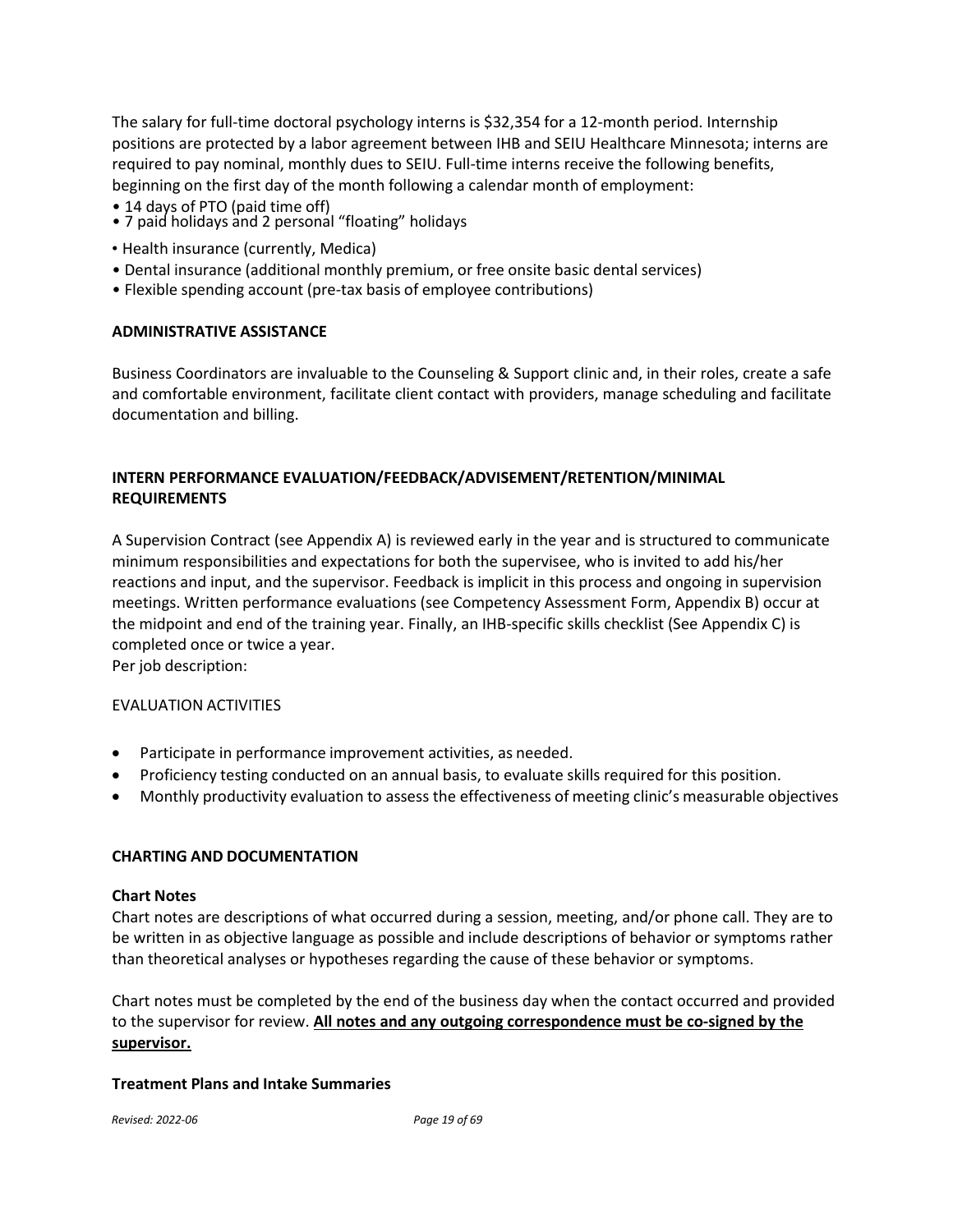Completed Intake Summaries and Treatment Plans are required by the end of the second session. Treatment Plans must be updated every 90 days. See procedures in the Principles of Practice Manual for further guidance.

#### **Billing for Services**

Billing is done via Electronic Health Record.

# **Prior Authorizations**

In some circumstances, prior authorizations are required before sessions will be paid by the client's insurance. Different insurances have different requirements, so trainees should consult with their supervisor, if they have questions about whether prior authorizations are required. See procedures in the Principles of Practice Manual for further guidance.

# **EMERGENCY PROCEDURES**

#### **Suicidal Client**

In cases involving suicidal clients, the trainee must consult with a supervisor or other staff psychologist regarding the assessment of client's intent to harm self and level of risk. There are many clinical options to utilize in this situation, including contracting for safety, informing the client of on-call service and providing emergency numbers and crisis center information. These interventions should be determined on a case-by-case basis and will be discussed in training sessions and supervision. See procedures in the Principles of Practice Manual for further guidance.

In some cases, a client is significantly depressed but does not meet criteria (e.g., not imminently suicidal, no danger to self or others) for hospital admission. The Indian Health Board has a procedure for collaboration between the Counseling & Support Clinic and the Medical Clinic to quickly acquire antidepressant medication for these clients. However, a licensed psychologist must conduct this procedure, so again collaboration with a supervisor is essential.

When a client is depressed but is not in crisis, they may be encouraged to make an appointment to be seen in the Medical Clinic. The client should be directed to tell the appointment clerk that s/he is being seen for a medication evaluation regarding depression. The Medical Clinic will then allot them a longer appointment time than the standard ten-minute office visit.

#### **Weather or Fire Emergencies**

Emergency procedures to be followed, as well as warnings or announcements that will be heard can be found on a laminated information sheet and in the Employee Handbook. Please familiarize yourself with these procedures.

Because the fire drill is the most commonly encountered event, the procedure will be outlined here. The fire alarm is a high, piercing siren, which can be heard throughout the building. If you are in session at the time of a drill, explain to the client that there is no way to be certain that this is merely a drill and all precautions must be taken. The client should be guided to the nearest, and into Augsburg parking lot (north of the staff parking lot) on Franklin Ave,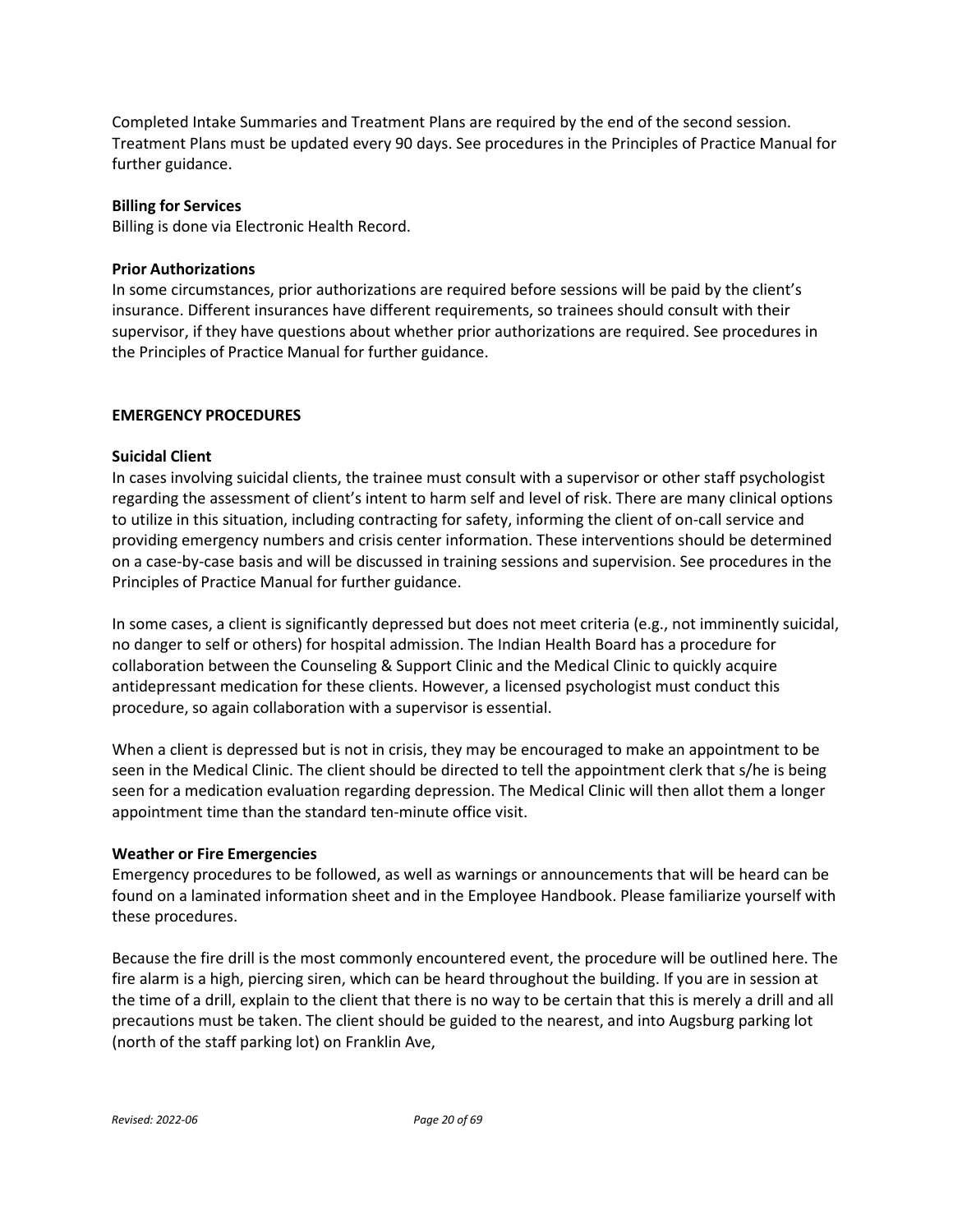where staff and clients will wait for the all-clear signal. Child clients should be accompanied out of the building and supervised while outside. Clinic staff will check and close all treatment rooms before leaving the clinic.

#### **Waiting Room Safety & Supervision**

When child clients are unaccompanied by an adult, it is necessary for them to be supervised during the time they are in the waiting room. This is to maintain both behavioral stability on the part of the client, and to prevent difficult interactions between the client and others who also may be waiting. Clinicians and trainees are responsible for their clients and must make sure the waiting room is supervised when unaccompanied children are present. Business Coordinators may be available to assist in this process, but ultimate responsibility lies with the clinician/trainee.

# **Mandated Reporting**

See Principles of Practice Manual.

#### <span id="page-20-0"></span>**TRAINEE RESPONSIBILITIES**

#### **Training Agreements**

Each of the schools which sends trainees to the Indian Health Board for training have formal letters of agreement which cover the expectations and limitations of the training site, the school, and the participating students. Please note that the Indian Health Board retains full responsibility for the care of clients, and has the authority to determine, via supervision, the course of care.

#### **Trainee Responsibilities**

#### *Disclosure in Supervision*

Because the Indian Health Board is responsible for the care of its clients, it is essential that trainees fully disclose information regarding their cases and sessions to supervisors. Trainees are not presumed to have unbiased judgment regarding what constitutes a significant event which may need to be discussed with the supervisor, so full disclosure is required. At any stage of the internship or fellowship year, trainees may be requested to tape their sessions to facilitate this disclosure. Trainees also are responsible for reporting any mistakes they have made, suicidal clients, conflicts or impasses in the therapeutic relationship, accusations of unethical behavior, and any personal concerns that may impair therapeutic effectiveness. *While treatment decisions are made collaboratively between the supervisor and the trainee, the supervisor has the authority to determine the course of treatment and any interventions used.*

#### *Notifying Clients of Trainee Status*

Each client seen by a trainee (or guardian of a minor client) must be informed of his/her status as a trainee during the first appointment, and informed that s/he is working under supervision.

# *Professional and Ethical Behavior*

Each trainee working under the supervision of a licensed psychologist is bound by the same rules, regulations, and codes that supervising psychologists must follow. Trainees are expected to follow all relevant professional and ethical codes of behavior and request consultation as needed.

*Health Insurance Portability and Accountability Act (HIPAA)*

*Revised: 2022-06 Page 21 of 69*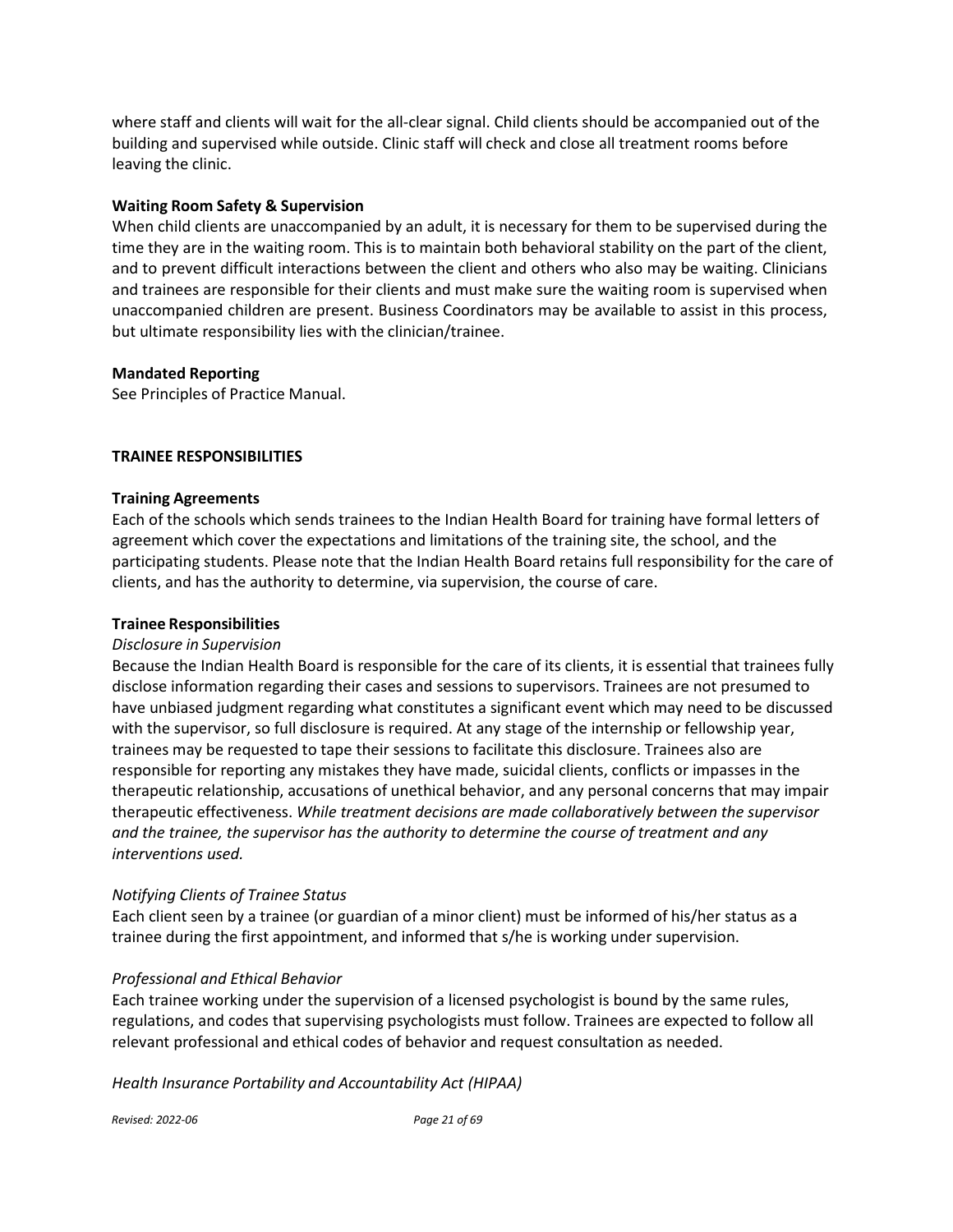Each trainee will receive training in confidentiality and HIPAA regulations.

# *Corporate Compliance*

Each trainee must specifically review the corporate compliance section of the IHB Employee Handbook and sign the corporate compliance agreement located therein.

# *Fraternization Policy*

Because of the inherent power differential between a trainee and other employees at IHB, as well as the potential for conflict of interest and/or dual relationship, trainees may not socialize beyond a casual or occasional level with any C&S clinical team member and/or any IHB employee, supervisor, manager, director, or board member, regardless of the circumstance. Trainees are expected to consult in supervision if they have a question regarding this policy.

# <span id="page-21-0"></span>**INDIAN HEALTH BOARD RESPONSIBILITIES**

The Indian Health Board will provide trainee with:

- Sufficient supervision to meet the requirements of their training program and their client load
- Timely evaluations of performance, in the format and schedule required by the trainee's school
- Confidentiality, within the limits defined below.

# **Confidentiality**

All trainees, like clients, have the right to confidentiality. This assures trainees that their performance and needs will remain private from the public and from other trainees. However, the IHB supervisors' function as a training team, and therefore a trainee should expect that supervisors will confer with one another regarding the planning of training experiences and the evaluation of trainee progress. Because the schools require periodic reports of trainee's progress, a release of information must be signed by the trainee to allow IHB to disclose these evaluations.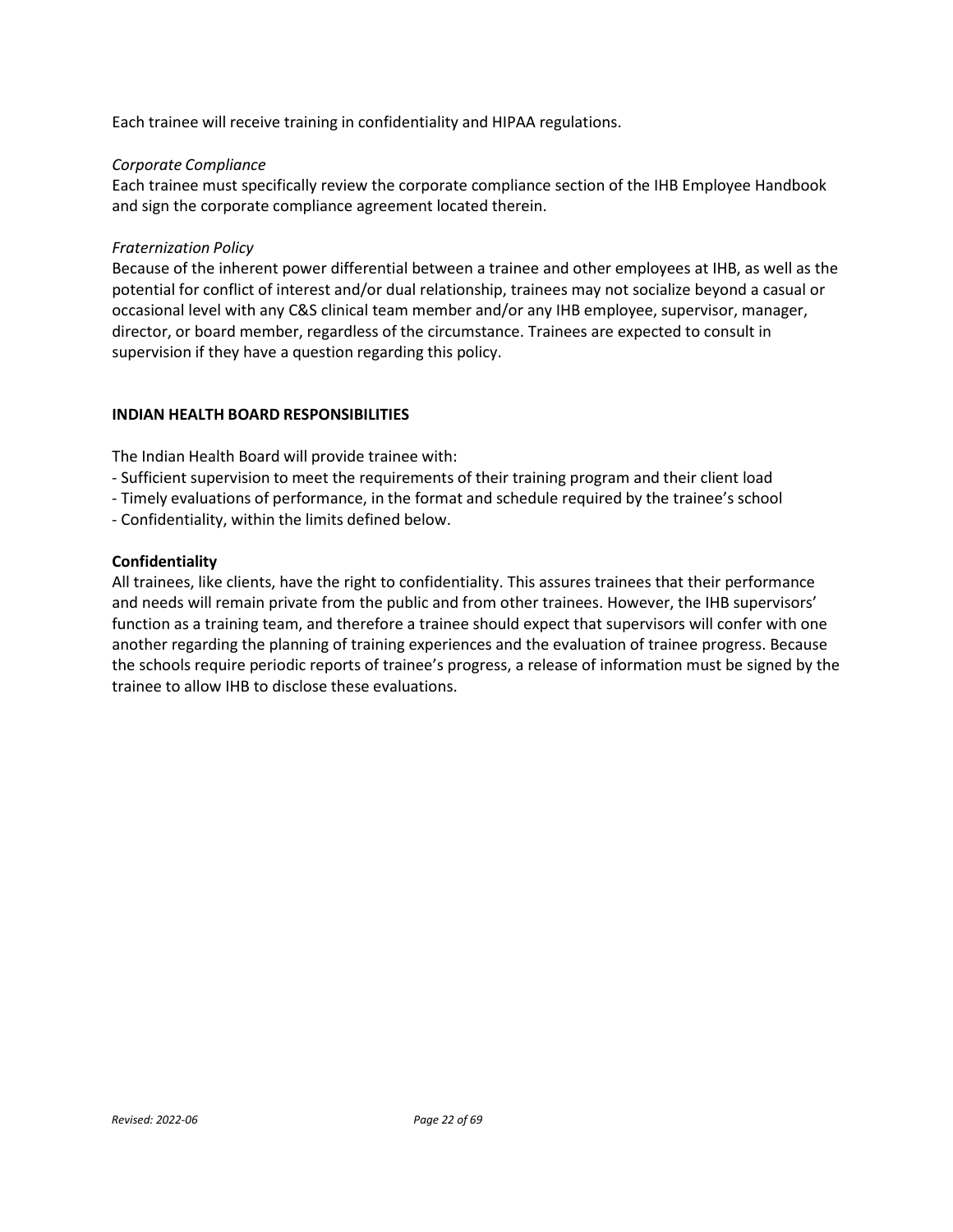#### **INTERN TERMINATION**

Termination is very rare and would be the end result of a detailed disciplinary process, outlined below. As stated in IHB policy:

#### *TERMINATIONS*

Except as specified in the Labor Agreement with SEIU Healthcare Minnesota, employment with IHB is at will. As *such, employment is not for any definite period and may be terminated at any time, for any reason, through voluntary resignation by the employee or by the Company initiating the termination of an employee.*

*Voluntary Resignations: Non-exempt employees who choose to resign from the Company shall inform their supervisor in writing at least two weeks before the effective termination date. Exempt employees are expected to provide four weeks notice of their resignation. Supervisors must contact Human Resources immediately upon being notified of an employee resignation.*

Employees who resign and fail to provide the required notice as defined above will not receive payment for any *accrued but unused PTO when they leave the Company.*

*Any employee who fails to work as scheduled for 3 consecutive workdays or who fails to return from approved absences without notification to management will be considered to have voluntarily resigned from the Company.*

*IHB Property: Employees must return all outstanding property belonging to IHB (such as keys, computer equipment, tools, books, etc.) to their supervisor before leaving the Company.*

Involuntary Termination: Refer to the Rules of Conduct section of this handbook for information on involuntary *termination of employment.*

*Employees who are terminated from IHB for cause, such as a policy violation, will not receive payment for any*

*accrued but unused PTO when they leave the Company. Examples of infractions that warrant immediate discharge*

*include, but are not limited to:*

- *Assault against any person while in the service of IHB or on IHB property or premises.*
- *Bringing firearms or other weapons of any kind onto IHB property or premises, excepting pepper spray and mace.*
- *Engaging in physical violence or threats of physical violence of any type.*
- *The following violations of IHB's Drug-Free Workplace Policy:*
	- *Bringing and/or storing alcohol or illegal drugs or drug paraphernalia on IHB premises or property, IHB vehicles or any vehicle used for IHB business;*
	- *Using, consuming, transporting, distributing or attempting to distribute, manufacturing, selling or dispensing illegal drugs or alcohol;*
	- *Switching, tampering with or adulterating any specimen orsample collected under IHB's policy, or attempting to do so;*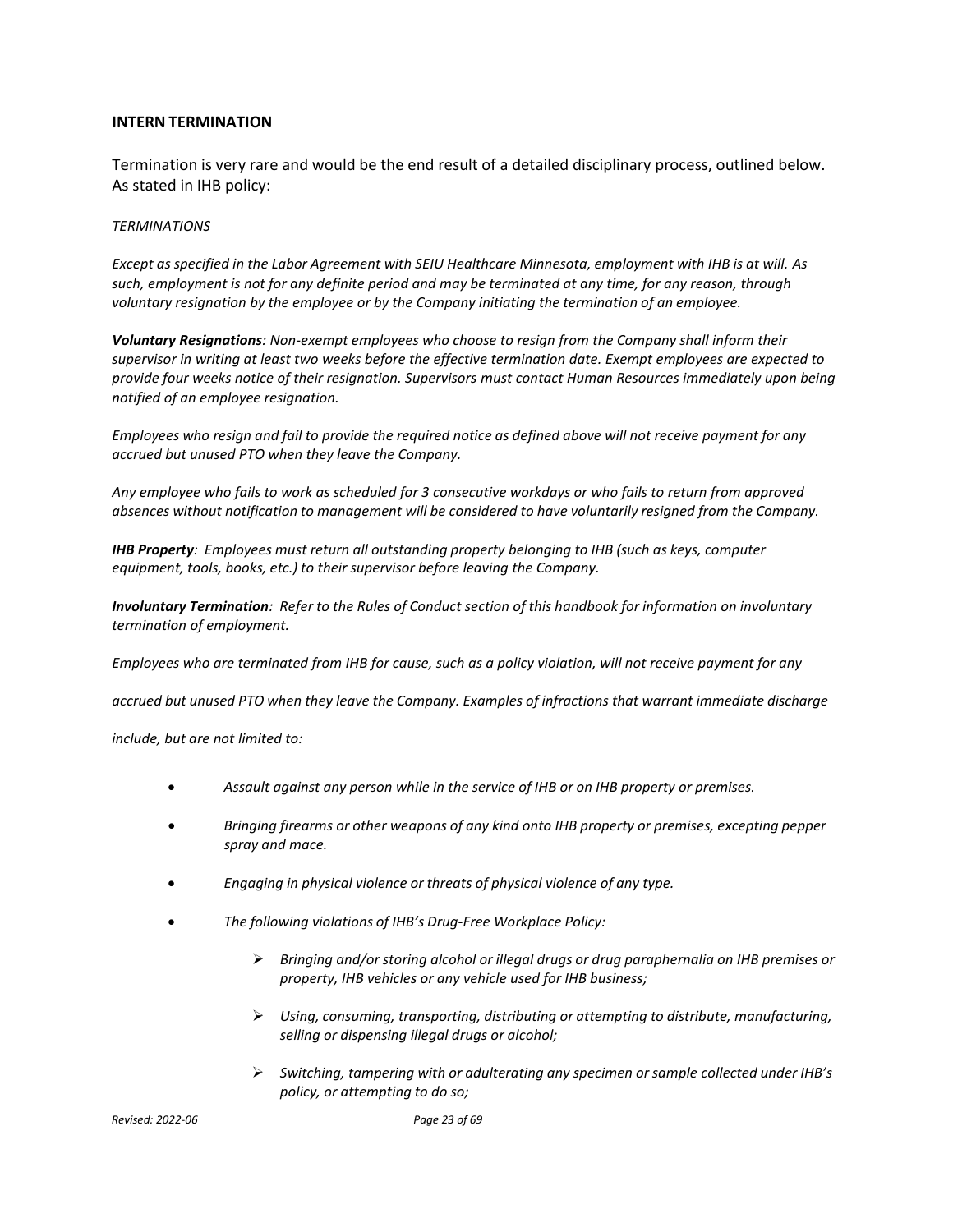- *Infraction of rules regarding patient abuse or conduct of a reckless nature that endangers patient safety or health.*
- *Dishonesty, including but not limited to, theft, embezzlement or falsification of IHB records.*
- *Improperly disclosing confidential IHB or patient information.*
- *Conviction of reckless driving of IHB equipment.*
- *Carrying unauthorized passengers while operating IHB vehicles.*
- *Gambling on IHB property or time.*
- *Absences for 3 consecutive working days without notifying management.*

*Exit Interviews: IHB recognizes the importance of receiving comments and insight from our employees. Additionally, it is important to communicate with exiting employees' information regarding the handling of their benefits packages. As such, exit interviews with Human Resources are encouraged for anyone who leaves the Company for any reason.*

*Supervisors are responsible for initiating termination paperwork, notifying HR, and completing a termination checklist prior to the employee's departure.*

# **DUE PROCESS:**

# **Identification and Management of Trainee Problematic Behavior and Grievances**

Trainees make significant developmental transitions during the training period. Part of the training process involves the identification of growth and/or problem areas of the trainee. Clinical supervisors often identify these and deal with them in supervision. However, problems may sometimes require more formalized intervention.

This document provides C&S trainees and staff with an overview of the identification and management of trainee problems and concerns, a listing of possible sanctions and an explicit discussion of the due process procedures. Also included are important considerations in the remediation of problems. We encourage staff and trainees to discuss and resolve conflicts informally but, if this cannot occur, the following formal mechanisms allow for response to issues of concern.

# **DEFINITION OF PROBLEM**

Lamb et al. describe a problem as a behavior, attitude, or other characteristic that, although causing concern, is not excessive or outside the domain of expected behaviors for professionals in training (Lamb, Presser, Pfost, Baum, Jackson, & Jarvis, 1987). Problems are typically amenable to management procedures, supervision, or education. The formal procedures outlined below may be utilized if management procedures, supervision, or education do not result in improvement of the problem.

# **DEFINITION OF PROBLEMATIC BEHAVIOR**

Problematic Behavior is defined broadly as an interference in professional functioning which is reflected in one or more of the following ways: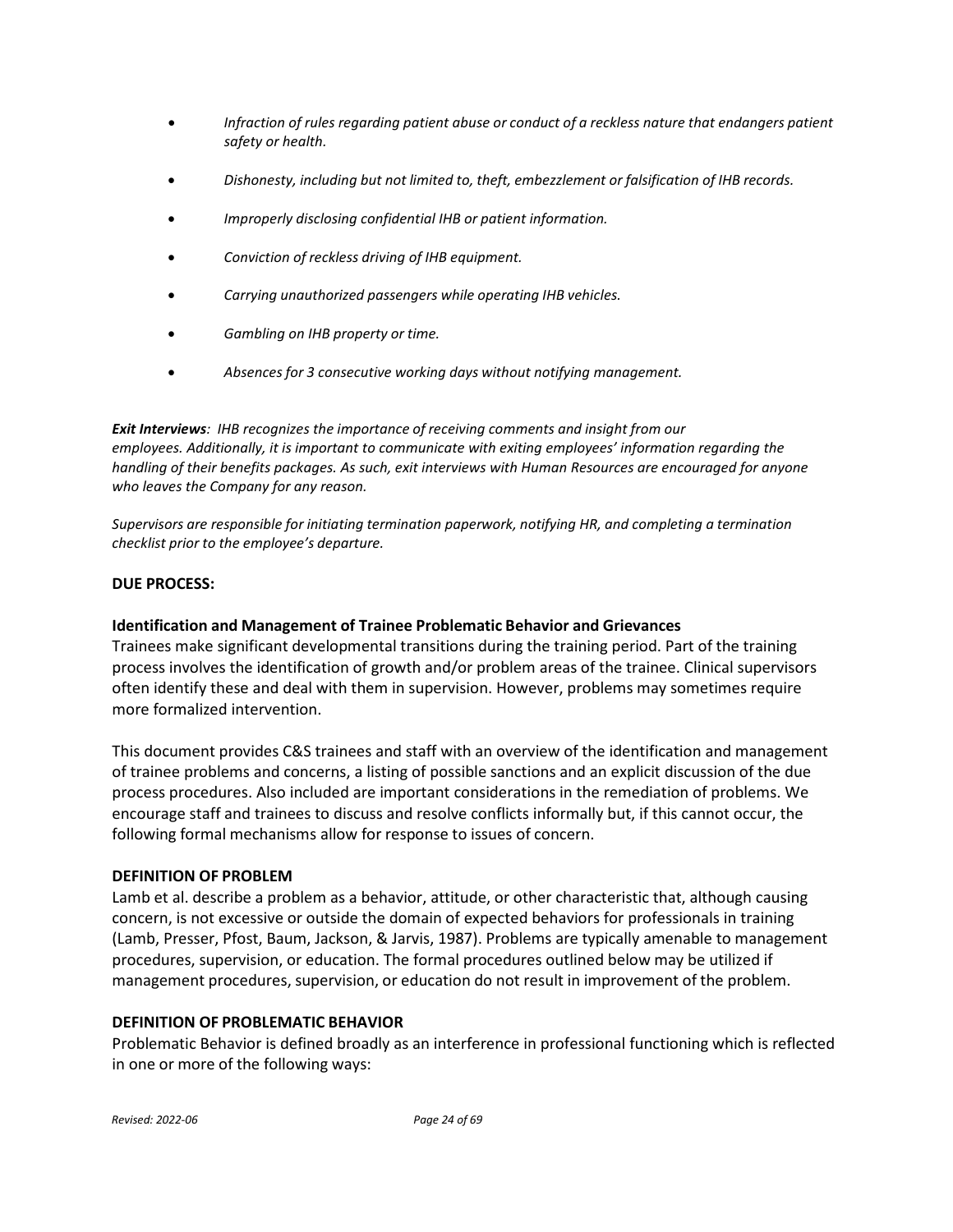- An inability and/or unwillingness to acquire and integrate professional standards into one's repertoire of professional behavior;
- An inability to acquire professional skills in order to reach an acceptable level of competency; and/or
- An inability to control personal stress, strong emotional reactions, and/or psychological dysfunction which interfere with professional functioning.

It is a professional judgment when a trainee's behavior becomes problematic. Trainees may exhibit behaviors, attitudes or characteristics which, while of concern and requiring remediation, are not unexpected or excessive for professionals in training. Problematic behavior typically becomes identified when one or more of the following characteristics exist:

- The trainee does not acknowledge, understand, or address the problem when it is identified.
- The problem is not merely a reflection of a skill deficit that can be rectified by academic or didactic training.
- The quality of services delivered by the trainee is clearly negatively affected.
- The problem is not restricted only to one area of professional functioning.
- A disproportionate amount of attention by training staff is required.
- The trainee's behavior does not change as a function of feedback, remediation efforts, and/or time.

# **GUIDELINES FOR DUE PROCESS**

Doctoral psychology interns occupy a unique position at Indian Health Board of Minneapolis, Inc. They are professional staff members and are thus subject to the policies and procedures applicable to professional staff. They are also graduate trainees at various institutions, and by completing a psychology internship are fulfilling an academic requirement of their home institution. All trainees, including psychology interns, may have multiple supervisors and reporting lines. It is therefore necessary to define a due process procedure that takes into account the company's personnel policies, the multiplicity of lines of authority over trainees, the duality of their status, and published professional standards. The following procedures clarify how Progressive Discipline shall be applied to trainees.

General due process guidelines include:

- Presenting to trainees, in writing, the program's expectations in regard to professional functioning at the outset of training,
- Stipulating the procedures for evaluation, including when, how, and by whom evaluations will be conducted,
- Using input from multiple professional sources when making decisions or recommendations regarding the trainee's performance,
- Articulating the various procedures and actions involved in making decisions regarding problems,
- Communicating early and often with graduate programs about any suspected difficulties with trainees,
- Instituting, with the input and knowledge of the trainee's graduate program, a remediation plan for identified problems, including a time frame for expected remediation and consequences of not rectifying the problems,
- Providing the trainee with a written statement of procedural policy describing how the trainee may appeal the program's actions or decisions,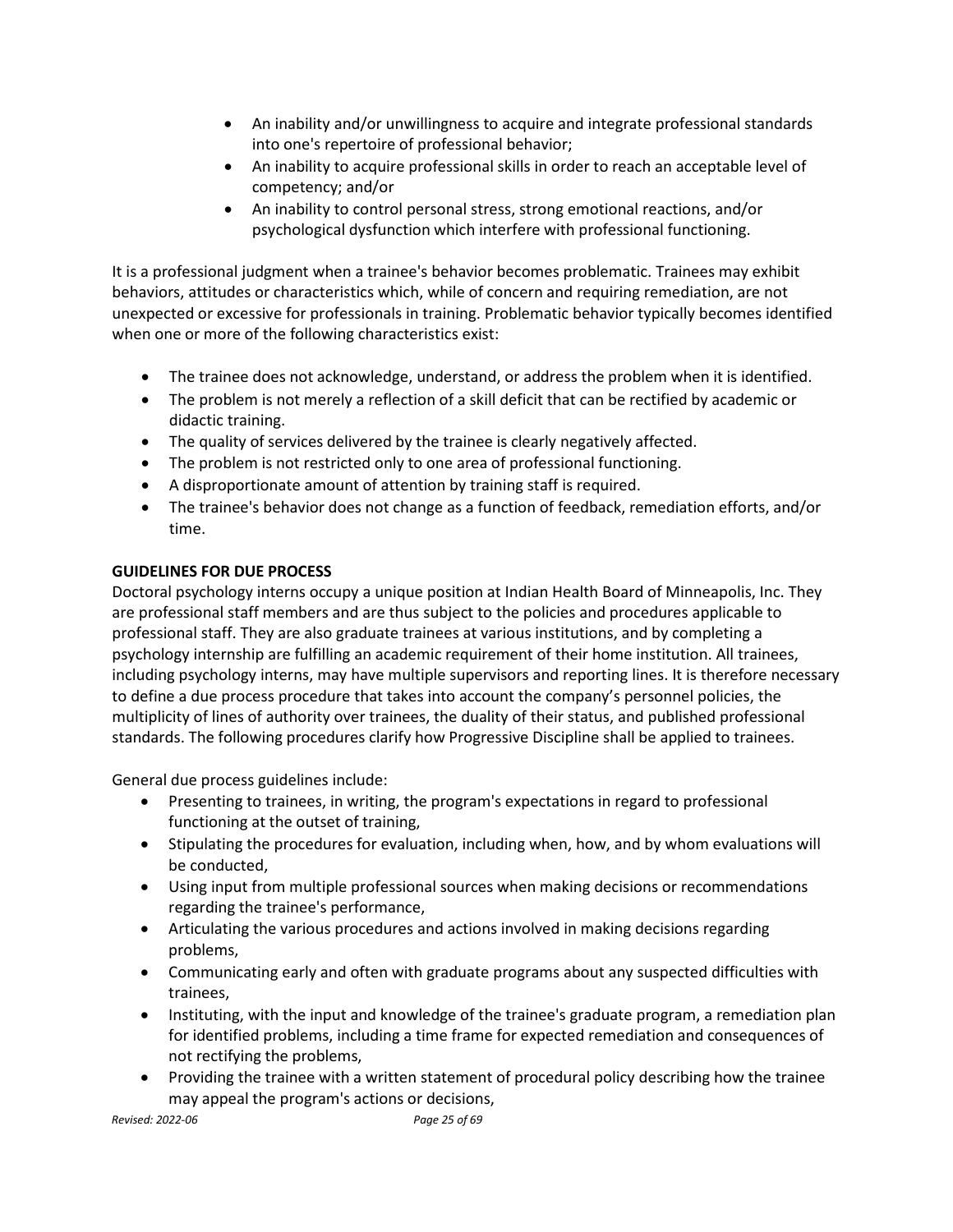- Ensuring that trainees have a reasonable amount of time to respond to any action(s) taken by the program,
- Documenting, in writing and to all relevant parties (e.g. the trainee's academic advisor or training coordinator, supervisors, etc.) the action(s) taken by the program and the rationale for those actions, and
- Ensuring that trainees receive adequate supervisory support for clinical work.

# **PROCEDURES TO RESPOND TO PROBLEMATIC BEHAVIOR**

# **Basic Procedures**

If a trainee receives an unacceptable rating from any of the evaluation sources in any of the major categories of evaluation, or if a staff member or another trainee has concerns about a trainee's behavior (ethical or legal violations, professional incompetence) the following procedures will be initiated:

1. In some cases, it may be appropriate to speak directly to the trainee about the concerns, and in other cases a consultation with the Training Director (TD) will be warranted. This decision is made at the discretion of the staff or trainee who has concerns within 5 business days.

2. Once the TD has been informed of the specific concerns, they will determine if and how to proceed.

3. If the staff member who brings the concern to the TD is not the trainee's supervisor, the TD will discuss the concern with the supervisor(s) at the next weekly training team meeting, or sooner.

4. If the TD and supervisor(s) determine that the alleged behavior in the complaint, if proven, would constitute a serious violation, the TD will inform the staff member who initially brought the complaint within 5 business days.

5. The TD will meet with the training committee to discuss the concern within 5 business days.

6. The TD will meet with the Director to discuss the concerns and possible courses of action to be taken to address them within 5 business days.

7. The TD, supervisor(s), and Director may meet to discuss possible course of actions (as listed below).

# **Notification Procedures to Address Problematic Behavior or Inadequate Performance**

Meaningful ways to address problematic behavior, once identified, are important. In implementing remediation or sanctions, the training staff must be mindful and balance the needs of the trainee with problematic behavior, the clients involved, members of the trainee's training group, the training staff, other clinic personnel, and the agency community. All evaluative documentation will be maintained in the trainee's file. The trainee's academic program will be notified of Verbal Notice at the discretion of the TD (in consultation with the Director) and of Written Notice(s) when they occur.

- *1.* Verbal Notice to the trainee emphasizes the need to discontinue the inappropriate behavior under discussion.
- 2. Written Notice to the trainee formally acknowledges that:
- a) the TD is aware of and concerned with the behavior,

b) the concern has been brought to the attention of the trainee,

c) the TD will work with the trainee to rectify the problem or skill deficits; and,

d) the behaviors of concern are not significant enough to warrant more serious action.

3. Second Written Notice to the trainee will identify possible sanction(s) and describe the remediation plan. This letter will contain:

a) a description of the trainee's unsatisfactory performance;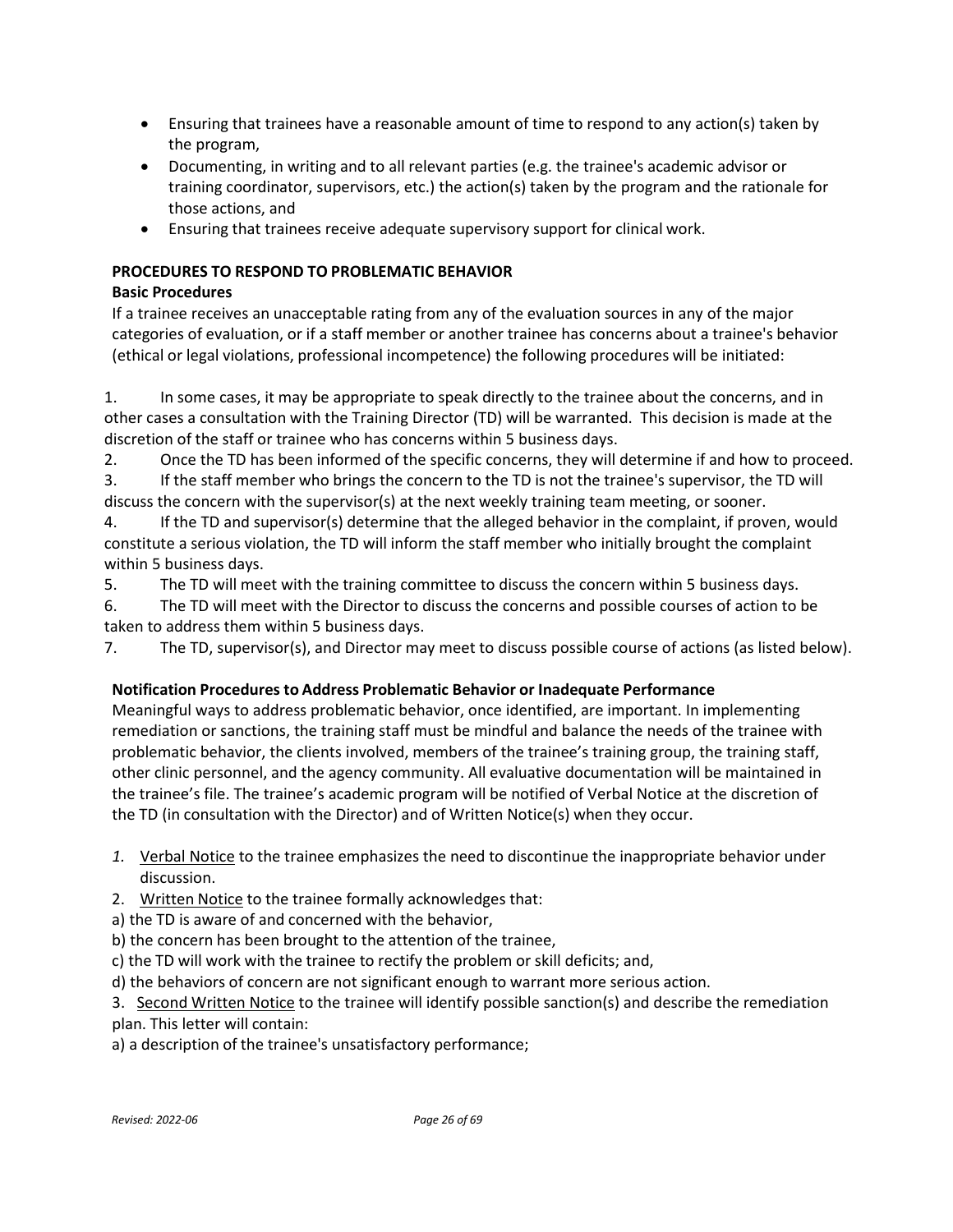b) actions needed by the trainee to correct the unsatisfactory behavior;

- c) the timeline for correcting the problem.
- d) what sanction(s) may be implemented if the problem is not corrected; and,

e) notification that the trainee has the right to request an appeal of this action (see Appeal Procedures).

If at any time a trainee disagrees with the aforementioned notices, the trainee can appeal (see Appeal Procedures).

# **Remediation and Sanctions**

The implementation of a remediation plan with possible sanctions should occur only after careful deliberation and thoughtful consideration of the TD, relevant members of the training staff and the Director. The remediation and sanctions listed below may not necessarily occur in that order. The severity of the problematic behavior plays a role in the level of remediation or sanction.

1. Schedule Modification is a time-limited, remediation-oriented closely supervised period of training designed to support the trainee's achievement of full functioning. Modifying a trainee's schedule is an accommodation made to assist the trainee in responding to personal reactions to environmental stress, with the full expectation that the trainee will complete the traineeship. This period will include more closely scrutinized supervision conducted by the regular supervisor in consultation with the TD. Several possible and perhaps concurrent courses of action may be included in modifying a schedule. These include:

a) increasing the amount of supervision, either with the same or additional supervisors;

b) change in the format, emphasis, and/or focus of supervision;

c) recommending personal therapy (a list of community practitioners and other resources are available);

d) reducing the trainee's clinical or other workload; and,

e) requiring specific academic coursework.

The length of a schedule modification period will be determined by the TD, supervisor(s) and the Director. The termination of the schedule modification period will be determined, after discussions with the trainee, by the TD, supervisor(s) and the Director.

2. Probation is also a time-limited, remediation-oriented, more closely supervised training period. Its purpose is to assess the ability of the trainee to complete the traineeship and to support the trainee's achievement of full functioning. Probation defines a relationship in which the TD systematically monitors for a specific length of time the degree to which the trainee addresses, changes and/or otherwise improves the behavior associated with the inadequate rating. The trainee is informed of the probation in a written statement that includes:

a) the specific behaviors associated with the unacceptable rating (on the evaluation form and/or from an evaluation source);

b) the remediation plan for rectifying the problem;

c) the timeframe for the probation during which the problem is expected to be ameliorated; and,

d) the procedures to ascertain whether or not the problem has been appropriately rectified.

If the TD determines that there has not been sufficient improvement in the trainee's behavior to remove the probation or modified schedule, then the TD will discuss with the supervisor(s) and the Director possible courses of action to be taken. The TD will communicate in writing to the trainee that the conditions for revoking the probation or modified schedule have not been met. This notice will include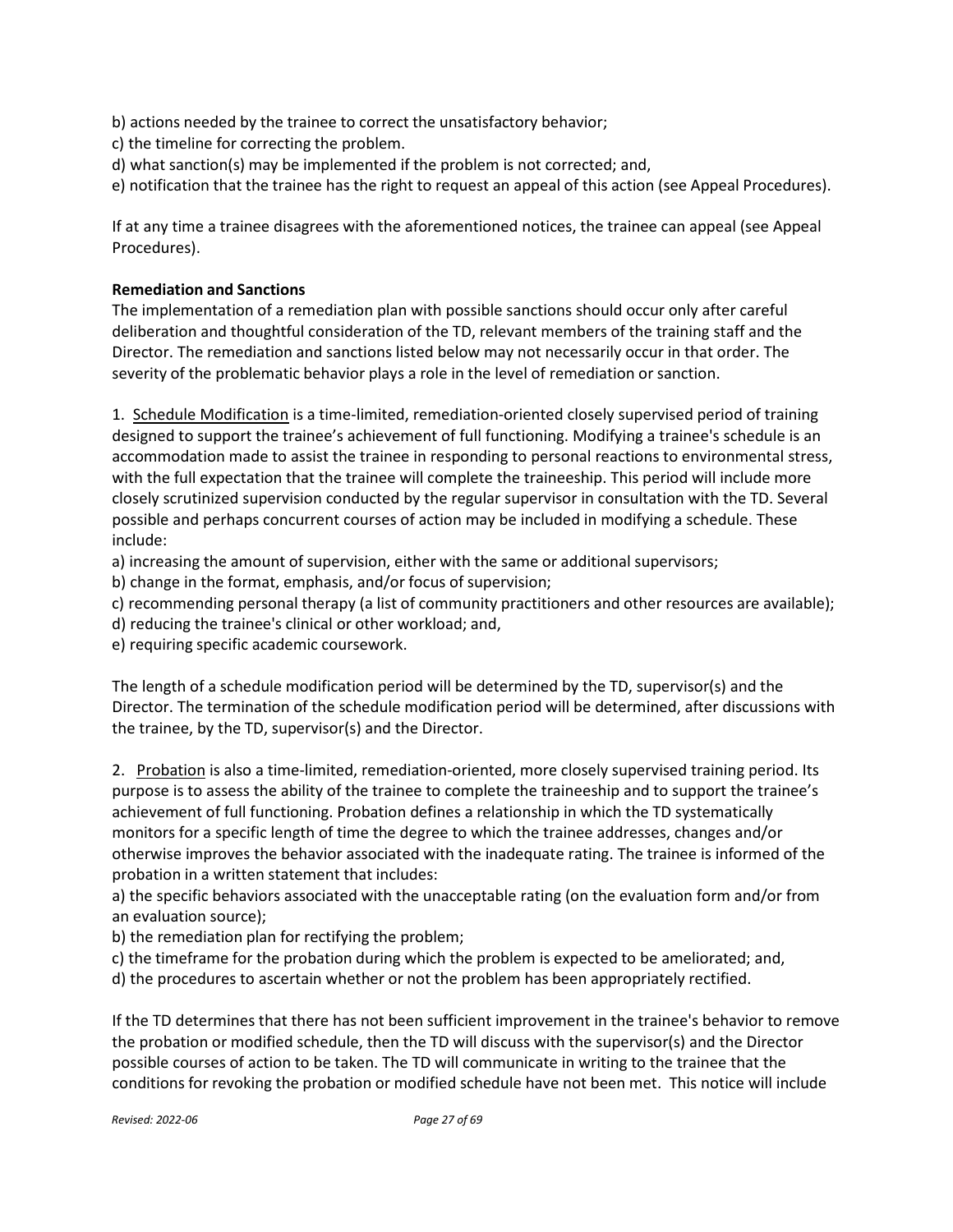a revised remediation plan, which may include continuation of the current remediation efforts for a specified time period or implementation of additional recommendations. Additionally, the TD will communicate that if the trainee's behavior does not change, the trainee will not successfully complete the training program.

3. Suspension of Direct Service Activities requires a determination that the welfare of the trainee's client(s) or the clinic community has been jeopardized. When this determination has been made, direct service activities will be suspended for a specified period as determined by the TD in consultation with the trainee's supervisor(s) and Director. At the end of the suspension period, the trainee's supervisor(s) in consultation with the TD, will assess the trainee's capacity for effective functioning and determine if and when direct service can be resumed.

4. Administrative Leave involves the temporary withdrawal of all responsibilities and privileges at the Indian Health Board (IHB). If the probation period, suspension of direct service activities, or administrative leave interferes with the successful completion of the training hours needed for completion of the traineeship, this will be noted in the trainee's file and the trainee's academic program will be informed. The TD will inform the trainee of the effects the administrative leave will have on the trainee's stipend and accrual of benefits, including the possibility of no pay and no accrual of benefits.

5a. Dismissal from the Training Program involves the permanent withdrawal of all agency responsibilities and privileges. When specific interventions do not, after a reasonable time period, rectify the problem behavior or concerns and the trainee seems unable or unwilling to alter her/his behavior, the TD will discuss with the Director the possibility of termination from the training program or dismissal from the agency. Either administrative leave or dismissal would be invoked in cases of severe violations of the APA Code of Ethics, or when imminent physical or psychological harm to a client is a major factor, or the trainee is unable to complete the training program due to physical, mental or emotional illness. The Director will make the final decision about dismissal.

5b. Immediate Dismissal involves the immediate permanent withdrawal of all agency responsibilities and privileges. Immediate dismissal would be invoked but is not limited to cases of severe violations of the APA Code of Ethics, or when imminent physical or psychological harm to a client is a major factor, or the trainee is unable to complete the training program due to physical, mental or emotional illness. In addition, in the event a trainee compromises the welfare of a client(s) or the clinic community by an action(s) which generates grave concern from the TD or the supervisor(s), the Director may immediately dismiss the trainee from IHB. This dismissal may bypass steps identified in notification procedures and remediation and sanctions alternatives. When a trainee has been dismissed, the TD will communicate to the trainee's academic department that the trainee has not successfully completed the training program.

If at any time a trainee disagrees with the aforementioned sanctions, the trainee can implement Appeal Procedures.

# **Appeal Procedures**

In the event that a trainee does not agree with the aforementioned notification, remediation or sanction, or with the handling of a grievance, the following appeal procedures should be followed: 1. The trainee should file a formal appeal in writing with all supporting documents, with the Director. The trainee must submit this appeal within five workdays from their notification of any of the above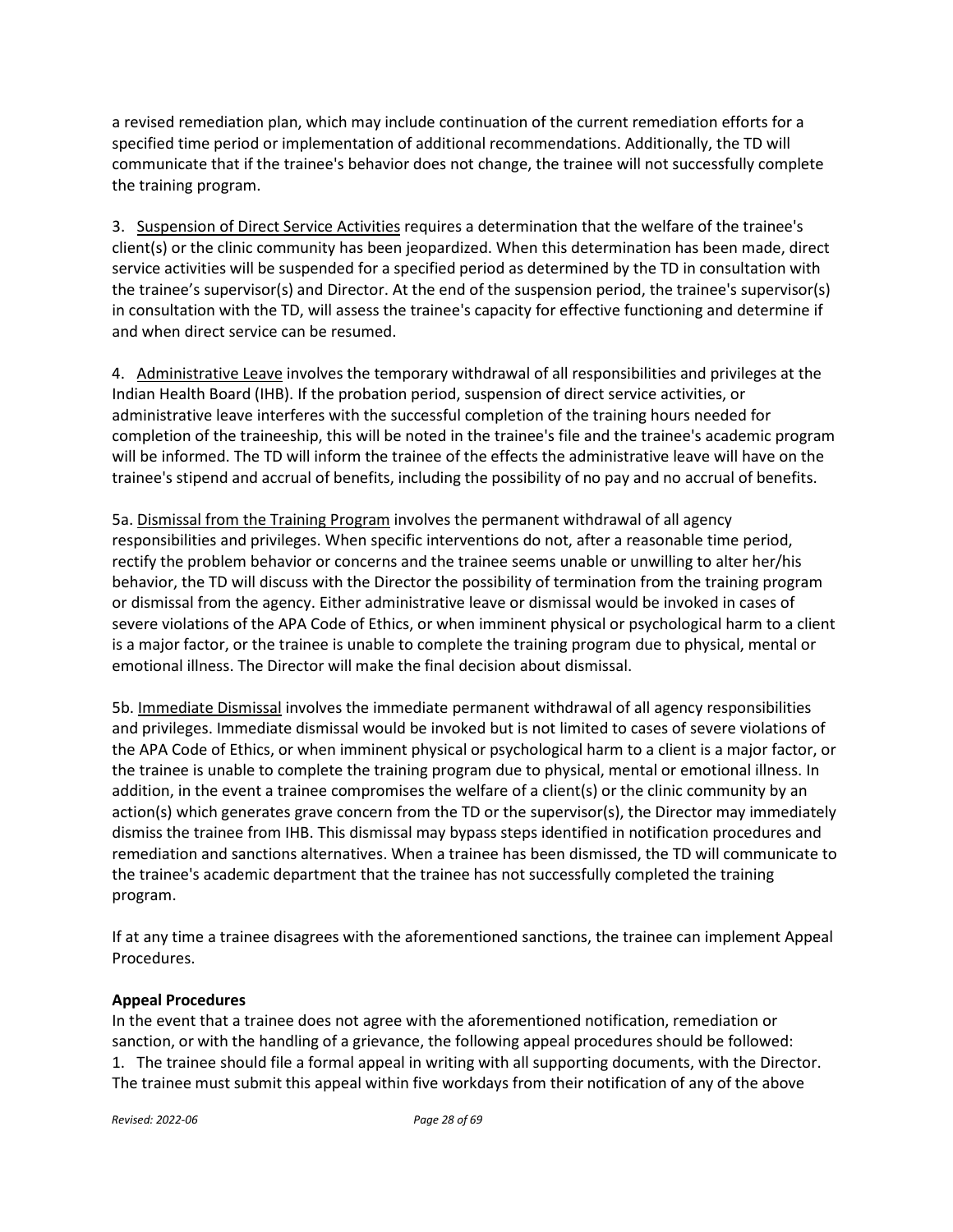(notification, remediation or sanction, or handling of a grievance).

2. Within three workdays of receipt of a formal written appeal from a trainee, the Director will consult with members of management and decide whether to implement a Review Panel or respond to the appeal without a Panel being convened.

3. In the event that a trainee is filing a formal, written appeal to disagree with a decision that has already been made by the Review Panel and supported by the Director, then that appeal is reviewed by the Director in consultation with the IHB Management Team. The Director will determine if a new Review Panel should be formed to reexamine the case, or if the decision of the original Review Panel is upheld.

# **TRAINEE GRIEVANCE PROCEDURES**

Because trainees are part of the Indian Health Board's Internship Training Program as well as employees of the Indian Health Board of Minneapolis and therefore members of the SEIU Local #113 bargaining unit, grievance procedures fall under three categories. Grievances that involve items negotiated under the labor contract (for example pay scale, benefits, etc.) are subject to negotiated grievance procedures contained in the union contract. A union manual containing a copy of the labor agreement (and grievance procedures contained within) is provided to trainees during orientation. Trainees are also formally oriented by a union steward as to the labor contract and its provisions during the orientation period.

The second category of grievance involves all other Company policies (for example rules of conduct, safety in the workplace, etc.). The Indian Health Board's "Administrative Review – Grievance Handling" procedures, found in the Indian Health Board Employee Manual will govern such grievances. A copy of the employee manual is provided to trainees during their orientation period, and the procedure is reprinted here:

*IHB has established an administrative review system (grievance procedure) to help solve problems as quickly, fairly,* and informally as possible. This process should not be interpreted by any person as anything more than a method of *solving problems before they reach damaging proportions.*

*All employees are eligible to bring forward for Administrative Review any perceived mishandling of a Company policy. The following Administrative Review process aligns with the Grievance and Arbitration Process outlined in* the Bargaining Unit Agreement. Grievance filing and handling should be done with minimal disruption to work and *serving patients.*

#### *Step 1*

*Employees should first discuss their policy concern with their immediate supervisor on an informal basis,* attempting an early solution. The employee may or may not have a Union Steward present at this meeting.

#### *Step 2*

*If Step 1 doesn't bring resolution, employees must provide a written, signed grievance to Human Resources within* fifteen days of the occurrence. Within ten days of receiving the grievance, IHB and the Union are to meet to resolve *the issue. Within ten days of the meeting, IHB shall respond in writing regarding its decision.*

#### *Step 3*

If Step 2 doesn't bring resolution, IHB or the Union may refer the matter to Arbitration by submitting a written *response within fourteen days of receiving Step 2's written decision.*

The third category of grievance would be those items directly related to the training program itself and the trainees' experiences within the program. In general, trainees are expected to attempt to resolve

*Revised: 2022-06 Page 29 of 69*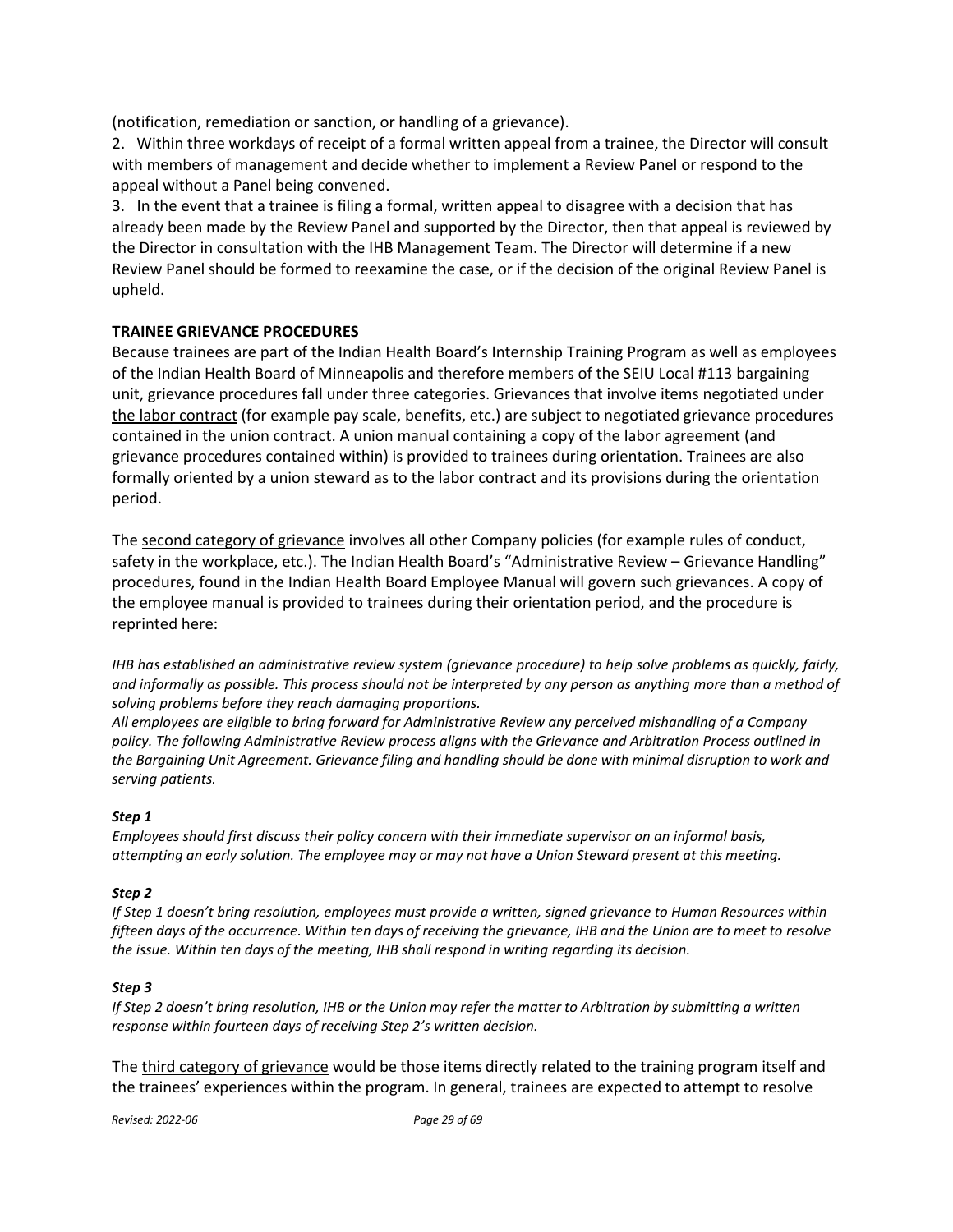problems informally through discussion with the person involved. For purposes of trainee grievance procedures, the term "supervisor" refers to individuals having administrative authority over the policies, procedures, or person who is the object of the complaint with respect to the training program. The TD will act as supervisor with regard to all such grievances brought by trainees, except (1) those that involve complaints against the TD, in which case the Counseling & Support Director will hear the grievance, and (2) those that involve complaints against the Counseling & Support Director, in which case the Human Resources Manager and/or Chief Executive Officer of the Indian Health Board will hear the grievance.

The trainee should give the supervisor a written description, in as behavioral terms as possible, of the nature of the problem and the attempts that have been made to resolve it.

# **Step 1**

Within three working days, the supervisor will provide written notification to the person(s) who is (are) the object(s) of the complaint. Such notification will include a copy of the trainee's written grievance. The supervisor will attempt an informal resolution with the person(s) involved.

#### **Step 2**

If Step 1 does not bring resolution, the C&S Director (unless the object of the complaint, in which case the CEO will act) will convene a Grievance Committee composed of him/herself, a licensed psychologist not part of the grievance at IHB, and a physician at IHB. This committee will meet and respond in writing to all relevant parties regarding the grievance and any remedies that must be made, if any. Remedies must be specific, measurable/observable, actionable, and time bound. The Grievance Committee will review progress on the remedies at the time the remedies are specified to be in place. If the grievance has not been adequately remedied, the committee may extend the deadline, add or modify remedies, or make other recommendations as to course of action. If the Grievance Committee finds no cause for remedy or action (at either stage of this step), then written notification will be made to all relevant parties as to the disposition of the grievance. In this case, the trainee may pursue an appeal (Step 3).

#### **Step 3**

If the trainee does not feel that the grievance has been adequately or appropriately addressed, s/he may appeal the Grievance Committee's decision within five working days from receiving written notification. If additional information or understanding of the grievance arises, the trainee may appeal to the Grievance Committee, which will meet and reconsider the new information and notify all relevant parties of the results of the appeal within five working days.

#### **Step 4**

If the trainee disagrees with the Grievance Committee and no new information is available, or if the trainee disagrees with the Grievance Committee's appeal results, s/he may request an appeal to IHB's Human Resources Manager or CEO within five working days. That person will convene an Appeals Committee (composed of the CEO or designate, IHB's Medical Director, and one additional Licensed Independent Provider at IHB) to review grievance information, remedies/actions, and interview relevant parties. The Appeals Committee will make every effort to address the grievance within two weeks. The Appeals Committee may allow the decision of the Grievance Committee to stand or may order new/modified remedies. The decision of the Appeals Committee will be final.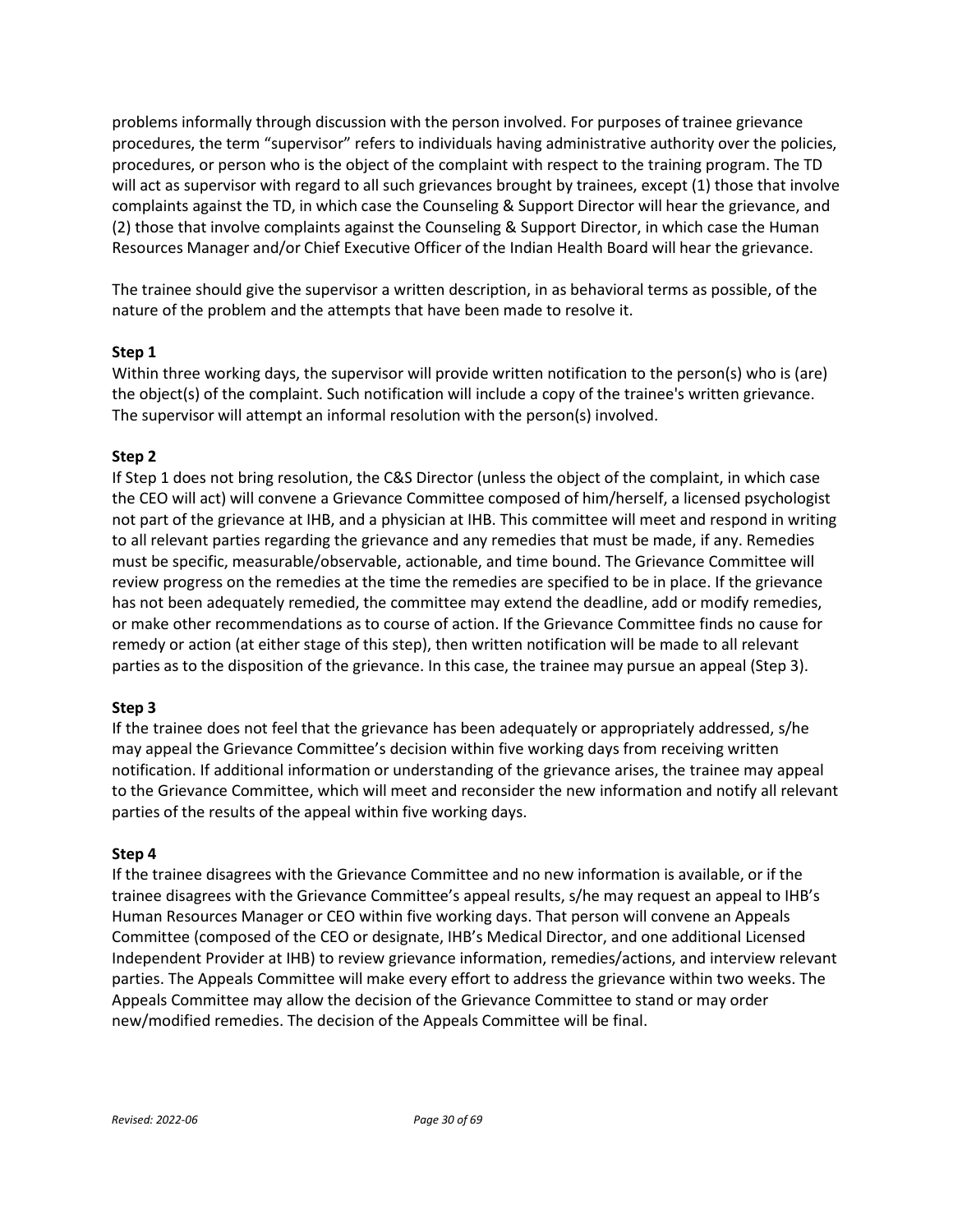## <span id="page-30-0"></span>**C &S NEW CLIENT PROCEDURES**

#### **Before initial appointment**

- $\Box$  Review registration form, case and findings with supervisor
- $\Box$  If client does not show for the initial appointment, consult with supervisor as to how to proceed

#### **At initial appointment**

- $\Box$  Provide credentials; trainee status and supervisor's name
- $\Box$  Review confidentiality and limits to confidentiality

Because privacy is so important, we are bound to keep our records and what we say confidential, or private. We are not able to say anything to anybody about what you tell me, what you are doing here, or even that you are coming here—without your (or your guardian's) written permission. This usually helps people talk about hard things or big feelings—because it's private. It's important to know, though, that an even bigger rule is about safety, and when someone we see as a client is in some dangerous situations, we are required by law to tell someone so that you will stay safe. The times that the law says we must break confidentiality include the following:

Abuse and neglect of any children or "vulnerable adults"

Imminent threat to self or other

Some court orders or subpoenas

\_\_Insanity defense

Pregnant mothers using alcohol, cannabis, PCP, cocaine, heroin, amphetamines, or

methamphetamines

 $\Box$  Request consent to tape

 We regularly ask new clients for permission to audiotape some appointments so that our supervisors can review how we are doing as a therapist. It helps the process because they get to actually hear what is happening with a client and can give advice based on their experience. It's good in case I miss something, so my supervisor can help me to better help you. We always ask for your permission to record, and if you don't give permission, we won't tape anything. If you do give permission, please sign this form….

- D Diagnostic intake interview (CPT Code 90791)
- $\Box$  Feedback on any assessment completed at clinic intake and summary and recommendations
- $\Box$  Schedule client for their next appointment.

#### **Basic child assessment protocol**

Please see separate testing recommendations form. \*\*\*\*

 $\Box$  Intellectual measure:

Wechsler Intelligence Scale for Children-Fourth Edition (WISC-4) - ages 6-0 to 16-11

Wechsler Primary & Preschool Scales of Intelligence-3 (WPPSI-3) - ages 3-0 to 6-11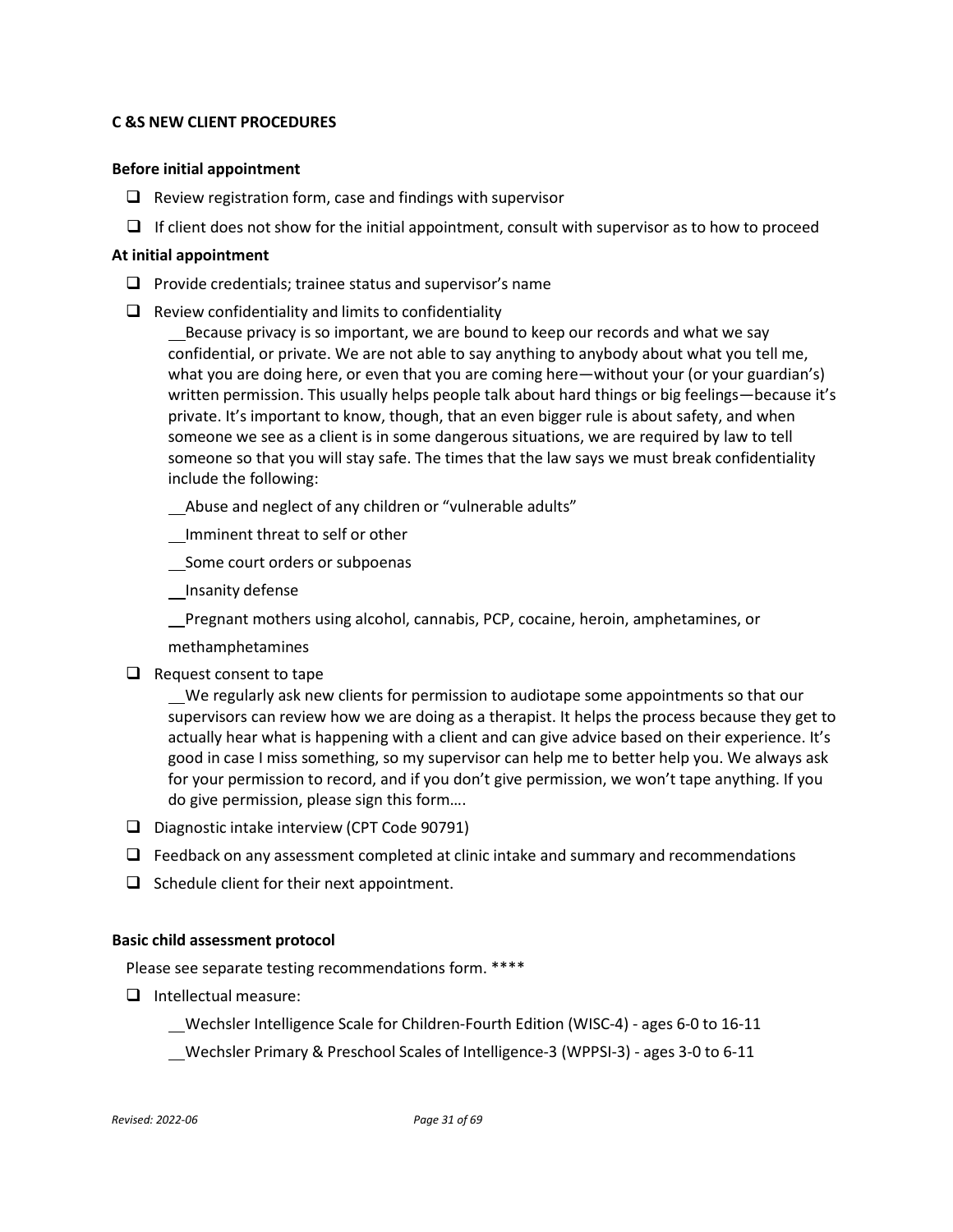- $\Box$  Executive functioning measure:
	- \* Porteus Mazes ages 3 to adult
	- Wisconsin Card Sorting Test (WCST) 6-0 to adult
- □ Visual-motor measure:
	- \* Test of Visual-Motor Integration (VMI), Supplementary (Visual/Motor) ages 3-0 to 17-11
	- Bender-Gestalt all ages
- $\Box$  Social-emotional measures:
	- Rorschach Inkblots (Rorschach) ages 5 to adult
	- $*$  Roberts Apperception Test for Children (RATC-2) ages 6 to 15
	- \_Projective Drawings: \_\_House-Tree-Person (HTP) \_\_Kinetic Family Drawings (KFD) all ages
	- \* Children's Depression Inventory (CDI) ages 7 to 17
	- \* Revised Children's Manifest Anxiety Scale (RCMAS) ages 6 to 17
- $\Box$  Other available tests:
	- Adaptive Behavior Assessment System (ABAS-II) ages infant to adult

Parenting Stress Index (PSI) – adult caregiver

Conners' Continuous Performance Test (CPT 3.0) - ages 4 to adult

Clinical Evaluation of Language Fundamentals (CELF-4) - ages 6-0 to adult

Wechsler Individual Achievement Test-II (WIAT-II) – ages 4-0 to adult

# Following each assessment appointment:

- $\Box$  Score testing immediately following each testing session; do not schedule appointments immediately following testing
- $\Box$  Complete the chart note: include the date, duration of assessment (generally, we are allowed to bill for some of the prep time for some insurance companies) and tests administered; record unusual or noteworthy verbalizations and observations and the plan (e.g., "Continue assessment to complete cognitive testing in one week. Report to follow.") Sign and return to supervisor for review.
- $\Box$  Ask questions during supervision and keep supervisor informed of new developments.
- $\Box$  When assessment is complete, review data with supervisor before beginning written report and to prepare feedback.
- $\Box$  Schedule a feedback appointment

# **Subsequent appointments:**

- $\Box$  Chart entry must be completed before the end of business day
- $\Box$  Chart must be submitted to supervisor for review after each appointment (more frequently if additional contacts are made)
- $\Box$  Intake Summary is due prior to starting the third appointment or within 30 days of first appointment, whichever is first
- $\Box$  Treatment plan is due by third appointment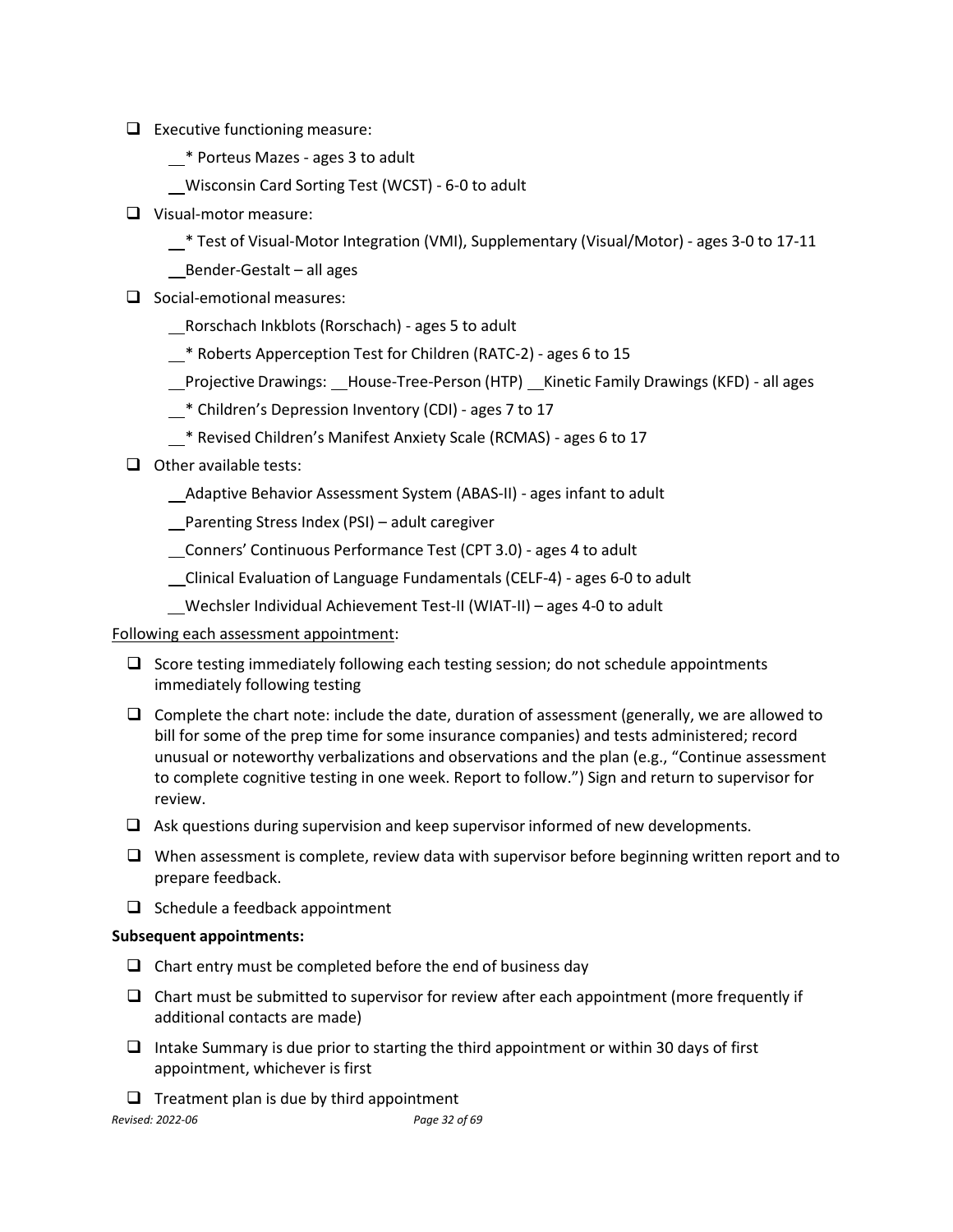- Authorized services vary by third-party payors; clinicians MUST have services authorized before seeing a client; urgent or emergency services may occur in consultation with supervisor or C&S Director
- Discharge summary is required after 60 days of no appointments or within one week of a client's termination or graduation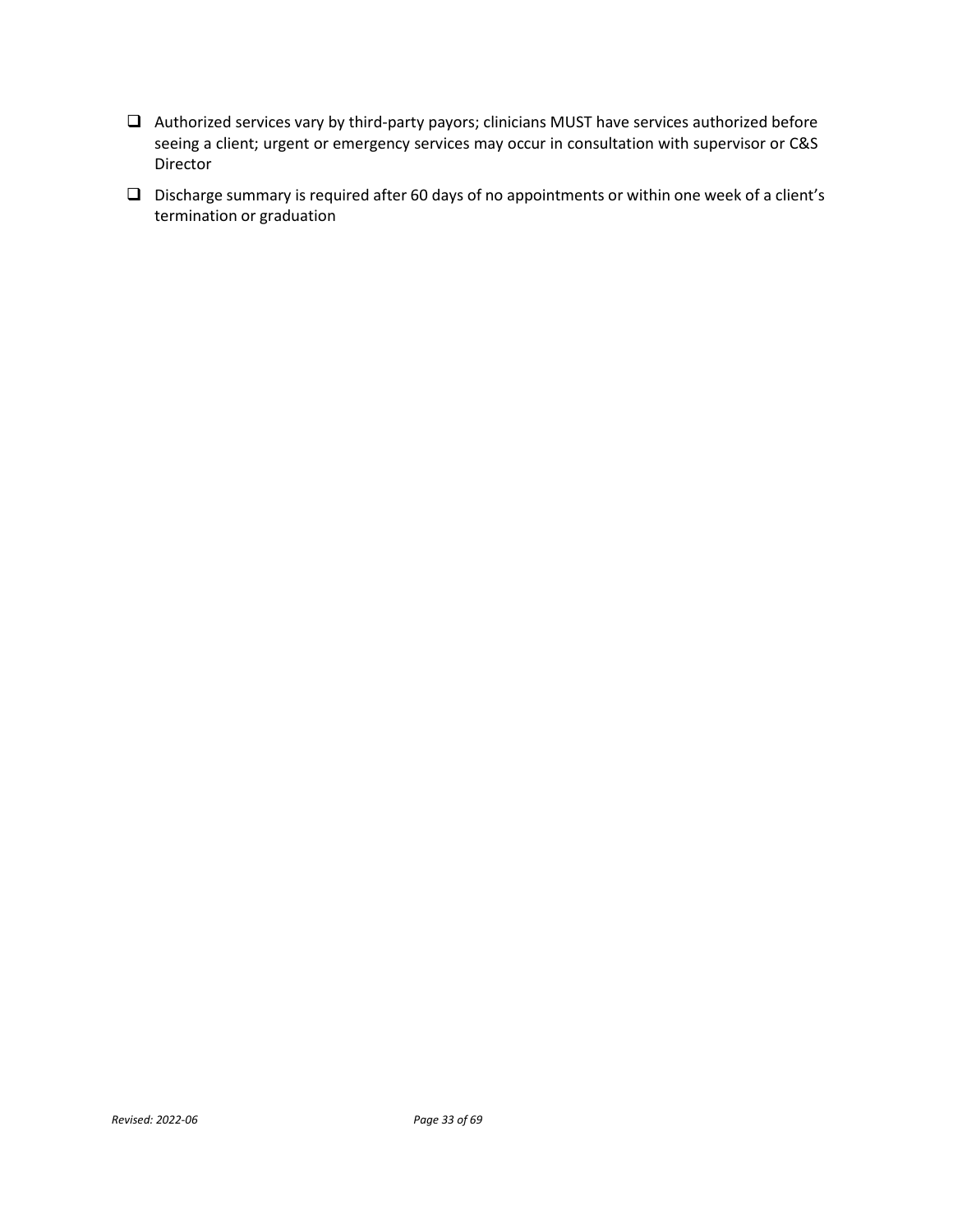# <span id="page-33-0"></span>**HANDY TIPS AND GUIDELINES**

# **Access Codes**

# *Voice Mail*

# To access voice mail from the clinic

Press "VM" button. You will hear "Welcome to IP Office. For help at any time . . ." Press your three-digit extension, followed by the number sign (#), or simply press # if you are calling from your own extension. (There are several trainee phone extensions.) You will hear "Please enter password and number sign." Press the four-digit password and the number sign.

# **When absent from the office, please change your outgoing message to indicate your absence and to direct the caller to the C&S front desk or general assistance.**

# To access voice mail from home:

Dial 721-9800. You will hear "Thank you for calling the Indian Health Board . . . "Press \*7. You will hear "Welcome to IP Office. For help at any time . . ." Press your three-digit extension, followed by the number sign. You will hear "Please enter password and pound sign." Follow the prompts.

# **Dress Code**

Attire is to be professional and suited to a business or health care setting at all times. Shorts are not to be worn. Closed-toe shoes are suggested, and mandatory if the trainee will be spending any time in the medical or dental clinic, due to OSHA requirements. Nametag is to be worn at all times.

# **Keys & Fobs**

Trainees will be assigned keys and a fob for their use while at the Indian Health Board; these will be for the trainee office, the bathroom, your personal hanging file, and the work room (which also opens the kitchen, the records/fax room, and the group room). These are to be returned to IHB at the end of the training year. If keys are lost or stolen, this must be reported to the Business Coordinator immediately, and there will be a \$10 replacement fee assessed before issuing a new key.

# **Timecards**

Trainees and staff are required to punch in and out each day that they work. These records are used to calculate the trainees' time spent on-site, as well as for IHB's tax purposes in calculating donated time. For paid Interns and Fellows, this also tracks your pay. You will be issued an electronic nametag/identification card by the Payroll Clerk.

# **Paid Time Off (PTO) (time off policy for a 2080-hour internship)**

Scheduled days off should be discussed with the trainee's supervisor as far in advance as possible because of clinical care issues. The internship year is 52 weeks long. Workdays are 8 ½ hours long for salaried staff, in order to allow for lunch. In order to meet the 2080-hour requirement (per Minnesota Board of Psychology, APPIC and APA), interns should generally expect to take a total of two weeks or less of vacation time and five days or less of sick time. Holiday time is included as part of the 2080-hour requirement. Trainees that are out for longer than a total of three weeks (15 business days) for any reason may be in jeopardy of not meeting the 2080-hour internship requirement. The Training Director will address this type of situation on a case by case basis. Late starts or extensions of the internship are rarely granted.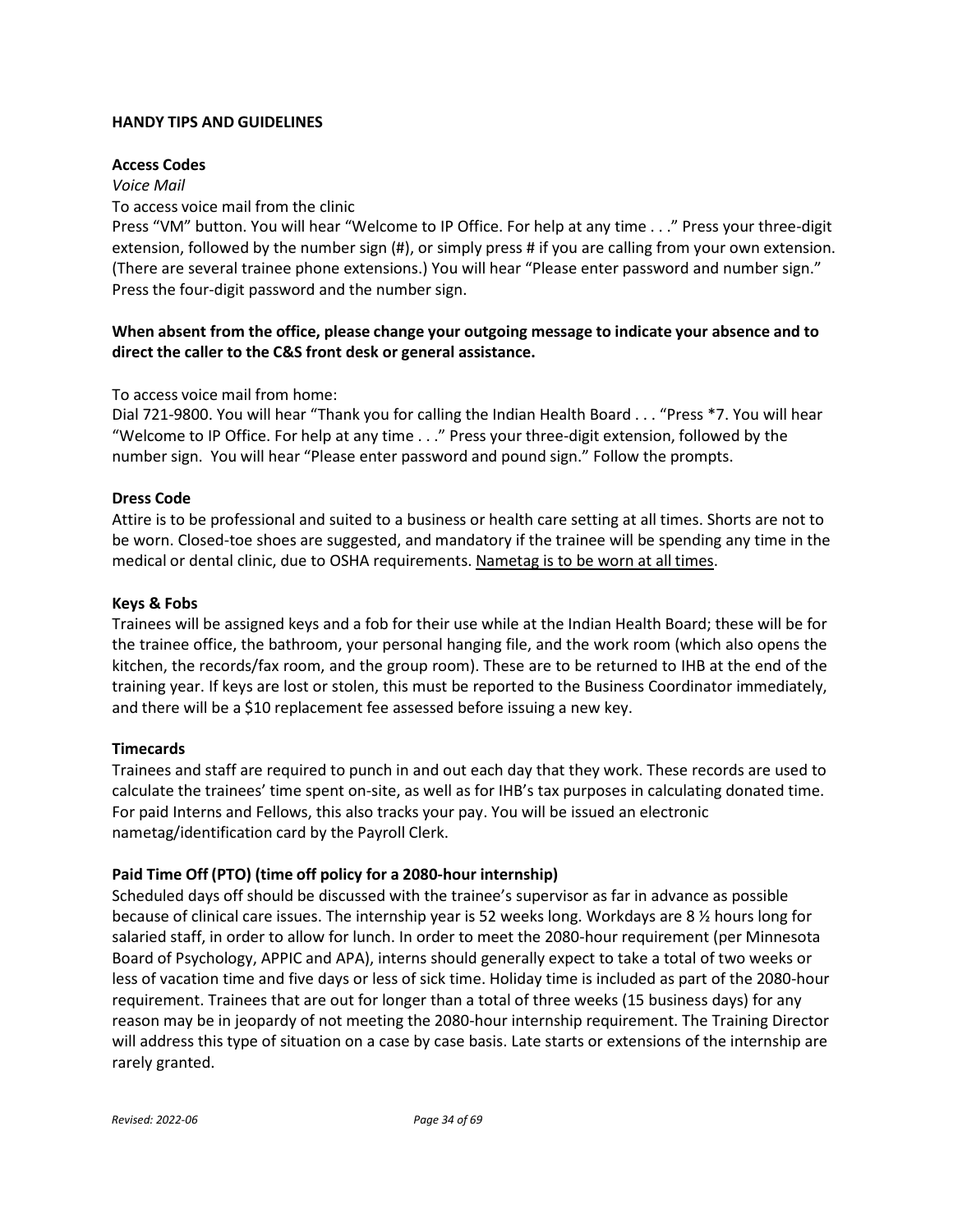#### **Calling in Sick**

If a trainee is unable to work on an assigned day due to illness, it is necessary to call the Training Director and the Business Coordinator. While voicemail messages are appreciated, it is essential that the trainee reach one person directly to assure that the information has been received, and that clients' appointments can be canceled as needed. COVID-19 pandemic policies have also extended the amount of sick leave to 10 days of paid leave, provided that there is documentation from a provider that employee has been seen/tested during this time. Per clinic policy, IHB will also reach out and test the employee. Most importantly – if you feel sick do not come to work. The patient population that we encounter is high risk, and experiences health inequities that further this risk. Please note that, per policy, calling in is a Human Resources occurrence; repeated occurrences may result in disciplinary action (write-up).

#### **Snow Days**

In the event of severe winter weather, the Indian Health Board may be closed if it is determined that clients or staff would be unsafe traveling outdoors. Information regarding IHB closings will be broadcast on WCCO radio, and on the recorded greeting at the main IHB phone line (721-9800). If the Training Director is aware that you are scheduled to work on a day during which IHB will be closed, you will receive a call informing you of the closing early in the morning, likely between 6:30 and 7:00 a.m. If you do not wish to be called at home at this hour, please advise the Training Director of this. If you do wish to be contacted, please make sure that the Business Coordinator has your correct phone number.

#### **SEIU Local 113**

Paid Interns and Fellows are currently members of the Service Employees International Union (SEIU), Local 113, and are represented by SEIU 113. As such, there are certain monthly dues requirements and other union activities of which to be aware by contacting your local Union Steward.

#### **Email and Internet Use Policy**

Email accounts and computer/internet access will be created for each trainee during the orientation period. Email and internet policies will be reviewed, and each trainee will be asked to sign the policies, acknowledging that s/he will comply with them. Please be aware that, per IHB policy, managers may look at supervisees' emails, without formal reason/basis, and this process also may include review of websites visited.

#### **Other Items**

Most other information will be found elsewhere in this manual, the Principles of Practice Manual, the IHB Employee Handbook, or the SEIU 113 Labor Agreement contract.

#### **STATEMENT OF NONDISCRIMINATION**

*IHB complies with all applicable equal employment opportunity laws and regulations. IHB provides equal opportunity employment for all qualified persons. All our employment practices, benefits and programs will be administered without regard to actual or perceived race, color, religion, sex, national origin or ancestry, age,* disability, veteran status, sexual orientation, marital status, status with respect to receipt of public assistance or *any other basis protected by federal, state or local law.*

*This commitment extends to all phases of employment including, but not limited to, recruitment, selection, placement, transfers, training and development, promotions, demotions, compensation, benefits, work force reductions, terminations, and all other conditions or privileges associated with employment, except as required under the provisions of Public Law 93-638 to implement an Indian Preference policy.*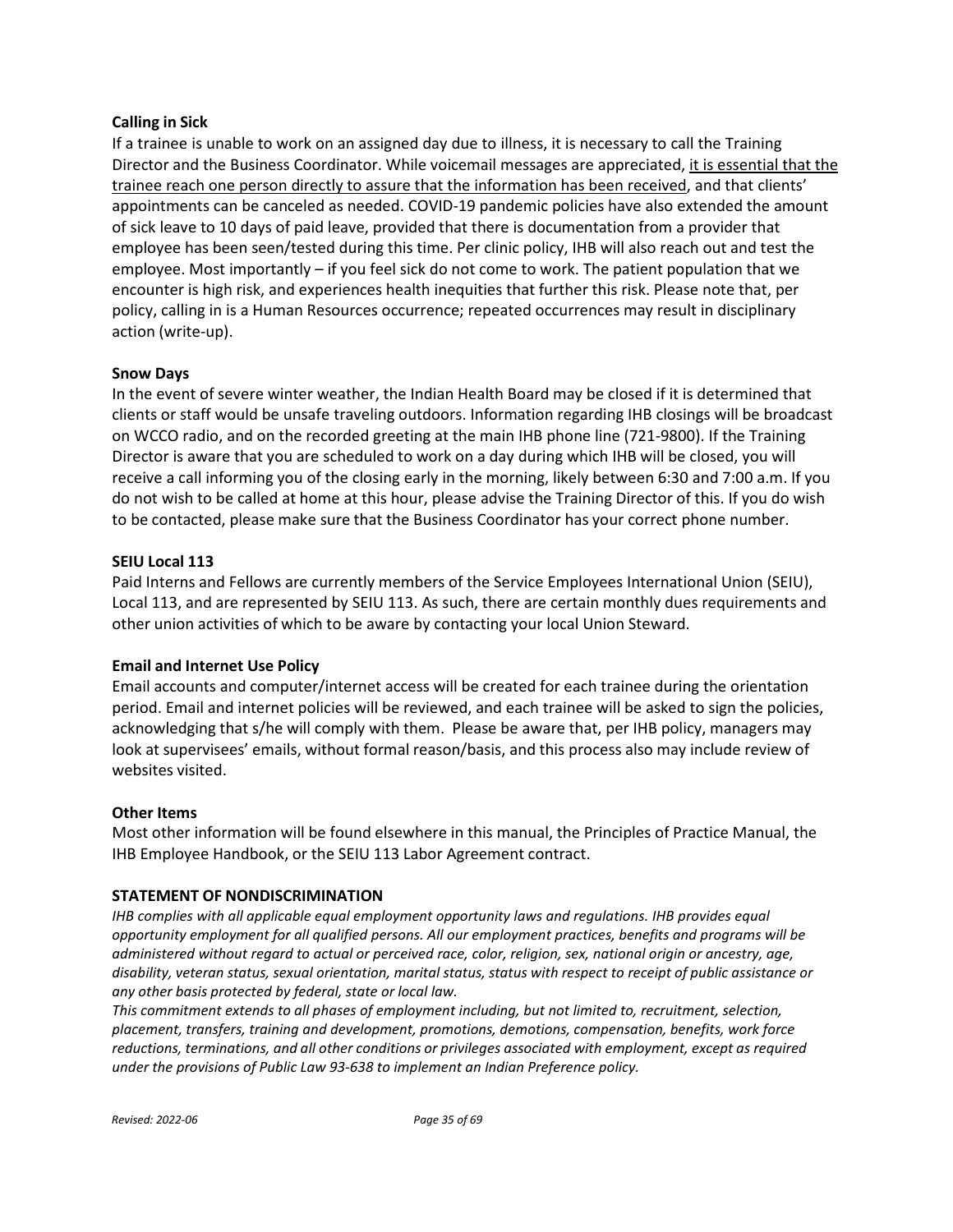*In establishing this policy, IHB recognizes the need to initiate and maintain affirmative personnel measures to ensure the achievement of equal employment opportunitiesin all aspects of our workplace settings, conditions and decisions. It shall be the responsibility of all employees to abide by and carry out the letter, spirit and intent of the IHB commitment to equal employment commitment and comply with the guidelines set forth in IHB's Affirmative Action plan.*

*EEO policy statements are posted on employee bulletin boards, describing these policies in specific detail.*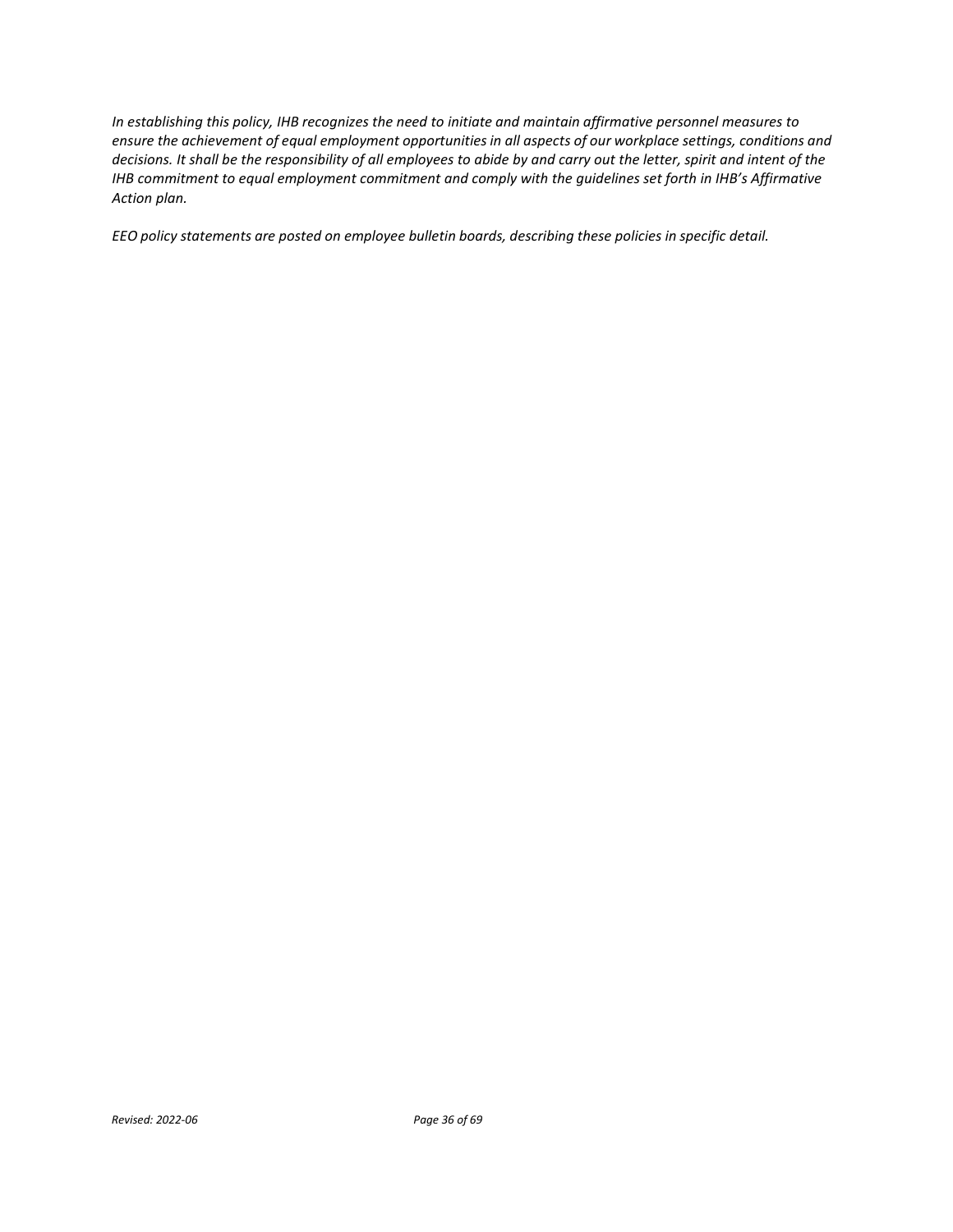#### **Appendix A**

#### **Supervision Plan**

#### Counseling & Support Indian Health Board 1315 East 24<sup>th</sup> Street, Minneapolis, MN

| Date of hire:                                                                                                                                                                               |
|---------------------------------------------------------------------------------------------------------------------------------------------------------------------------------------------|
| Date of implementation:                                                                                                                                                                     |
| Review due date:                                                                                                                                                                            |
|                                                                                                                                                                                             |
| Number of supervision hours required: with a state of the state of the state of supervision of supervision of                                                                               |
| Supervisee (Minnesota Rule 9505.0371, subpart 4, item C, 1):                                                                                                                                |
|                                                                                                                                                                                             |
|                                                                                                                                                                                             |
|                                                                                                                                                                                             |
|                                                                                                                                                                                             |
| Supervisor (Minnesota Rule 9505.0371, subpart 4, item C, 2):<br>Name:                                                                                                                       |
| Experience:                                                                                                                                                                                 |
| Philosophy/Approach to supervision:                                                                                                                                                         |
| <b>Needs Assessment</b>                                                                                                                                                                     |
| Transcripts & Curriculum vitae.                                                                                                                                                             |
| Past knowledge and skills related to:                                                                                                                                                       |
| <b>Evaluation and treatment</b><br>$\bullet$                                                                                                                                                |
| <b>Fthics</b><br>$\bullet$                                                                                                                                                                  |
| State and federal laws and rules                                                                                                                                                            |
| Record keeping                                                                                                                                                                              |
| Methods for establishing an appropriate treatment relationship with clients<br>$\bullet$<br>Professional strengths as identified by supervisee and former supervisors/teachers<br>$\bullet$ |
| Professional weaknesses or concerns about supervisee's practice as identified by supervisee and/or former<br>$\bullet$                                                                      |
| supervisors/teachers                                                                                                                                                                        |
| Supervisee's greatest sources of professional concerns and anxiety<br>$\bullet$                                                                                                             |
| Supervisee's greatest sources of professional pride and accomplishment                                                                                                                      |
| Supervisee's specific learning needs                                                                                                                                                        |

• Supervisee's favored learning style

# **Logistics (Minnesota Rule 9505.0371, subpart 4, item C, 3):**

As agreed, we will meet \_\_\_\_\_\_\_\_\_\_\_\_\_\_\_\_\_\_\_\_\_\_\_\_\_\_\_\_, in my office. In the event that you are unable to attend a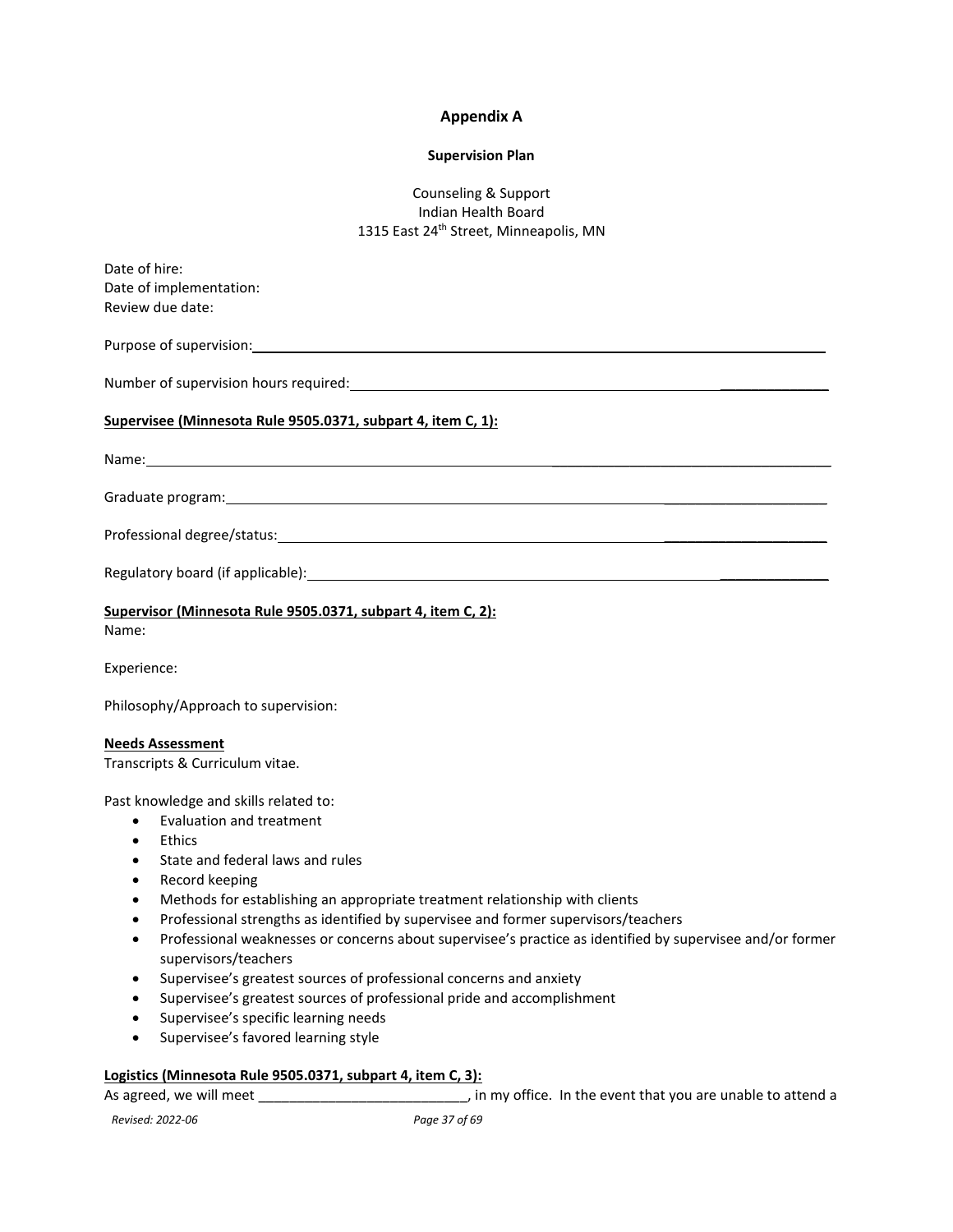meeting, contact me, preferably in advance, to reschedule.

#### **Supervisor availability and contact methods (Minnesota Rule 9505.0371, subpart 4, item C, 4):**

Should you need to speak with me outside supervision, my cell phone number is \_\_\_\_\_\_\_\_\_\_. In my absence, any other licensed staff at the clinic may be consulted.

#### **Emergency procedures (Minnesota Rule 9505.0371, subpart 4, item C, 5):**

Please read and follow agency guidelines regarding crises. I prefer that supervisees error on the side of caution and share everything about which they have concerns and/or questions.

#### **Supervisor's rights:**

- Information needed to provide appropriate clinical supervision
- An atmosphere free of verbal, physical or sexual harassment

#### **Supervisor's responsibilities:**

- Provide supervision that is appropriate to my supervisee's professional needs and that meets the requirements of professional ethics and state and federal rules and laws
- Schedule regular supervisory meetings and be available for emergencies
- Conduct a learning needs assessment and establish clear learning objectives, activities for mastery of learning objectives and criteria for mastery of learning objectives
- Teach practical clinical skills, including the characteristics and contents of good clinical records and help my supervisee integrate theoretical knowledge with clinical skills in order to develop professional competence
- Regularly assess my supervisee's progress, including identification of strengths, weaknesses and errors; provision of appropriate feedback; and, development of plans for improvement
- Help my supervisee identify when a patient may have special problems that require another professional's consultation
- Help my supervisee appropriately manage transference, countertransference and professional boundary issues as indicated
- Seek consultation with and input from other staff regarding supervisee's performance, including what is shared in supervision, with as much regard for privacy as possible, with the exceptions of requirements of policy or regulation
- Conduct formal performance evaluations as required. Honestly communicate performance evaluation results, including professional strengths, as well as any unresolved practice errors and ethical concerns, to those persons who require the results

#### **Supervisee's rights:**

- Have weekly supervisory sessions that will focus on my learning needs and my clients' treatment needs
- Understand and participate in the development of my learning objectives, activities to meet learning objectives, and standards for mastery of learning objectives
- Know my supervisor's professional qualifications (education, training, licensure, competencies, experience, treatment approach, biases)
- Have regularly scheduled performance evaluations, which are sent in a timely manner to the appropriate institute
- Not be discriminated against in the provision of supervisory services on the basis of my race, gender, ethnic origin, disability, creed or sexual orientation
- Not be harassed or exploited in other ways to meet my supervisor's personal needs or the needs of the agency

#### **Supervisee's responsibilities:**

- Practice ethically and protect clients from harm
- Work within the limits of competency, skill and training
- Actively participate in supervision to promote skill development

*Revised: 2022-06 Page 38 of 69*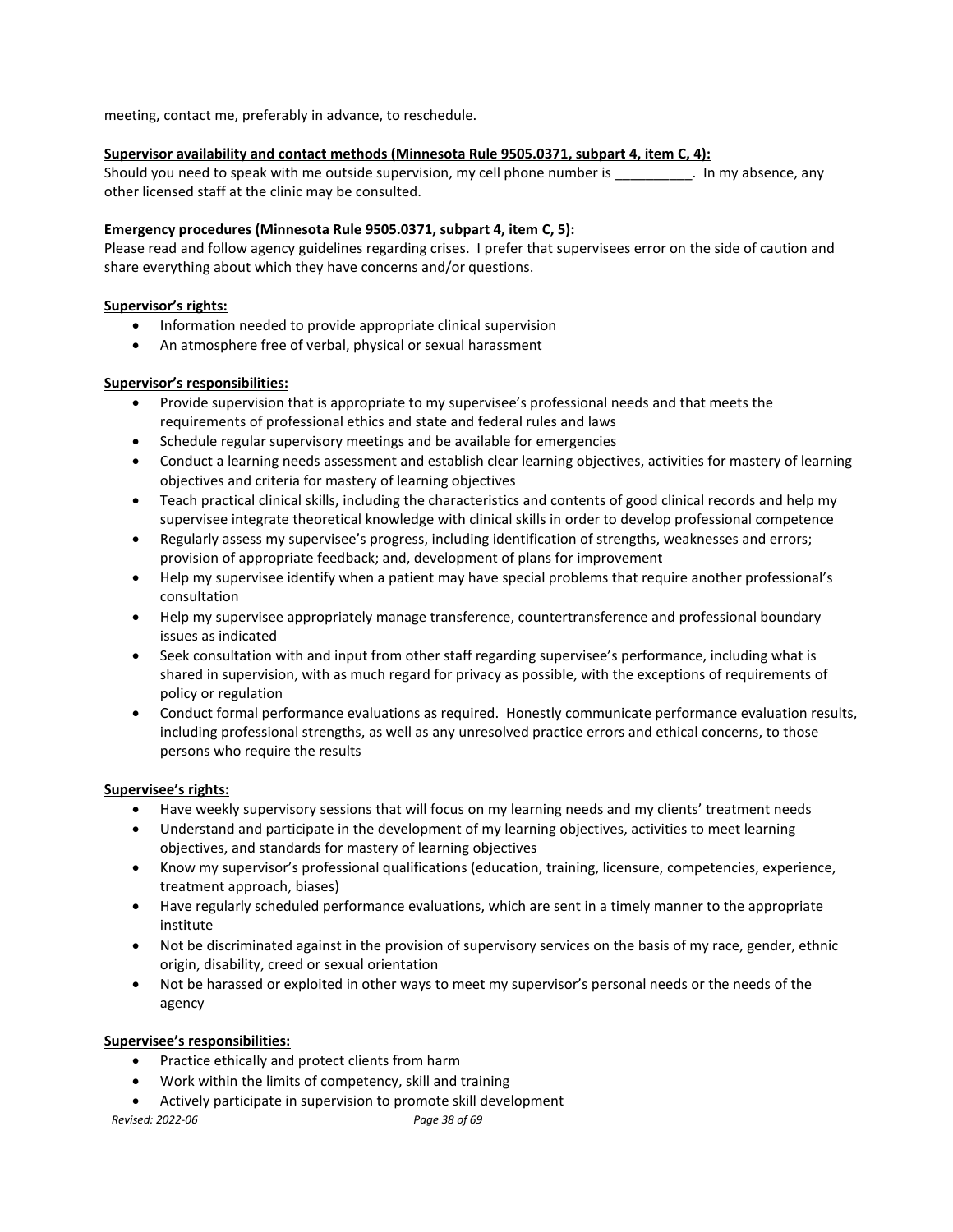- Be honest and open, share deficits and report mistakes
- Provide supervisor with honest feedback about supervision and the supervisory process
- Understand the importance of clarity, objectivity and self-awareness as crucial for ethical practice
- Become the best professional possible
- Bring all of my clinical cases, including potential client records, to my clinical supervisor for honest and direct discussion and review
- Provide my clinical supervisor with access at any time to my patients' records for review
- Thoroughly present each of my clients' cases verbally and in writing, including all factors relevant to diagnosis and treatment such as: presenting problems; history of problems; significant childhood, family relationship, work and other life history; medical treatment; medications; past treatment; mental status observations; diagnoses; treatment plans; my record keeping; and, other professional issues, including transference and countertransference feelings
- Inform clients of exceptions to confidentiality, including that my clinical supervisor will be discussing my sessions and reviewing and signing all of my documentation
- Provide a contingency plan during absences from the office, whether planned or unplanned, covering voicemail, email and, most importantly, clinical care for clients
- Read, understand and adhere to this agency's security and privacy policies and procedures
- Follow state and federal rules and laws, as well as rules and professional ethics code requirements and to discuss ethical and legal questions or problems as they arise in each of my cases

#### **Description of supervisee's service responsibilities (Minnesota Rule 9505.0371, subpart 4, item C, 6):**

As your supervisor and a licensed mental health professional, I am responsible for your practice under my license. The scope of your practice will involve conducting diagnostic and risk assessments, developing treatment plans, providing psychotherapy and documenting all activity.

- For training purposes, you first will shadow at least two diagnostic assessments performed by C&S providers. When you are familiar with the process, you will be shadowed by C&S providers in the provision of at least two diagnostic assessments.
- All of your diagnostic assessments will be reviewed and signed by me.
- Supervision will include an exploration of the use of self in regards to culturally mindful practices, to increase your awareness of how your own culture impacts the therapeutic process, case conceptualization, differential diagnosis and clinical summary.
- Racial or ethnic self-identification; experience of cultural bias as a stressor; immigration history and status; level of acculturation; time orientation; social orientation; verbal communication style; locus of control; spiritual beliefs; and, health beliefs, including culturally-specific healing practices, possibly a cultural genogram
- Progress notes and treatment plans will follow the same training curve; you will observe others', be observed and become independent with consultation and supervision.
- Provision of psychotherapy also will be monitored, through observation (when possible), audiotaping, and exploration in supervision, with the goal of skill mastery and ample time for exploration of your impressions and concerns, as well as those of the supervisor.
- Supervision meetings will be documented, with the possibility of both supervisee and supervisor signing each meeting note. A supervision file specific to you will be maintained and will include notes of recommendations for specific cases as well as targets for your professional skills and growth. You are responsible for maintaining your own supervision notes, and any related notes in client charts.
- Administrative issues and billing procedures are your responsibility and supervision will provide support in these areas.

Remember that the services you provide are billed under my professional license, which means that I am responsible for the care you provide. In order both to protect my license and for you to become an adequately prepared and professionally competent provider, we need to partner in the monitoring of client care and your personal and professional growth.

*Revised: 2022-06 Page 39 of 69*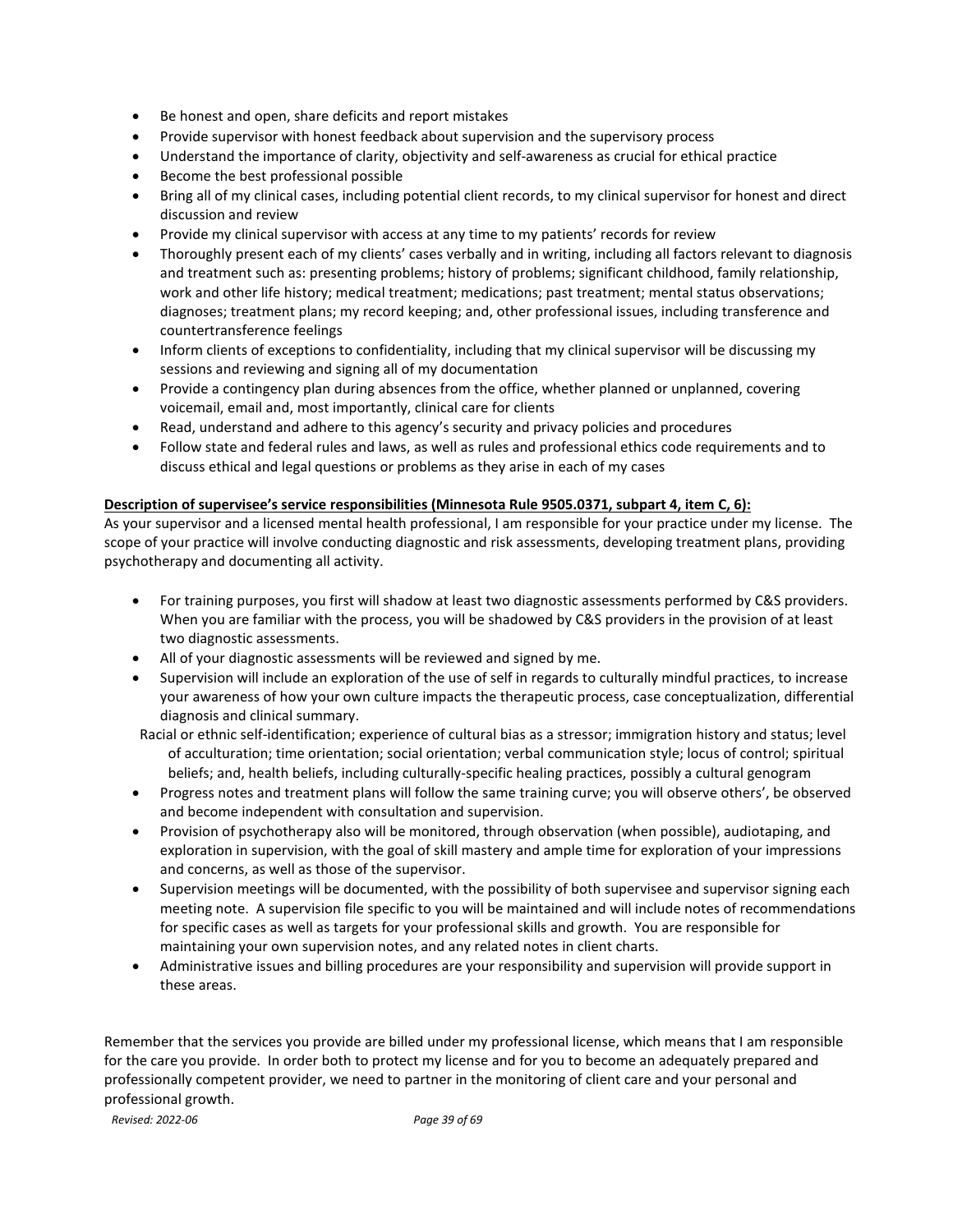#### **Description of the client population:**

The majority of clients served at IHB are American Indians and immersion in the Native culture is an integral part of training. We define and expect that diversity encompasses all of the following and that respect will be offered regardless of: age, race, ethnicity, culture, immigration status, disability, educational level, religion, gender, sexual orientation, gender identity or expression and socioeconomic status.

You will see children and adults who reside in and around Minneapolis, Minnesota. The majority have insurance, although sliding fees are offered.

#### **Treatment methods and modalities:**

Individual therapy is the primary modality at C&S. The goals that you identify in supervision will guide our work together and consultation will be sought in areas where my expertise may not be sufficient to support your learning experience. My competence to train you is based in my own education, clinical experience, and ongoing training.

#### **Evaluation procedures:**

Date formal supervision evaluations will be conducted: \_\_\_\_\_\_\_\_\_\_\_\_\_\_\_\_\_\_\_\_\_\_\_\_\_

To whom evaluations will be sent:

#### **Discipline and due process:**

Please read and request any necessary clarification regarding the Due Process policy which incorporates agency-level guidelines as well as those specific to C&S.

#### **Mutual agreement:**

Your signature below indicates that you agree to practice ethically, professionally and legally while in supervision. Our signatures acknowledge that we both agree with the content of this plan and that any changes to it will be reflected in a revised and signed document.

| Luz Angelica Salinas, PsyD,LP | Date | Supervisee Name | Date |
|-------------------------------|------|-----------------|------|
| Licensed Psychologist         |      |                 |      |
| Supervisor                    |      |                 |      |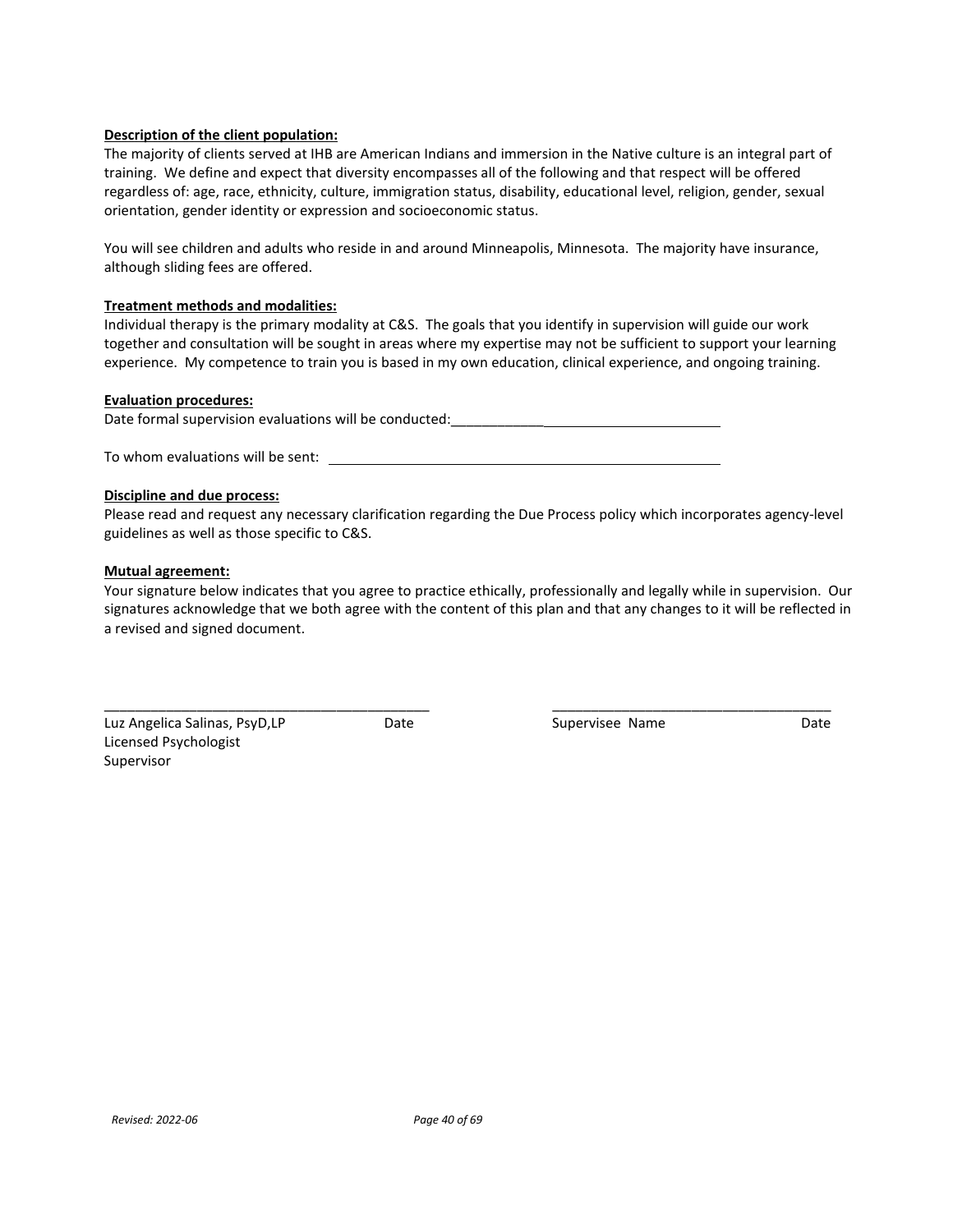# **Appendix B**

# **Indian Health Board of Minneapolis Counseling & Support Clinic**

# **Doctoral Psychology Intern/Post-doctoral Fellow Competency Assessment Form**

#### **Table of Contents**

#### **Goal 1. Competence in Theories and Methods of Psychological Assessment**

- Objective 1.1. Interviewing and data collection for Formal Evaluation
- Objective 1.2. Effective interviewing skills for diagnostic assessment for treatment
- Objective 1.3. Accurate diagnosis and case formulation
- Objective 1.4. Appropriate use of tests and interpretation
- Objective 1.5. Professional writing and feedback
- Objective 1.6. Cultural Competence

#### **Goal 2. Competence in Psychotherapy and Psychological Interventions**

- Objective 2.1. Patient risk management
- Objective 2.2. Appropriate case conceptualization and treatment planning
- Objective 2.3. Effective therapeutic interventions
- Objective 2.4. Sensitivity to individual and cultural diversity
- Objective 2.5. Group therapy skills
- Objective 2.6. Cultural Competence

#### **Goal 3. Constructive Consultation, Supervision and Program Evaluation**

- Objective 3.1. Effective consultation and communication
- Objective 3.2. Effective supervision
- Objective 3.3. Program Evaluation
- Objective 3.4. Cultural Competence

#### **Goal 4. Ethics and Professional Behavior**

- Objective 4.1. Respectful relationships and cooperation with other disciplines
- Objective 4.2. Ethical behavior
- Objective 4.3. Administrative competence and appropriate documentation
- Objective 4.4. Professional demeanor and identity
- Objective 4.5. Cultural Competence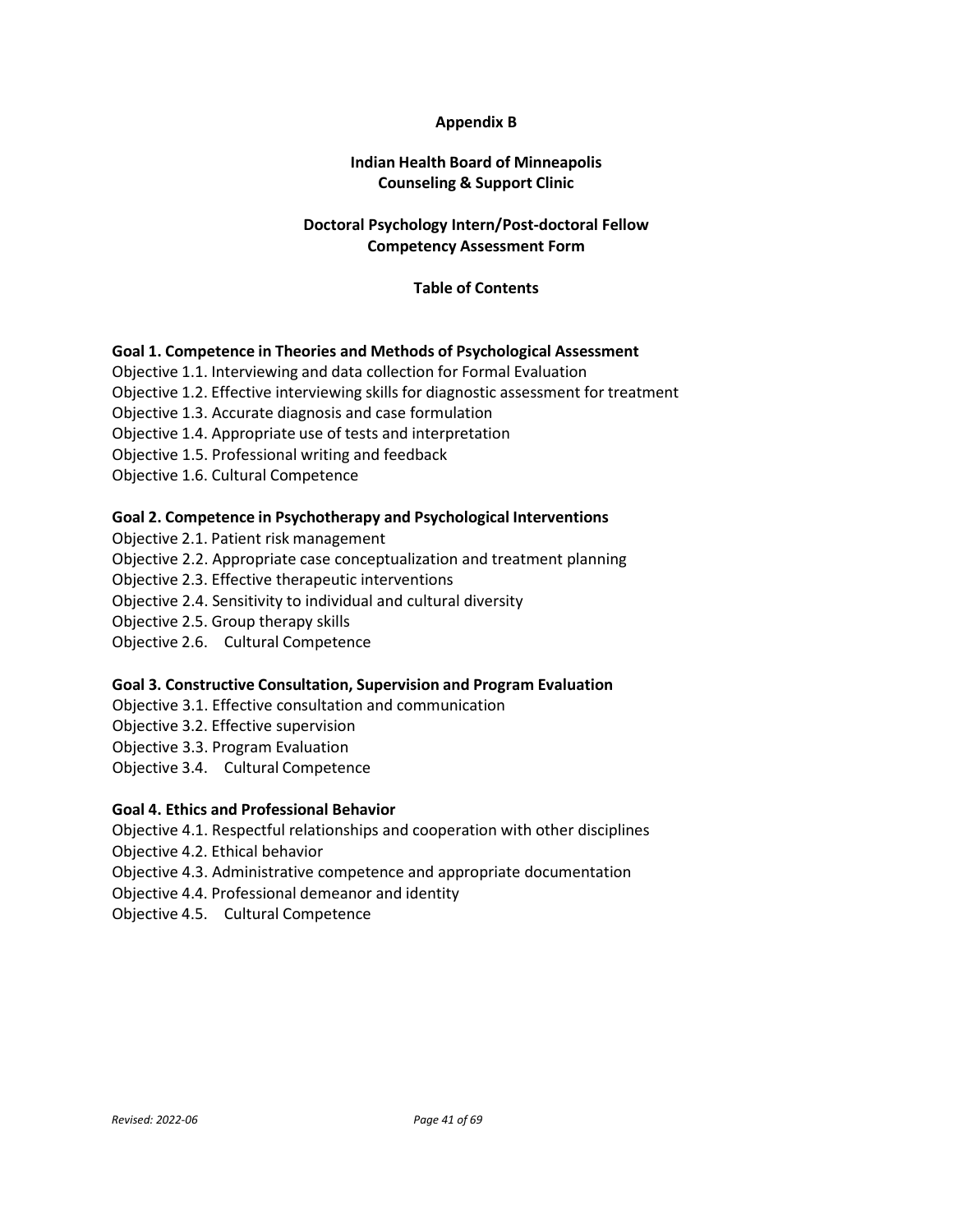# **Standards for Completion of Training Comments and Signatures**

**Directions for use of computerized format:** This form may be completed on computer and only the ratings being given to the intern or fellow need to be printed. Copy the document, rename it, and delete the ratings not being given before printing.

# **Indian Health Board of Minneapolis Counseling & Support Clinic**

# **Doctoral Psychology Intern/Post-Doctoral Fellow Competency Assessment Form**

*This form is to be filled out at least two times per year, or more often in cases of remediation.*

Trainee

Supervisor

Training Year

Date

Assessment methods for this evaluation

Review of raw test data Case Presentation Audio recording **Personal Supervision** Collateral information

Direct Observation **Review of written work**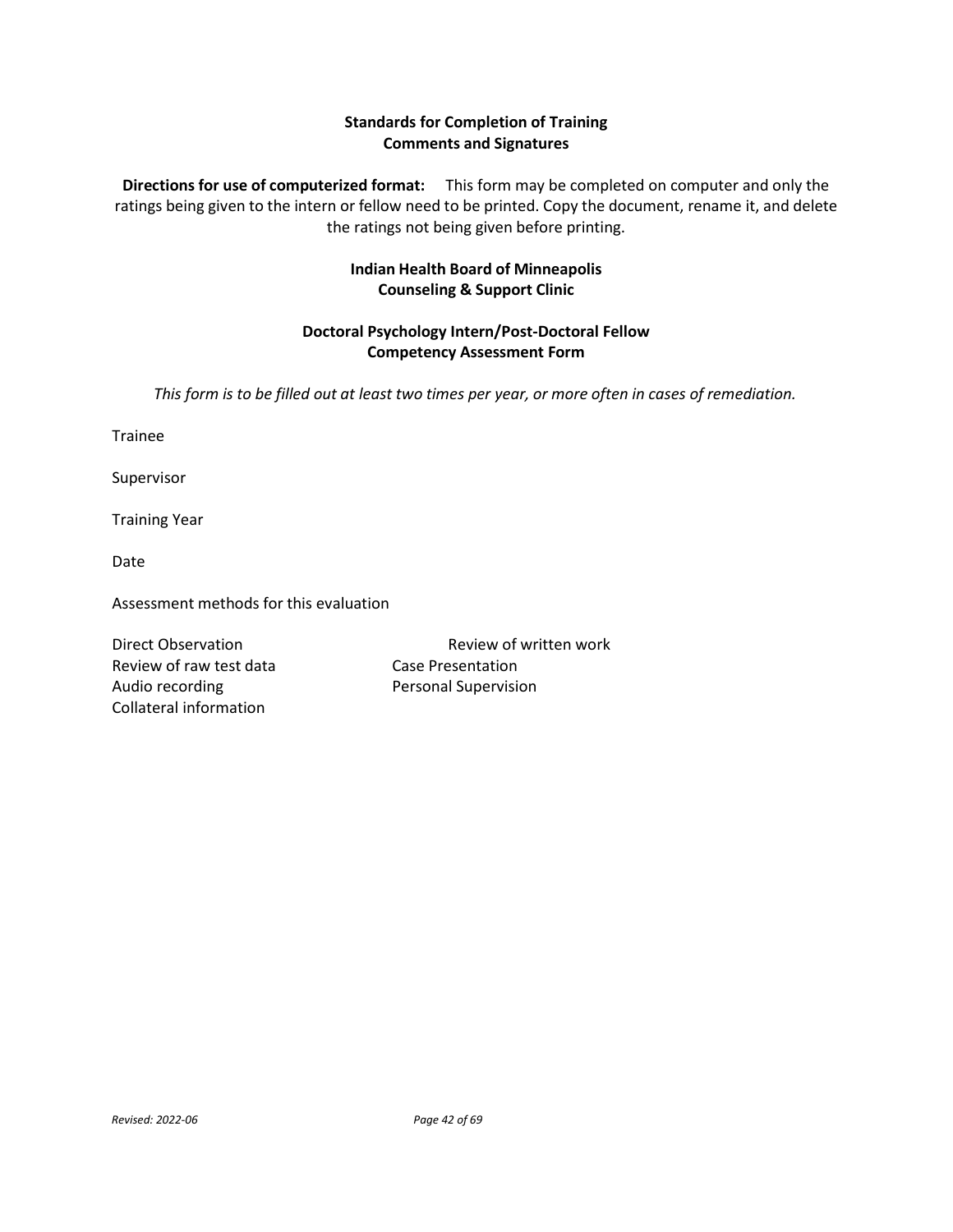# **Competency Ratings Definitions & Expectations for Training Completion**

|    | Please rate and circle the number denoting the intern's skill level using the scale below: |  |
|----|--------------------------------------------------------------------------------------------|--|
|    | Independent/Autonomous (full performance level)                                            |  |
| 4  | Postdoctoral Exit Level (no supervision needed)                                            |  |
| э. | Internship Exit Level/Postdoctoral Entry Level (little supervision needed)                 |  |
|    | Intermediate Internship (some supervision needed)                                          |  |
|    | Internship Entry Level (close supervision needed)                                          |  |
| 0  | Unsatisfactory/ Pre-Internship Level (remediation plan needed)                             |  |

NA. Indicates not applicable or not assessed by this evaluator

**Independent/Autonomous (Rating of 5):** Indicates skill set necessary beyond licensure.

**Postdoctoral Exit Level (Rating of 4):** Typical skill set for end of the postdoctoral year and is ready for licensure.

**Doctoral Psychology Internship Exit Level/Postdoctoral Entry Level (Rating of 3):** Typical skill set for end of internship or during postdoctoral training. Requires supervision but displays highly developed professional skills and judgment. Generally achieved in 6-12 months of internship.

**Intermediate Internship (Rating of 2):** Typical skill set for practice during internship. Displays significant knowledge of role and can function professionally with regular supervision. By December  $31<sup>st</sup>$ , no more than 25% of competencies (nineteen total) will be rated below a 2. By April 30<sup>th</sup>, no more than 15% of competencies (eleven total) will be rated below a 2.

**Internship Entry Level (Rating of 1):** Typical Practicum level skill set. Requires continuous supervision but accepts it. Expected to last no longer than the first 1-4 months of internship.

**Unsatisfactory/Pre-Internship Level (Rating of 0):** Displays significant problems beyond a lack of opportunity to learn skills. May have apparent lack of aptitude for the task or role or may be avoiding or resisting changing clinical behavior or expanding skill set. This includes unethical practice or repeated boundary violations. *The evaluator is to specify what specific areas need remediation in the comments section for any given objective and summarize a recommended course of action at the end of this assessment form.*

*All higher-level ratings are presumed to contain the lower level competencies as well.*

**Training Goals:** By the end of the training year, an Intern will be able to demonstrate skills at the Doctoral Psychology Internship Exit Level/Postdoctoral Entry Level or higher for all competencies. By the end of the training year, a Postdoctoral Fellow will be able to demonstrate skills at the Postdoctoral Exit level for all competencies.

# **Goal 1. Competence in Theories and Methods of Psychological Assessment**

# **Objective 1.1. Interviewing and Data Collection for Formal Evaluation**

*Revised: 2022-06 Page 43 of 69*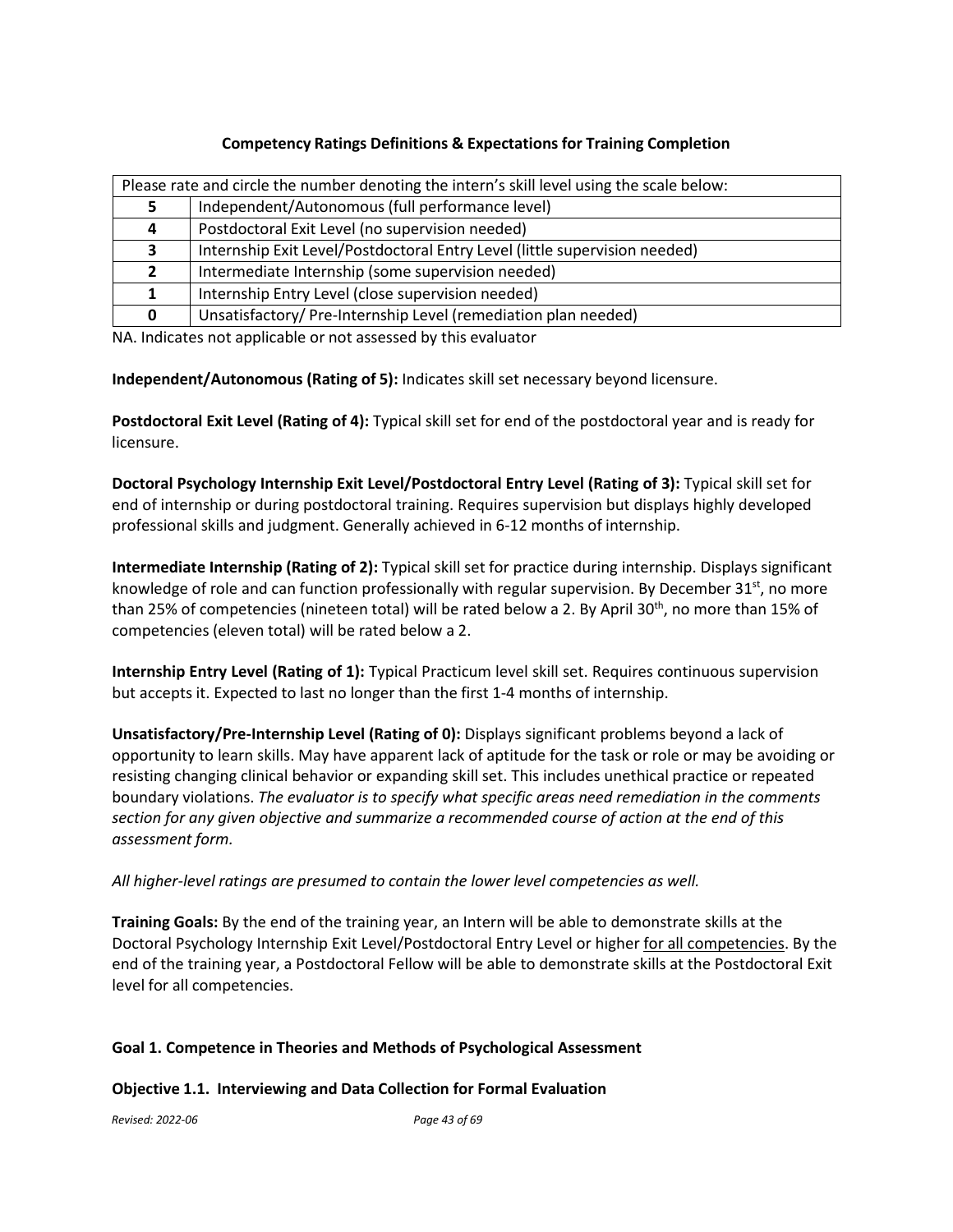|   | 1.1. an Interviews skillfully to collect relevant information.             |  |  |
|---|----------------------------------------------------------------------------|--|--|
|   | Independent/Autonomous (full performance level)                            |  |  |
| 4 | Postdoctoral Exit Level (no supervision needed)                            |  |  |
| 3 | Internship Exit Level/Postdoctoral Entry Level (little supervision needed) |  |  |
|   | Intermediate Internship (some supervision needed)                          |  |  |
|   | Internship Entry Level (close supervision needed)                          |  |  |
| 0 | Unsatisfactory/Pre-Internship Level (remediation plan needed)              |  |  |
|   |                                                                            |  |  |

| 1.1 b | Uses understanding of behavior and mental illness to shape interview questions.                                                                                                                                                      |
|-------|--------------------------------------------------------------------------------------------------------------------------------------------------------------------------------------------------------------------------------------|
|       | Independent/Autonomous (full performance level)                                                                                                                                                                                      |
| 4     | Postdoctoral Exit Level (no supervision needed)                                                                                                                                                                                      |
| э.    | Internship Exit Level/Postdoctoral Entry Level (little supervision needed)                                                                                                                                                           |
|       | Intermediate Internship (some supervision needed)                                                                                                                                                                                    |
|       | Internship Entry Level (close supervision needed)                                                                                                                                                                                    |
| 0     | Unsatisfactory/ Pre-Internship Level (remediation plan needed)                                                                                                                                                                       |
|       | $\mathbf{A}$ and $\mathbf{A}$ are the set of the set of the set of the set of the set of the set of the set of the set of the set of the set of the set of the set of the set of the set of the set of the set of the set of the set |

MA: Not applicable or not assessed by this evaluator

| 1.1.c.       | Shapes interview process to collect maximal range of data collection.                                                 |
|--------------|-----------------------------------------------------------------------------------------------------------------------|
|              | Independent/Autonomous (full performance level)                                                                       |
| 4            | Postdoctoral Exit Level (no supervision needed)                                                                       |
|              | Internship Exit Level/Postdoctoral Entry Level (little supervision needed)                                            |
|              | Intermediate Internship (some supervision needed)                                                                     |
|              | Internship Entry Level (close supervision needed)                                                                     |
| <sup>0</sup> | Unsatisfactory/Pre-Internship Level (remediation plan needed)                                                         |
|              | <b>ARABIA DE LE DE LA CARACTER DE LA CARACTER DE LA CARACTER DE LA CARACTER DE LA CARACTER DE LA CARACTER DE LA C</b> |

MA: Not applicable or not assessed by this evaluator

| 1.1.d. | Describes interview data effectively.                                      |
|--------|----------------------------------------------------------------------------|
|        | Independent/Autonomous (full performance level)                            |
| 4      | Postdoctoral Exit Level (no supervision needed)                            |
|        | Internship Exit Level/Postdoctoral Entry Level (little supervision needed) |
|        | Intermediate Internship (some supervision needed)                          |
|        | Internship Entry Level (close supervision needed)                          |
| O.     | Unsatisfactory/Pre-Internship Level (remediation plan needed)              |

NA: Not applicable or not assessed by this evaluator

Comments (Two the three sentences required, and anything rated below the minimal level of achievement must be commented on):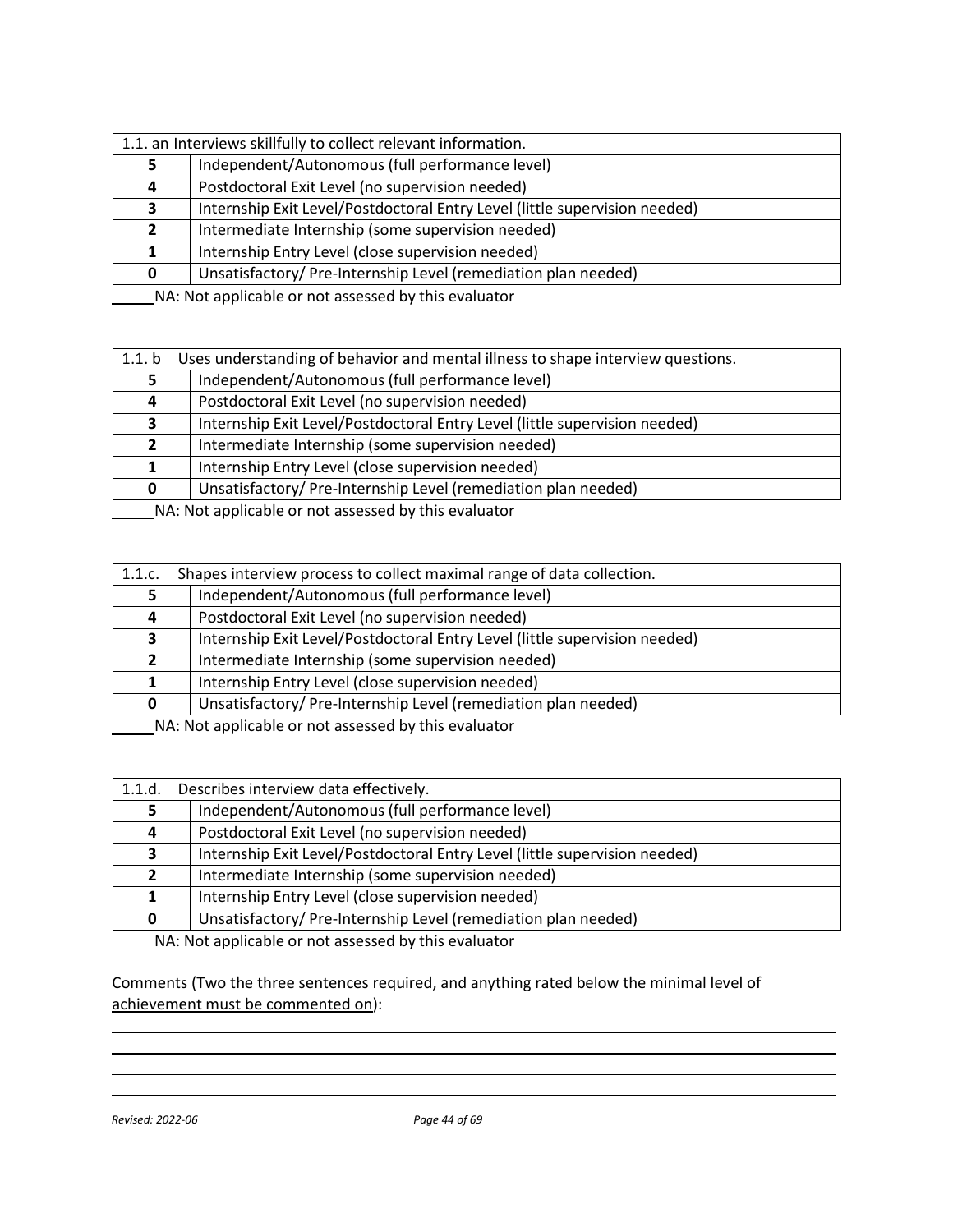# **Objective 1.2. Effective Interview skillsfor Diagnostic Assessment for Treatment**

| 1.2.a. | Readily establishes rapport.                                               |
|--------|----------------------------------------------------------------------------|
|        | Independent/Autonomous (full performance level)                            |
| 4      | Postdoctoral Exit Level (no supervision needed)                            |
| 3      | Internship Exit Level/Postdoctoral Entry Level (little supervision needed) |
|        | Intermediate Internship (some supervision needed)                          |
|        | Internship Entry Level (close supervision needed)                          |
| 0      | Unsatisfactory/Pre-Internship Level (remediation plan needed)              |
|        |                                                                            |

NA: Not applicable or not assessed by this evaluator

| 1.2.b.                                                                            | Efficiently gathers clinical information.                                  |
|-----------------------------------------------------------------------------------|----------------------------------------------------------------------------|
|                                                                                   | Independent/Autonomous (full performance level)                            |
| 4                                                                                 | Postdoctoral Exit Level (no supervision needed)                            |
| э.                                                                                | Internship Exit Level/Postdoctoral Entry Level (little supervision needed) |
|                                                                                   | Intermediate Internship (some supervision needed)                          |
|                                                                                   | Internship Entry Level (close supervision needed)                          |
| <sup>0</sup>                                                                      | Unsatisfactory/Pre-Internship Level (remediation plan needed)              |
| <b>ALA</b> ALAB a substituted a series and a series of the alaba and all subsets. |                                                                            |

MA: Not applicable or not assessed by this evaluator

| 1.2.c.        | Informs clients of status, data privacy and confidentiality concerns.      |
|---------------|----------------------------------------------------------------------------|
|               | Independent/Autonomous (full performance level)                            |
|               | Postdoctoral Exit Level (no supervision needed)                            |
| 3             | Internship Exit Level/Postdoctoral Entry Level (little supervision needed) |
| $\mathcal{P}$ | Intermediate Internship (some supervision needed)                          |
|               | Internship Entry Level (close supervision needed)                          |
| 0             | Unsatisfactory/Pre-Internship Level (remediation plan needed)              |
|               | NA blot applicable or not accorsed by this ovaluator                       |

| 1.2.d. | Attends to relevant administrative details and paperwork.                  |
|--------|----------------------------------------------------------------------------|
|        | Independent/Autonomous (full performance level)                            |
| 4      | Postdoctoral Exit Level (no supervision needed)                            |
| 3      | Internship Exit Level/Postdoctoral Entry Level (little supervision needed) |
|        | Intermediate Internship (some supervision needed)                          |
|        | Internship Entry Level (close supervision needed)                          |
|        | Unsatisfactory/Pre-Internship Level (remediation plan needed)              |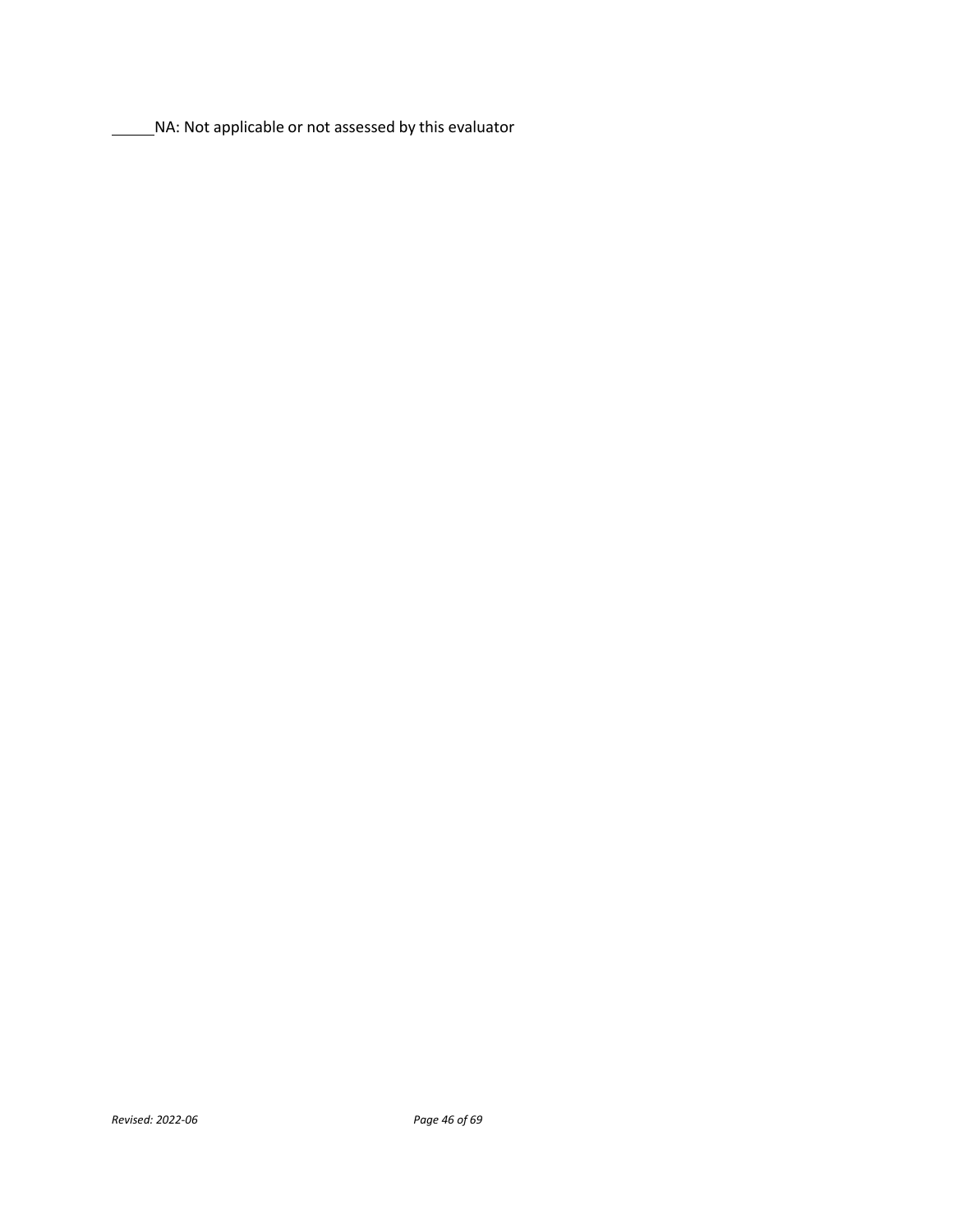| 1.2.e.        | Appropriately attends to the client's needs through the assessment or evaluation process. |
|---------------|-------------------------------------------------------------------------------------------|
|               | Independent/Autonomous (full performance level)                                           |
| 4             | Postdoctoral Exit Level (no supervision needed)                                           |
| 3             | Internship Exit Level/Postdoctoral Entry Level (little supervision needed)                |
| $\mathcal{P}$ | Intermediate Internship (some supervision needed)                                         |
|               | Internship Entry Level (close supervision needed)                                         |
| 0             | Unsatisfactory/Pre-Internship Level (remediation plan needed)                             |

1.2.f. Diagnoses entered into computer and discussed with other members of the treatment team as appropriate.

|   | Independent/Autonomous (full performance level)                                                                                                                                                                                                                                          |  |
|---|------------------------------------------------------------------------------------------------------------------------------------------------------------------------------------------------------------------------------------------------------------------------------------------|--|
| 4 | Postdoctoral Exit Level (no supervision needed)                                                                                                                                                                                                                                          |  |
|   | Internship Exit Level/Postdoctoral Entry Level (little supervision needed)                                                                                                                                                                                                               |  |
|   | Intermediate Internship (some supervision needed)                                                                                                                                                                                                                                        |  |
|   | Internship Entry Level (close supervision needed)                                                                                                                                                                                                                                        |  |
|   | Unsatisfactory/ Pre-Internship Level (remediation plan needed)                                                                                                                                                                                                                           |  |
|   | $\mathbf{r}$ , and $\mathbf{r}$ , and $\mathbf{r}$ , and $\mathbf{r}$ , and $\mathbf{r}$ , and $\mathbf{r}$ , and $\mathbf{r}$ , and $\mathbf{r}$ , and $\mathbf{r}$ , and $\mathbf{r}$ , and $\mathbf{r}$ , and $\mathbf{r}$ , and $\mathbf{r}$ , and $\mathbf{r}$ , and $\mathbf{r}$ , |  |

**NA: Not applicable or not assessed by this evaluator** 

# Comments:

# **Objective 1.3. Accurate Diagnosis and Case Formulation**

| 1.3.a.                                               | Makes diagnoses based on the best available information.                   |  |
|------------------------------------------------------|----------------------------------------------------------------------------|--|
|                                                      | Independent/Autonomous (full performance level)                            |  |
| 4                                                    | Postdoctoral Exit Level (no supervision needed)                            |  |
| 3                                                    | Internship Exit Level/Postdoctoral Entry Level (little supervision needed) |  |
|                                                      | Intermediate Internship (some supervision needed)                          |  |
|                                                      | Internship Entry Level (close supervision needed)                          |  |
| 0                                                    | Unsatisfactory/ Pre-Internship Level (remediation plan needed)             |  |
| NA: Not applicable or not assessed by this evaluator |                                                                            |  |

|                  | 1.3.b. Formulates diagnostic, clinical and referral issues clearly. |               |
|------------------|---------------------------------------------------------------------|---------------|
| Revised: 2022-06 |                                                                     | Paae 47 of 69 |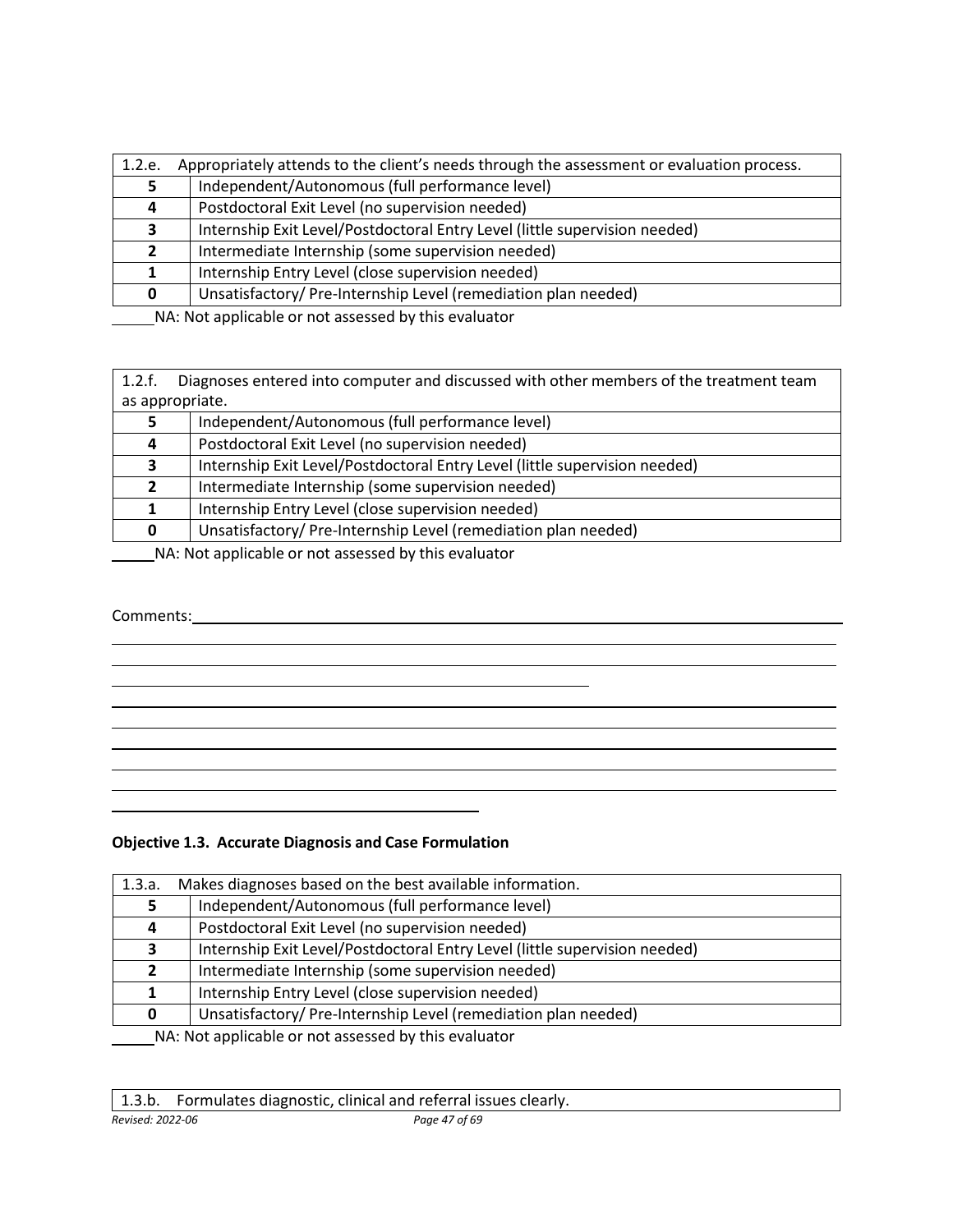|                                                                                                                                                   | Independent/Autonomous (full performance level)                            |
|---------------------------------------------------------------------------------------------------------------------------------------------------|----------------------------------------------------------------------------|
| 4                                                                                                                                                 | Postdoctoral Exit Level (no supervision needed)                            |
| 2                                                                                                                                                 | Internship Exit Level/Postdoctoral Entry Level (little supervision needed) |
|                                                                                                                                                   | Intermediate Internship (some supervision needed)                          |
|                                                                                                                                                   | Internship Entry Level (close supervision needed)                          |
| 0                                                                                                                                                 | Unsatisfactory/Pre-Internship Level (remediation plan needed)              |
| $\mathbf{r}$ , and $\mathbf{r}$ , and $\mathbf{r}$ , and $\mathbf{r}$ , and $\mathbf{r}$ , and $\mathbf{r}$ , and $\mathbf{r}$ , and $\mathbf{r}$ |                                                                            |

| 1.3.c.                                                                            | Able to use diagnostic instruments effectively to support diagnosis.       |  |
|-----------------------------------------------------------------------------------|----------------------------------------------------------------------------|--|
|                                                                                   | Independent/Autonomous (full performance level)                            |  |
| 4                                                                                 | Postdoctoral Exit Level (no supervision needed)                            |  |
|                                                                                   | Internship Exit Level/Postdoctoral Entry Level (little supervision needed) |  |
|                                                                                   | Intermediate Internship (some supervision needed)                          |  |
|                                                                                   | Internship Entry Level (close supervision needed)                          |  |
| 0                                                                                 | Unsatisfactory/Pre-Internship Level (remediation plan needed)              |  |
| <b>ALA</b> ALAB a substituted a series and a series of the alaba and all subsets. |                                                                            |  |

NA: Not applicable or not assessed by this evaluator

# Comments:

# **Objective 1.4. Appropriate Use of Tests and Interpretation**

| 1.4.a.                                               | Selects and uses psychometric instruments appropriate for task.            |
|------------------------------------------------------|----------------------------------------------------------------------------|
|                                                      | Independent/Autonomous (full performance level)                            |
| 4                                                    | Postdoctoral Exit Level (no supervision needed)                            |
| 3                                                    | Internship Exit Level/Postdoctoral Entry Level (little supervision needed) |
| $\mathbf{2}$                                         | Intermediate Internship (some supervision needed)                          |
|                                                      | Internship Entry Level (close supervision needed)                          |
| 0                                                    | Unsatisfactory/Pre-Internship Level (remediation plan needed)              |
| NA: Not applicable or not assessed by this evaluator |                                                                            |

1.4.b. Understands roles and limits of psychometric instruments. Independent/Autonomous (full performance level) Postdoctoral Exit Level (no supervision needed) Internship Exit Level/Postdoctoral Entry Level (little supervision needed)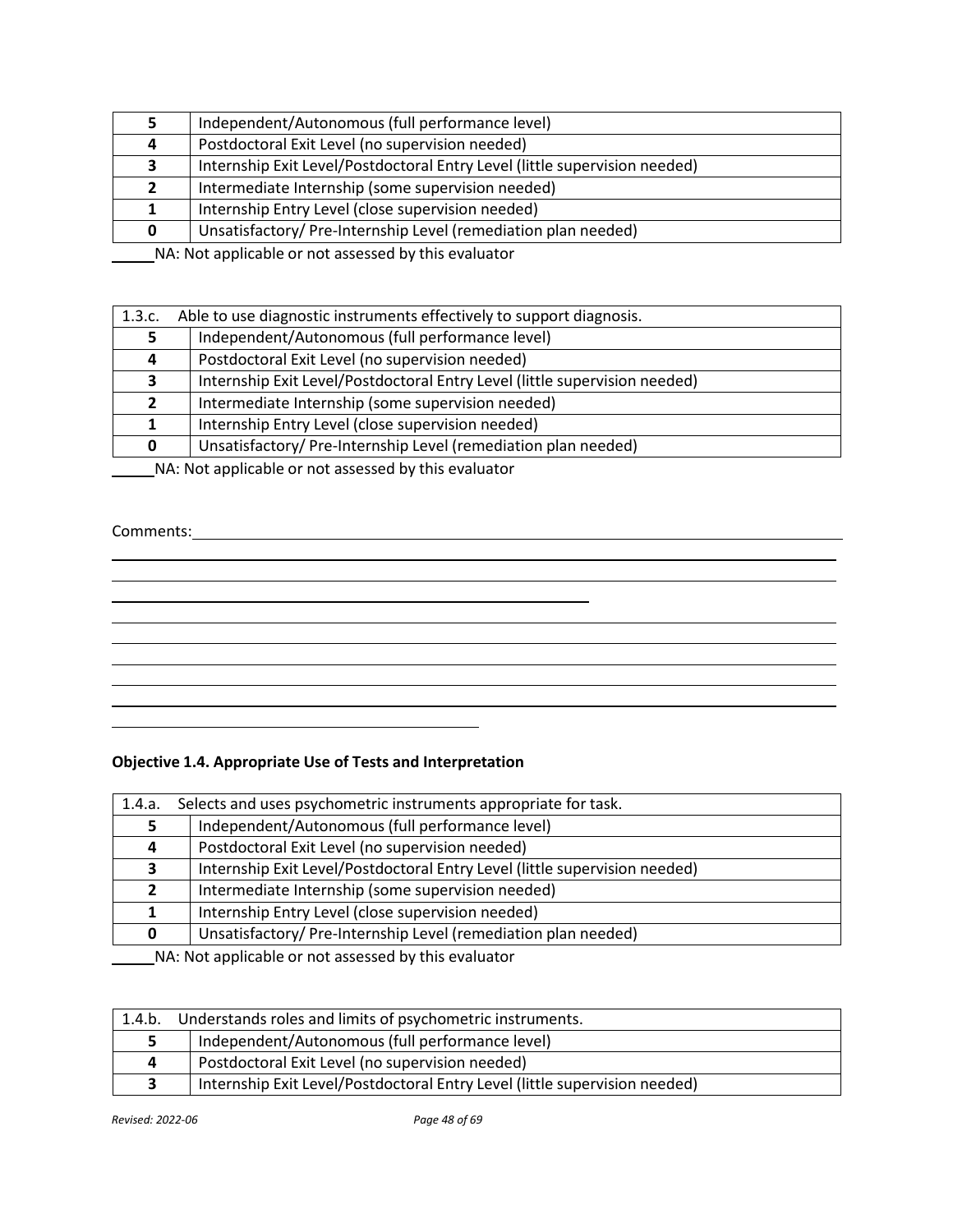|  | Intermediate Internship (some supervision needed)             |  |
|--|---------------------------------------------------------------|--|
|  | Internship Entry Level (close supervision needed)             |  |
|  | Unsatisfactory/Pre-Internship Level (remediation plan needed) |  |
|  |                                                               |  |

| 1.4.c.       | Administers tests accurately and according to standard protocols.          |  |
|--------------|----------------------------------------------------------------------------|--|
|              | Independent/Autonomous (full performance level)                            |  |
| 4            | Postdoctoral Exit Level (no supervision needed)                            |  |
|              | Internship Exit Level/Postdoctoral Entry Level (little supervision needed) |  |
| $\mathbf{z}$ | Intermediate Internship (some supervision needed)                          |  |
|              | Internship Entry Level (close supervision needed)                          |  |
| 0            | Unsatisfactory/ Pre-Internship Level (remediation plan needed)             |  |

NA: Not applicable or not assessed by this evaluator

| 1.4.d.                                                | Integrates implications of cultural variations in test results.            |  |
|-------------------------------------------------------|----------------------------------------------------------------------------|--|
|                                                       | Independent/Autonomous (full performance level)                            |  |
|                                                       | Postdoctoral Exit Level (no supervision needed)                            |  |
| 3                                                     | Internship Exit Level/Postdoctoral Entry Level (little supervision needed) |  |
|                                                       | Intermediate Internship (some supervision needed)                          |  |
|                                                       | Internship Entry Level (close supervision needed)                          |  |
| 0                                                     | Unsatisfactory/Pre-Internship Level (remediation plan needed)              |  |
| MA, Net oppliedels annual secondary but die such atom |                                                                            |  |

NA: Not applicable or not assessed by this evaluator

| 1.4.e.                                               | Integrates test and interview data to form sound hypotheses and formulations. |
|------------------------------------------------------|-------------------------------------------------------------------------------|
|                                                      | Independent/Autonomous (full performance level)                               |
| 4                                                    | Postdoctoral Exit Level (no supervision needed)                               |
|                                                      | Internship Exit Level/Postdoctoral Entry Level (little supervision needed)    |
|                                                      | Intermediate Internship (some supervision needed)                             |
|                                                      | Internship Entry Level (close supervision needed)                             |
| 0                                                    | Unsatisfactory/Pre-Internship Level (remediation plan needed)                 |
| NA . Net enalizable as not essessed buthis such star |                                                                               |

NA: Not applicable or not assessed by this evaluator

| 1.4.f. | Makes effective recommendations to referral sources.                       |  |
|--------|----------------------------------------------------------------------------|--|
|        | Independent/Autonomous (full performance level)                            |  |
| 4      | Postdoctoral Exit Level (no supervision needed)                            |  |
| 3.     | Internship Exit Level/Postdoctoral Entry Level (little supervision needed) |  |
|        | Intermediate Internship (some supervision needed)                          |  |
|        | Internship Entry Level (close supervision needed)                          |  |
|        | Unsatisfactory/Pre-Internship Level (remediation plan needed)              |  |

NA: Not applicable or not assessed by this evaluator

 $\sim$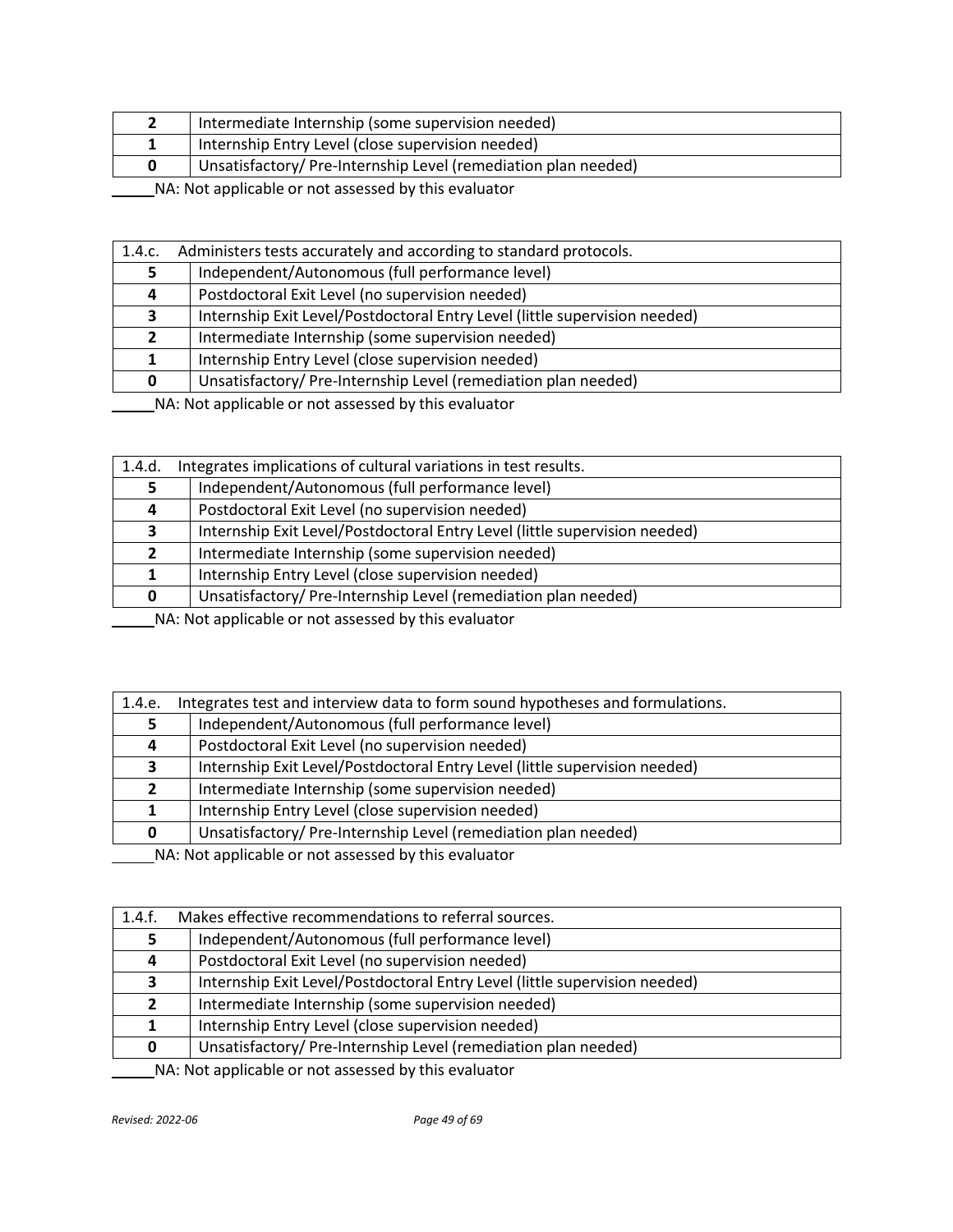# Comments:

# **Objective 1.5. Professional Writing and Feedback**

<u> 1989 - Johann Barn, amerikansk politiker (d. 1989)</u>

| 1.5.a.                                              | Writes clearly, communicates effectively and organizes information efficiently. |  |
|-----------------------------------------------------|---------------------------------------------------------------------------------|--|
|                                                     | Independent/Autonomous (full performance level)                                 |  |
| 4                                                   | Postdoctoral Exit Level (no supervision needed)                                 |  |
| 3                                                   | Internship Exit Level/Postdoctoral Entry Level (little supervision needed)      |  |
|                                                     | Intermediate Internship (some supervision needed)                               |  |
|                                                     | Internship Entry Level (close supervision needed)                               |  |
| 0                                                   | Unsatisfactory/Pre-Internship Level (remediation plan needed)                   |  |
| MA, Net opplied as part cooperad but also published |                                                                                 |  |

NA: Not applicable or not assessed by this evaluator

| 1.5.b.                                                   | Uses appropriate grammar and effective rhetorical skills.                  |
|----------------------------------------------------------|----------------------------------------------------------------------------|
|                                                          | Independent/Autonomous (full performance level)                            |
| 4                                                        | Postdoctoral Exit Level (no supervision needed)                            |
| э.                                                       | Internship Exit Level/Postdoctoral Entry Level (little supervision needed) |
|                                                          | Intermediate Internship (some supervision needed)                          |
|                                                          | Internship Entry Level (close supervision needed)                          |
| 0                                                        | Unsatisfactory/Pre-Internship Level (remediation plan needed)              |
| MA . Materializable concert concertable this confliction |                                                                            |

NA: Not applicable or not assessed by this evaluator

| 1.5.c.                                               | Avoids jargon and communicates clinical information meaningfully to non-psychologists. |
|------------------------------------------------------|----------------------------------------------------------------------------------------|
|                                                      | Independent/Autonomous (full performance level)                                        |
| 4                                                    | Postdoctoral Exit Level (no supervision needed)                                        |
|                                                      | Internship Exit Level/Postdoctoral Entry Level (little supervision needed)             |
|                                                      | Intermediate Internship (some supervision needed)                                      |
|                                                      | Internship Entry Level (close supervision needed)                                      |
| 0                                                    | Unsatisfactory/Pre-Internship Level (remediation plan needed)                          |
| NA: Not applicable or not accossed by this ovaluator |                                                                                        |

NA: Not applicable or not assessed by this evaluator

Comments: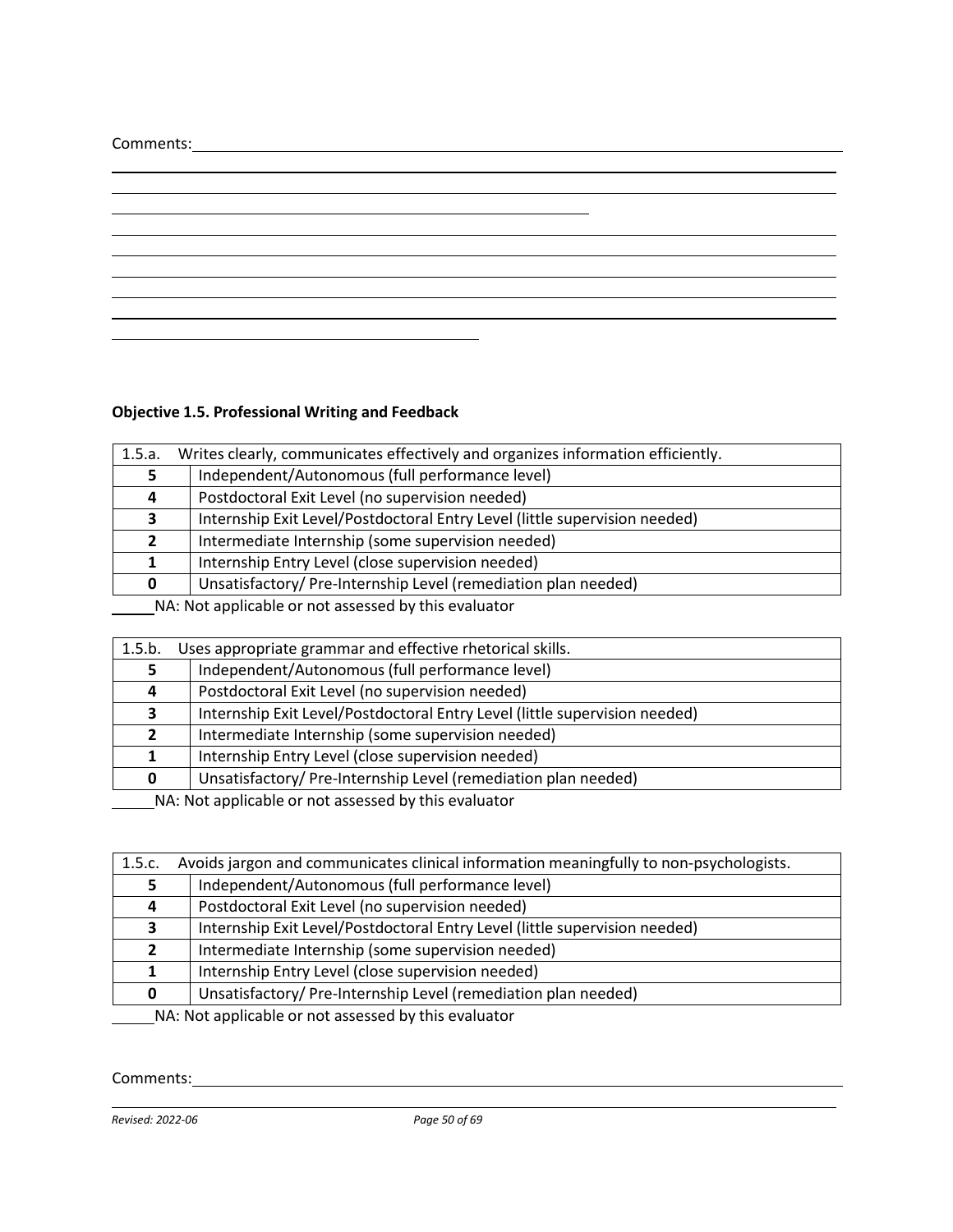# **Objective 1.6. Cultural Competence**

| 1.6.a.                                             | Appropriately considers cultural factors in client presentation.           |
|----------------------------------------------------|----------------------------------------------------------------------------|
|                                                    | Independent/Autonomous (full performance level)                            |
| 4                                                  | Postdoctoral Exit Level (no supervision needed)                            |
| 3                                                  | Internship Exit Level/Postdoctoral Entry Level (little supervision needed) |
| $\mathbf{z}$                                       | Intermediate Internship (some supervision needed)                          |
|                                                    | Internship Entry Level (close supervision needed)                          |
|                                                    | Unsatisfactory/Pre-Internship Level (remediation plan needed)              |
| NA Ust applicable as not assessed butbis qualupter |                                                                            |

NA: Not applicable or not assessed by this evaluator

| 1.6.b.                                                                                                                                                                                                                               | Recognize misdiagnoses and historical implications of diagnoses in marginalized groups. |
|--------------------------------------------------------------------------------------------------------------------------------------------------------------------------------------------------------------------------------------|-----------------------------------------------------------------------------------------|
|                                                                                                                                                                                                                                      | Independent/Autonomous (full performance level)                                         |
| 4                                                                                                                                                                                                                                    | Postdoctoral Exit Level (no supervision needed)                                         |
|                                                                                                                                                                                                                                      | Internship Exit Level/Postdoctoral Entry Level (little supervision needed)              |
|                                                                                                                                                                                                                                      | Intermediate Internship (some supervision needed)                                       |
|                                                                                                                                                                                                                                      | Internship Entry Level (close supervision needed)                                       |
|                                                                                                                                                                                                                                      | Unsatisfactory/Pre-Internship Level (remediation plan needed)                           |
| $\mathbf{A}$ and $\mathbf{A}$ are the set of the set of the set of the set of the set of the set of the set of the set of the set of the set of the set of the set of the set of the set of the set of the set of the set of the set |                                                                                         |

**NA: Not applicable or not assessed by this evaluator** 

1.6.c. Understands the value of utilizing empirically validated techniques and their use within certain populations.

|                                                                           | Independent/Autonomous (full performance level)                            |
|---------------------------------------------------------------------------|----------------------------------------------------------------------------|
|                                                                           | Postdoctoral Exit Level (no supervision needed)                            |
|                                                                           | Internship Exit Level/Postdoctoral Entry Level (little supervision needed) |
|                                                                           | Intermediate Internship (some supervision needed)                          |
|                                                                           | Internship Entry Level (close supervision needed)                          |
| 0                                                                         | Unsatisfactory/Pre-Internship Level (remediation plan needed)              |
| <b>ALA ALA ALA ANG PERMITIAN ANG PARAMAINA ANG PARAMAINA ANG PARAMAIN</b> |                                                                            |

MA: Not applicable or not assessed by this evaluator

1.6.d. Interpret test results with cultural factors in mind and report these factors within the report.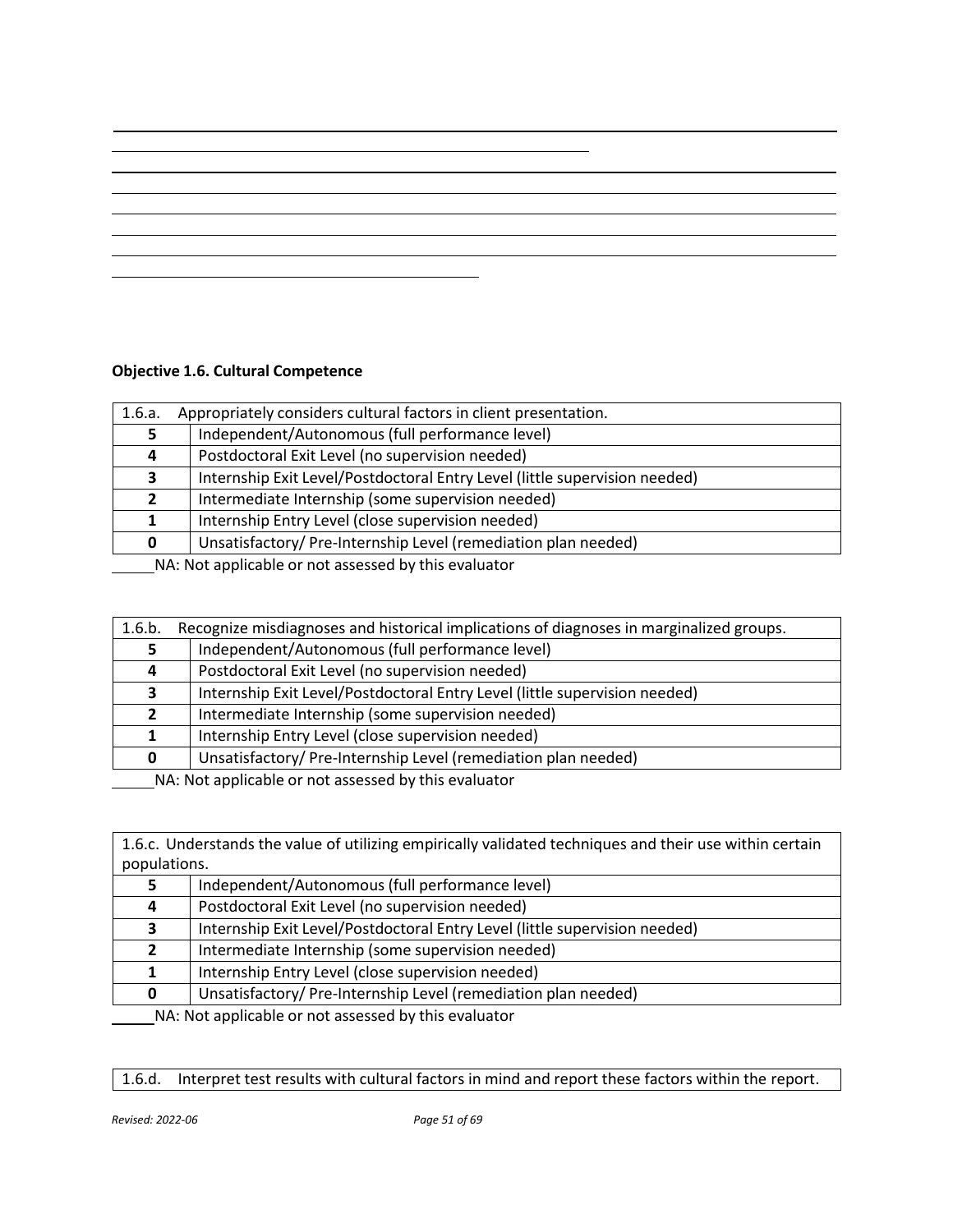| Independent/Autonomous (full performance level)                            |
|----------------------------------------------------------------------------|
|                                                                            |
| Postdoctoral Exit Level (no supervision needed)                            |
| Internship Exit Level/Postdoctoral Entry Level (little supervision needed) |
| Intermediate Internship (some supervision needed)                          |
| Internship Entry Level (close supervision needed)                          |
| Unsatisfactory/Pre-Internship Level (remediation plan needed)              |
|                                                                            |

| 1.6.e. | Able to discuss results in a culturally appropriate manner.                |  |
|--------|----------------------------------------------------------------------------|--|
|        | Independent/Autonomous (full performance level)                            |  |
| Д      | Postdoctoral Exit Level (no supervision needed)                            |  |
|        | Internship Exit Level/Postdoctoral Entry Level (little supervision needed) |  |
|        | Intermediate Internship (some supervision needed)                          |  |
|        | Internship Entry Level (close supervision needed)                          |  |
| 0      | Unsatisfactory/Pre-Internship Level (remediation plan needed)              |  |

 $\overline{\phantom{0}}$ 

NA: Not applicable or not assessed by this evaluator Comments:

# **Goal 2. Competence in Psychotherapy and Psychological Interventions**

# **Objective 2.1. Patient risk management**

| 2.1.a.                                                        | Effectively evaluates, documents, and manages clinical risk, including suicidality, homicidality, |
|---------------------------------------------------------------|---------------------------------------------------------------------------------------------------|
| abuse of others, child neglect, or other safety concerns.     |                                                                                                   |
|                                                               | Independent/Autonomous (full performance level)                                                   |
| 4                                                             | Postdoctoral Exit Level (no supervision needed)                                                   |
| 3                                                             | Internship Exit Level/Postdoctoral Entry Level (little supervision needed)                        |
| $\mathbf{2}$                                                  | Intermediate Internship (some supervision needed)                                                 |
|                                                               | Internship Entry Level (close supervision needed)                                                 |
| 0                                                             | Unsatisfactory/Pre-Internship Level (remediation plan needed)                                     |
| $N\Lambda$ . Not applicable or not assessed by this evaluator |                                                                                                   |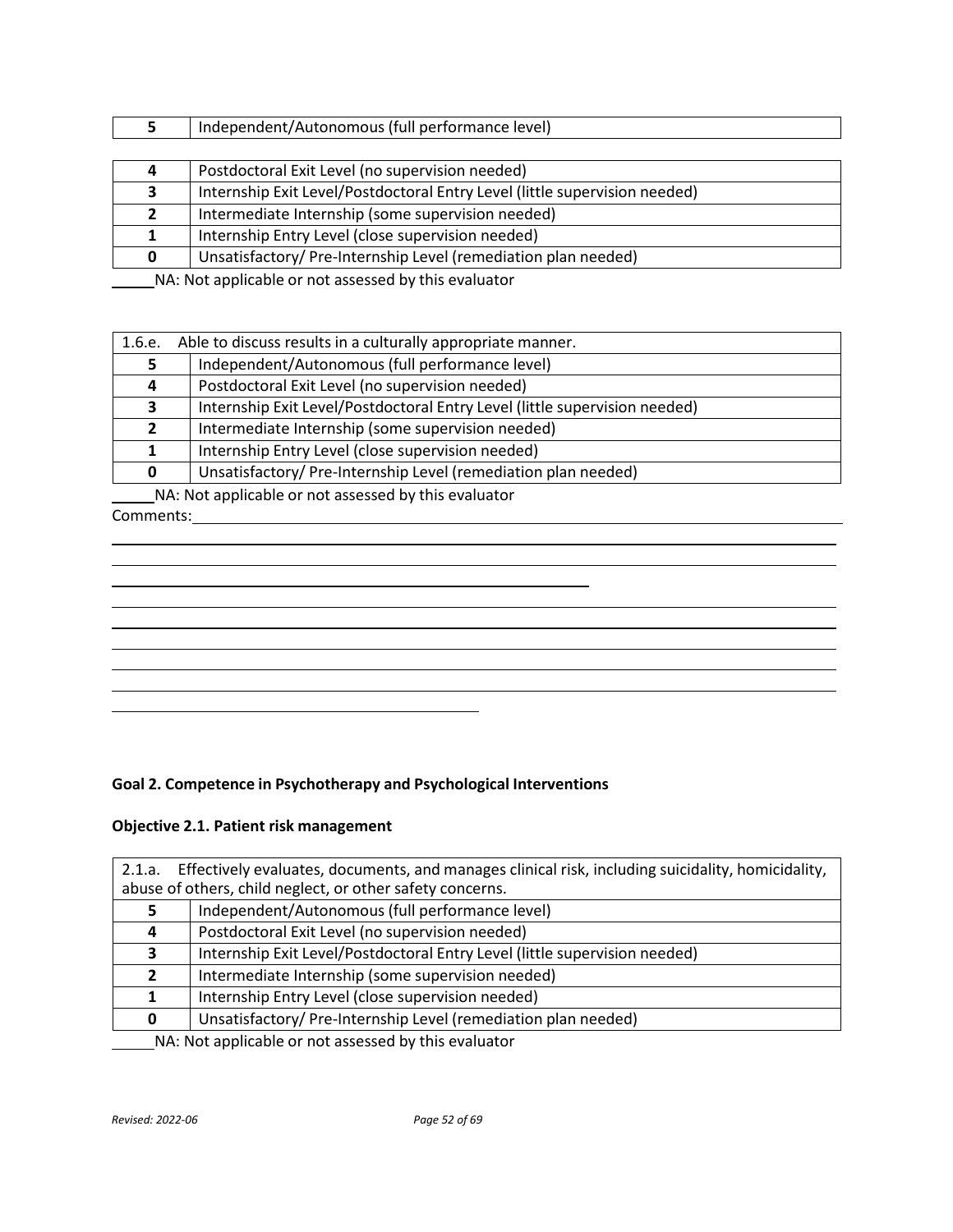| 2.1.b. | Manages privacy issues in risk situations.      |
|--------|-------------------------------------------------|
|        | Independent/Autonomous (full performance level) |
|        | Postdoctoral Exit Level (no supervision needed) |

|   | Internship Exit Level/Postdoctoral Entry Level (little supervision needed) |
|---|----------------------------------------------------------------------------|
|   | Intermediate Internship (some supervision needed)                          |
|   | Internship Entry Level (close supervision needed)                          |
| 0 | Unsatisfactory/Pre-Internship Level (remediation plan needed)              |
|   |                                                                            |

|                                                    | 2.1.c. Develops plans for safety and collaborates with clients, family, and other providers and |
|----------------------------------------------------|-------------------------------------------------------------------------------------------------|
| personnel including hospitals and law enforcement. |                                                                                                 |
|                                                    | Independent/Autonomous (full performance level)                                                 |
| 4                                                  | Postdoctoral Exit Level (no supervision needed)                                                 |
| э.                                                 | Internship Exit Level/Postdoctoral Entry Level (little supervision needed)                      |
|                                                    | Intermediate Internship (some supervision needed)                                               |
|                                                    | Internship Entry Level (close supervision needed)                                               |
| 0                                                  | Unsatisfactory/Pre-Internship Level (remediation plan needed)                                   |

NA: Not applicable or not assessed by this evaluator

#### Comments:

# **Objective 2.2. Appropriate case conceptualization and treatment planning**

| Recognizes and structures treatment based on scientific, theoretical and practical principles<br>2.2.a.<br>of client care. |                                                                            |
|----------------------------------------------------------------------------------------------------------------------------|----------------------------------------------------------------------------|
|                                                                                                                            | Independent/Autonomous (full performance level)                            |
| 4                                                                                                                          | Postdoctoral Exit Level (no supervision needed)                            |
| 3.                                                                                                                         | Internship Exit Level/Postdoctoral Entry Level (little supervision needed) |
|                                                                                                                            | Intermediate Internship (some supervision needed)                          |
|                                                                                                                            | Internship Entry Level (close supervision needed)                          |
| 0                                                                                                                          | Unsatisfactory/Pre-Internship Level (remediation plan needed)              |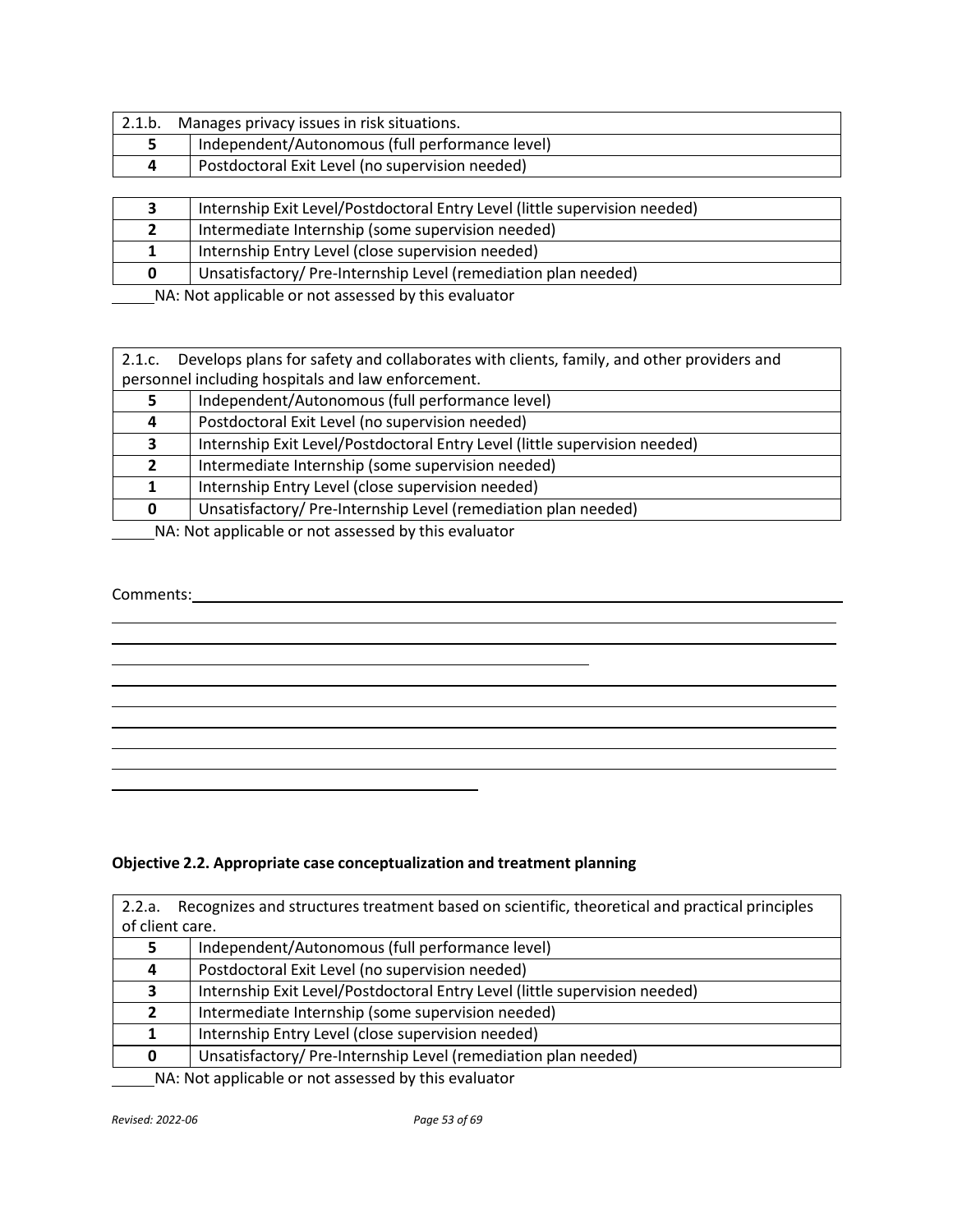| 2.2.b. | Writes collaborative treatment plans reflecting a scientific and theoretical framework. |
|--------|-----------------------------------------------------------------------------------------|
|        | Independent/Autonomous (full performance level)                                         |
|        | Postdoctoral Exit Level (no supervision needed)                                         |

| Internship Exit Level/Postdoctoral Entry Level (little supervision needed) |
|----------------------------------------------------------------------------|
| Intermediate Internship (some supervision needed)                          |
| Internship Entry Level (close supervision needed)                          |
| Unsatisfactory/Pre-Internship Level (remediation plan needed)              |

| 2.2.c.                                               | Researches diagnoses and incorporates scientific knowledge into treatments. |
|------------------------------------------------------|-----------------------------------------------------------------------------|
|                                                      | Independent/Autonomous (full performance level)                             |
|                                                      | Postdoctoral Exit Level (no supervision needed)                             |
| э.                                                   | Internship Exit Level/Postdoctoral Entry Level (little supervision needed)  |
| $\mathbf{z}$                                         | Intermediate Internship (some supervision needed)                           |
|                                                      | Internship Entry Level (close supervision needed)                           |
|                                                      | Unsatisfactory/Pre-Internship Level (remediation plan needed)               |
| NA blot applicable or not accorsed by this ovaluator |                                                                             |

| NA: Not applicable or not assessed by this evaluator |
|------------------------------------------------------|
|                                                      |

| 2.2.d.                                                                                                                 | Individualizes treatment to accommodate individual and cultural differences. |
|------------------------------------------------------------------------------------------------------------------------|------------------------------------------------------------------------------|
|                                                                                                                        | Independent/Autonomous (full performance level)                              |
| 4                                                                                                                      | Postdoctoral Exit Level (no supervision needed)                              |
| 3                                                                                                                      | Internship Exit Level/Postdoctoral Entry Level (little supervision needed)   |
|                                                                                                                        | Intermediate Internship (some supervision needed)                            |
|                                                                                                                        | Internship Entry Level (close supervision needed)                            |
| 0                                                                                                                      | Unsatisfactory/Pre-Internship Level (remediation plan needed)                |
| <b>ARABIA DE LES DE LA CARDINA DE LA CARDINA DE LA CARDINA DE LA CARDINA DE LA CARDINA DE LA CARDINA DE LA CARDINA</b> |                                                                              |

NA: Not applicable or not assessed by this evaluator

| 2.2.e.                                                 | Designs coherent objectives of treatment.                                  |
|--------------------------------------------------------|----------------------------------------------------------------------------|
|                                                        | Independent/Autonomous (full performance level)                            |
|                                                        | Postdoctoral Exit Level (no supervision needed)                            |
| ,                                                      | Internship Exit Level/Postdoctoral Entry Level (little supervision needed) |
|                                                        | Intermediate Internship (some supervision needed)                          |
|                                                        | Internship Entry Level (close supervision needed)                          |
|                                                        | Unsatisfactory/Pre-Internship Level (remediation plan needed)              |
| NA . Not applicable as not assessed but this qualupter |                                                                            |

| Documents outcomes.                             |
|-------------------------------------------------|
| Independent/Autonomous (full performance level) |
| Postdoctoral Exit Level (no supervision needed) |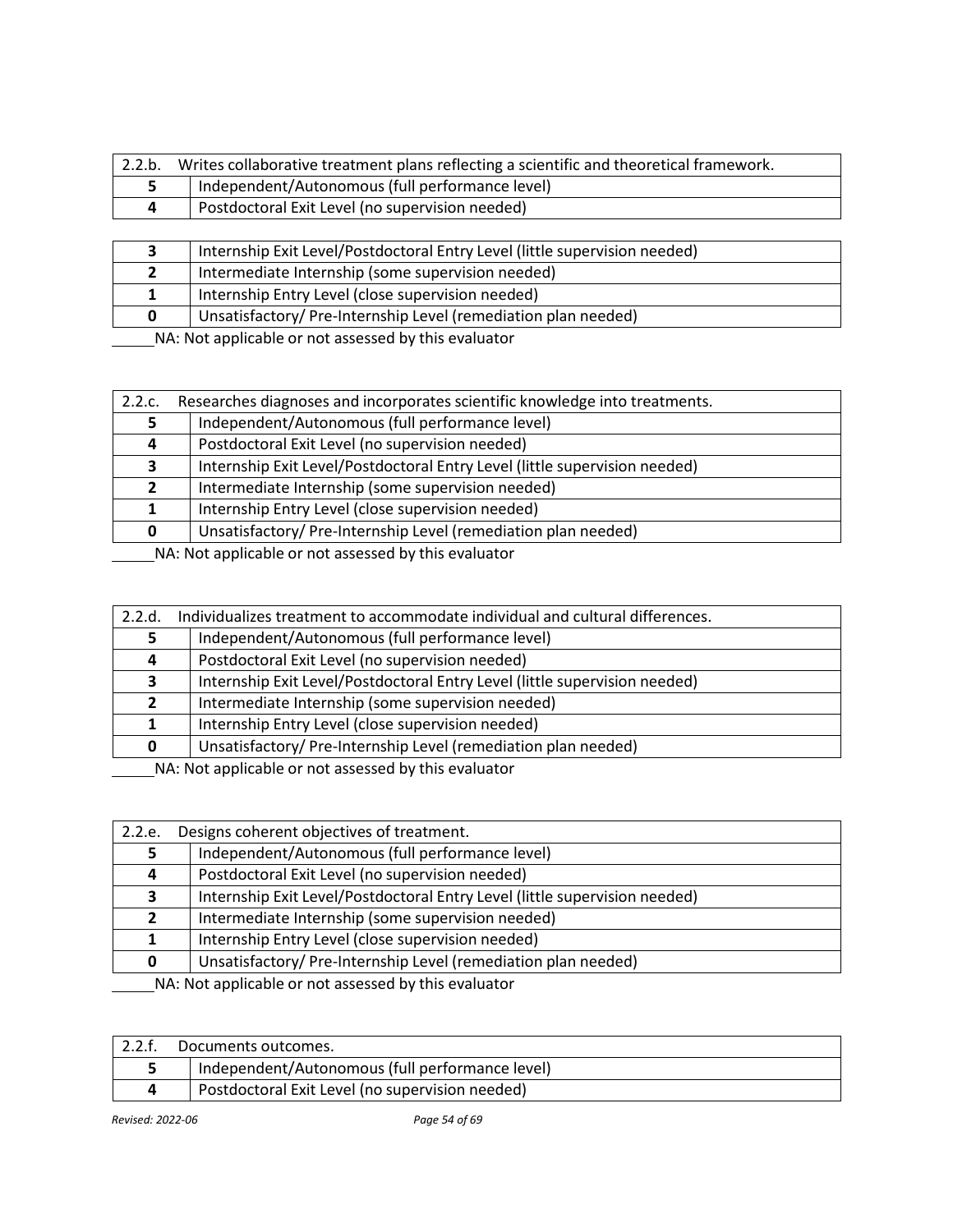|                                                      | Internship Exit Level/Postdoctoral Entry Level (little supervision needed) |
|------------------------------------------------------|----------------------------------------------------------------------------|
|                                                      | Intermediate Internship (some supervision needed)                          |
|                                                      | Internship Entry Level (close supervision needed)                          |
| 0                                                    | Unsatisfactory/Pre-Internship Level (remediation plan needed)              |
| NA: Not applicable or not assessed by this evaluator |                                                                            |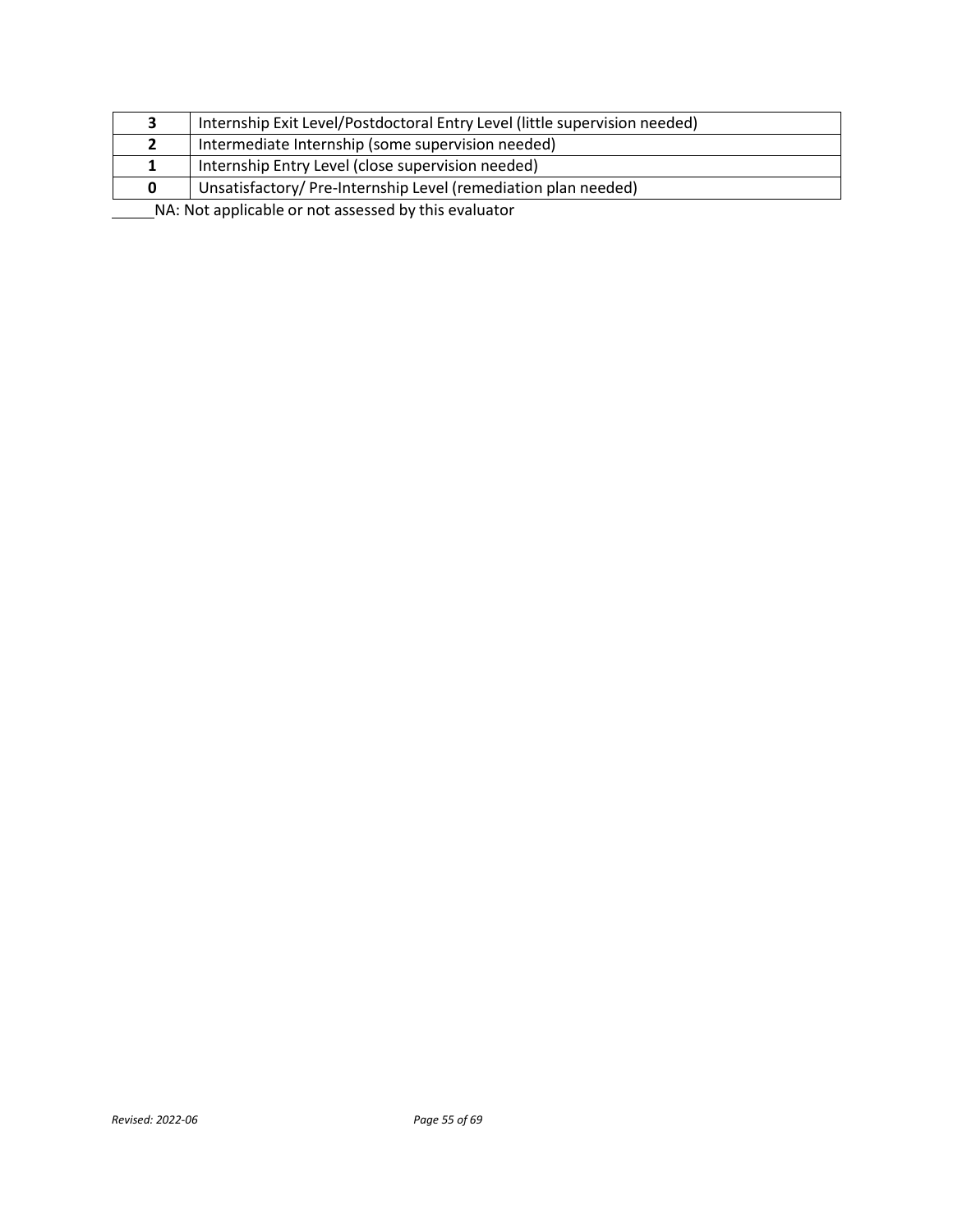# Comments:

# **Objective 2.3. Effective therapeutic interventions**

<u> 1989 - Johann Barn, amerikansk politiker (d. 1989)</u>

|   | 2.3.a. Uses appropriate and targeted clinical interventions.               |  |
|---|----------------------------------------------------------------------------|--|
|   | Independent/Autonomous (full performance level)                            |  |
| 4 | Postdoctoral Exit Level (no supervision needed)                            |  |
| 3 | Internship Exit Level/Postdoctoral Entry Level (little supervision needed) |  |
|   | Intermediate Internship (some supervision needed)                          |  |
|   | Internship Entry Level (close supervision needed)                          |  |
| 0 | Unsatisfactory/ Pre-Internship Level (remediation plan needed)             |  |
|   |                                                                            |  |

<u> 1980 - Johann Barbara, martin amerikan basar dan berasal dan berasal dalam basar dalam basar dalam basar dala</u>

MA: Not applicable or not assessed by this evaluator

| 2.3.b.<br>otherwise. | Uses empirically validated interventions where possible or can justify reasons to do |
|----------------------|--------------------------------------------------------------------------------------|
| 5                    | Independent/Autonomous (full performance level)                                      |
| 4                    | Postdoctoral Exit Level (no supervision needed)                                      |
| 3                    | Internship Exit Level/Postdoctoral Entry Level (little supervision needed)           |
| $\mathbf{z}$         | Intermediate Internship (some supervision needed)                                    |
|                      | Internship Entry Level (close supervision needed)                                    |
| <sup>0</sup>         | Unsatisfactory/Pre-Internship Level (remediation plan needed)                        |

NA: Not applicable or not assessed by this evaluator

| 2.3.c. | Implements interventions skillfully.                                                                                                                                                                                                                                                                      |
|--------|-----------------------------------------------------------------------------------------------------------------------------------------------------------------------------------------------------------------------------------------------------------------------------------------------------------|
|        | Independent/Autonomous (full performance level)                                                                                                                                                                                                                                                           |
|        | Postdoctoral Exit Level (no supervision needed)                                                                                                                                                                                                                                                           |
| 3      | Internship Exit Level/Postdoctoral Entry Level (little supervision needed)                                                                                                                                                                                                                                |
|        | Intermediate Internship (some supervision needed)                                                                                                                                                                                                                                                         |
|        | Internship Entry Level (close supervision needed)                                                                                                                                                                                                                                                         |
| 0      | Unsatisfactory/Pre-Internship Level (remediation plan needed)                                                                                                                                                                                                                                             |
|        | $\frac{1}{2}$ , $\frac{1}{2}$ , $\frac{1}{2}$ , $\frac{1}{2}$ , $\frac{1}{2}$ , $\frac{1}{2}$ , $\frac{1}{2}$ , $\frac{1}{2}$ , $\frac{1}{2}$ , $\frac{1}{2}$ , $\frac{1}{2}$ , $\frac{1}{2}$ , $\frac{1}{2}$ , $\frac{1}{2}$ , $\frac{1}{2}$ , $\frac{1}{2}$ , $\frac{1}{2}$ , $\frac{1}{2}$ , $\frac{1$ |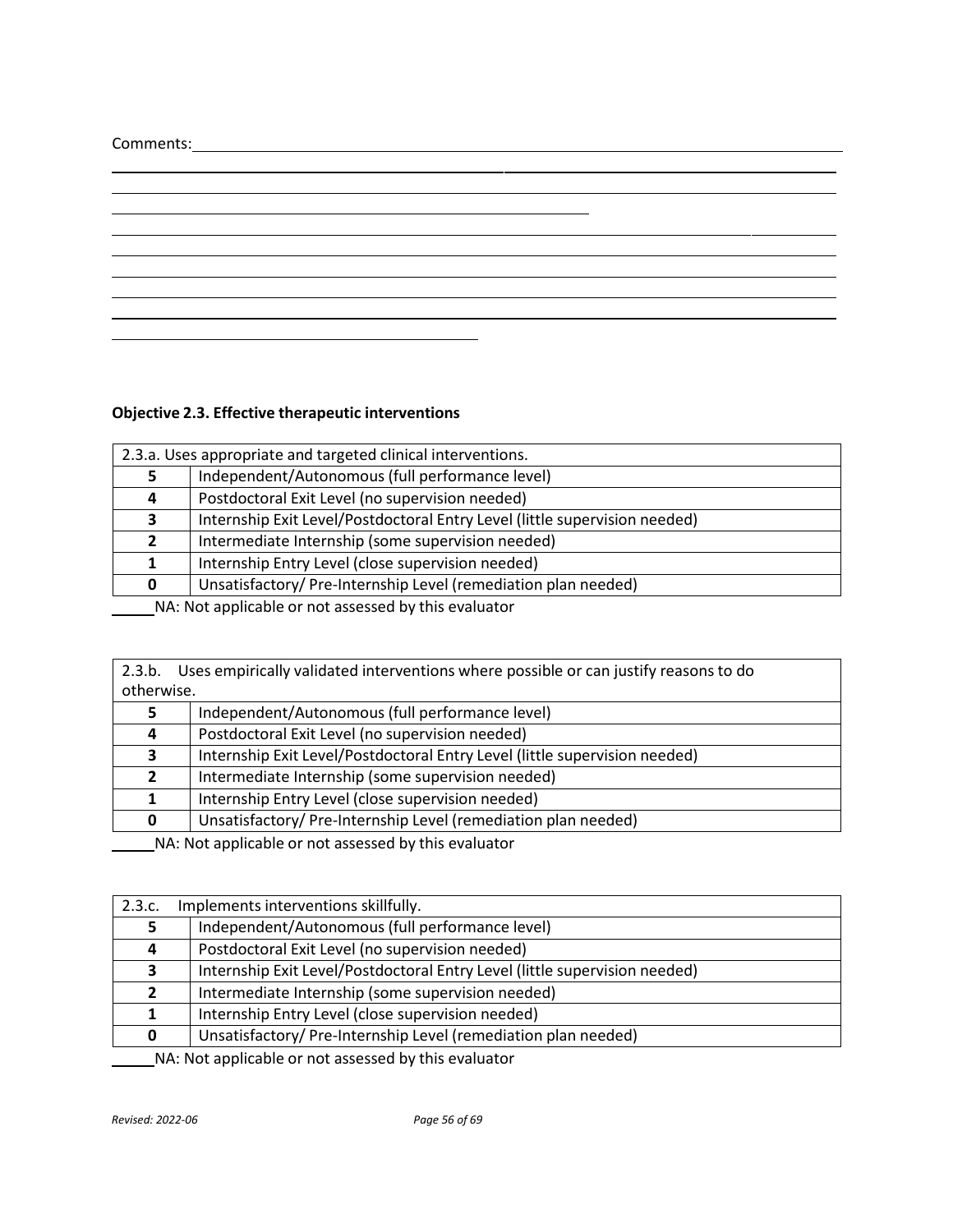| 2.3.d. | Communicate empathy to clients.                                            |  |
|--------|----------------------------------------------------------------------------|--|
|        | Independent/Autonomous (full performance level)                            |  |
| 4      | Postdoctoral Exit Level (no supervision needed)                            |  |
| э.     | Internship Exit Level/Postdoctoral Entry Level (little supervision needed) |  |
|        | Intermediate Internship (some supervision needed)                          |  |
|        | Internship Entry Level (close supervision needed)                          |  |
|        | Unsatisfactory/Pre-Internship Level (remediation plan needed)              |  |

| 2.3.e.                                                     | Manages expected caseload effectively.                                     |
|------------------------------------------------------------|----------------------------------------------------------------------------|
|                                                            | Independent/Autonomous (full performance level)                            |
| 4                                                          | Postdoctoral Exit Level (no supervision needed)                            |
|                                                            | Internship Exit Level/Postdoctoral Entry Level (little supervision needed) |
| Σ,                                                         | Intermediate Internship (some supervision needed)                          |
|                                                            | Internship Entry Level (close supervision needed)                          |
| 0                                                          | Unsatisfactory/Pre-Internship Level (remediation plan needed)              |
| MA . Materializable conceted associated to this support on |                                                                            |

NA: Not applicable or not assessed by this evaluator

# Comments:

# **Objective 2.4. Sensitivity to individual and cultural diversity**

| 2.4.a. Accepts and seeks knowledge and understanding of individual and group differences, including |                                                                            |  |
|-----------------------------------------------------------------------------------------------------|----------------------------------------------------------------------------|--|
|                                                                                                     | ethnicity, race, gender, religion, sexual orientation and other concerns.  |  |
|                                                                                                     | Independent/Autonomous (full performance level)                            |  |
| 4                                                                                                   | Postdoctoral Exit Level (no supervision needed)                            |  |
| 3.                                                                                                  | Internship Exit Level/Postdoctoral Entry Level (little supervision needed) |  |
| 2                                                                                                   | Intermediate Internship (some supervision needed)                          |  |
|                                                                                                     | Internship Entry Level (close supervision needed)                          |  |
| 0                                                                                                   | Unsatisfactory/ Pre-Internship Level (remediation plan needed)             |  |
| NA: Not applicable or not assessed by this evaluator                                                |                                                                            |  |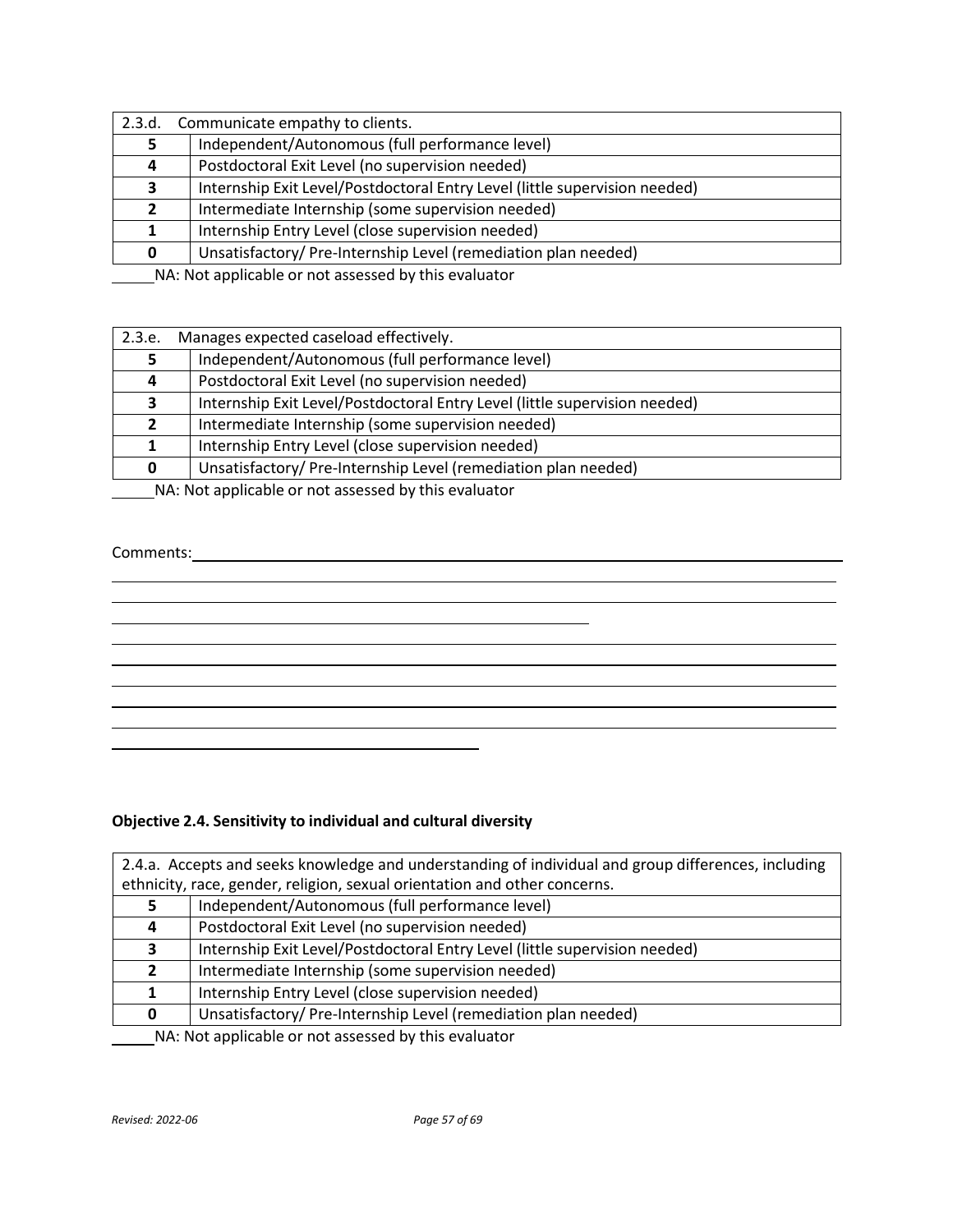| 2.4.b. Responds with sensitivity and respect to differences. |                                                                            |
|--------------------------------------------------------------|----------------------------------------------------------------------------|
|                                                              | Independent/Autonomous (full performance level)                            |
| 4                                                            | Postdoctoral Exit Level (no supervision needed)                            |
| 3                                                            | Internship Exit Level/Postdoctoral Entry Level (little supervision needed) |
|                                                              | Intermediate Internship (some supervision needed)                          |
|                                                              | Internship Entry Level (close supervision needed)                          |
| 0                                                            | Unsatisfactory/Pre-Internship Level (remediation plan needed)              |
|                                                              |                                                                            |

| 2.4.c. Empowers clients to find resources relevant to their own identity. |                                                                            |
|---------------------------------------------------------------------------|----------------------------------------------------------------------------|
|                                                                           | Independent/Autonomous (full performance level)                            |
| 4                                                                         | Postdoctoral Exit Level (no supervision needed)                            |
| 3                                                                         | Internship Exit Level/Postdoctoral Entry Level (little supervision needed) |
|                                                                           | Intermediate Internship (some supervision needed)                          |
|                                                                           | Internship Entry Level (close supervision needed)                          |
| 0                                                                         | Unsatisfactory/Pre-Internship Level (remediation plan needed)              |
| NA: Not applicable or not assossed butbis ovaluator                       |                                                                            |

NA: Not applicable or not assessed by this evaluator

| 2.4.d. Aware of impact of clinician's own diverse identities. Recognizes own limits and prejudices. |                                                                            |
|-----------------------------------------------------------------------------------------------------|----------------------------------------------------------------------------|
|                                                                                                     | Independent/Autonomous (full performance level)                            |
| 4                                                                                                   | Postdoctoral Exit Level (no supervision needed)                            |
| ર                                                                                                   | Internship Exit Level/Postdoctoral Entry Level (little supervision needed) |
|                                                                                                     | Intermediate Internship (some supervision needed)                          |
|                                                                                                     | Internship Entry Level (close supervision needed)                          |
| 0                                                                                                   | Unsatisfactory/Pre-Internship Level (remediation plan needed)              |
| <b>ALA</b> ALABA A CARD ALABA A CARD A CARD A CARD A LIBRARY AND THE CHARGE                         |                                                                            |

NA: Not applicable or not assessed by this evaluator

# Comments:

# **Objective 2.5. Group therapy skills**

2.5.a. Understands group theory.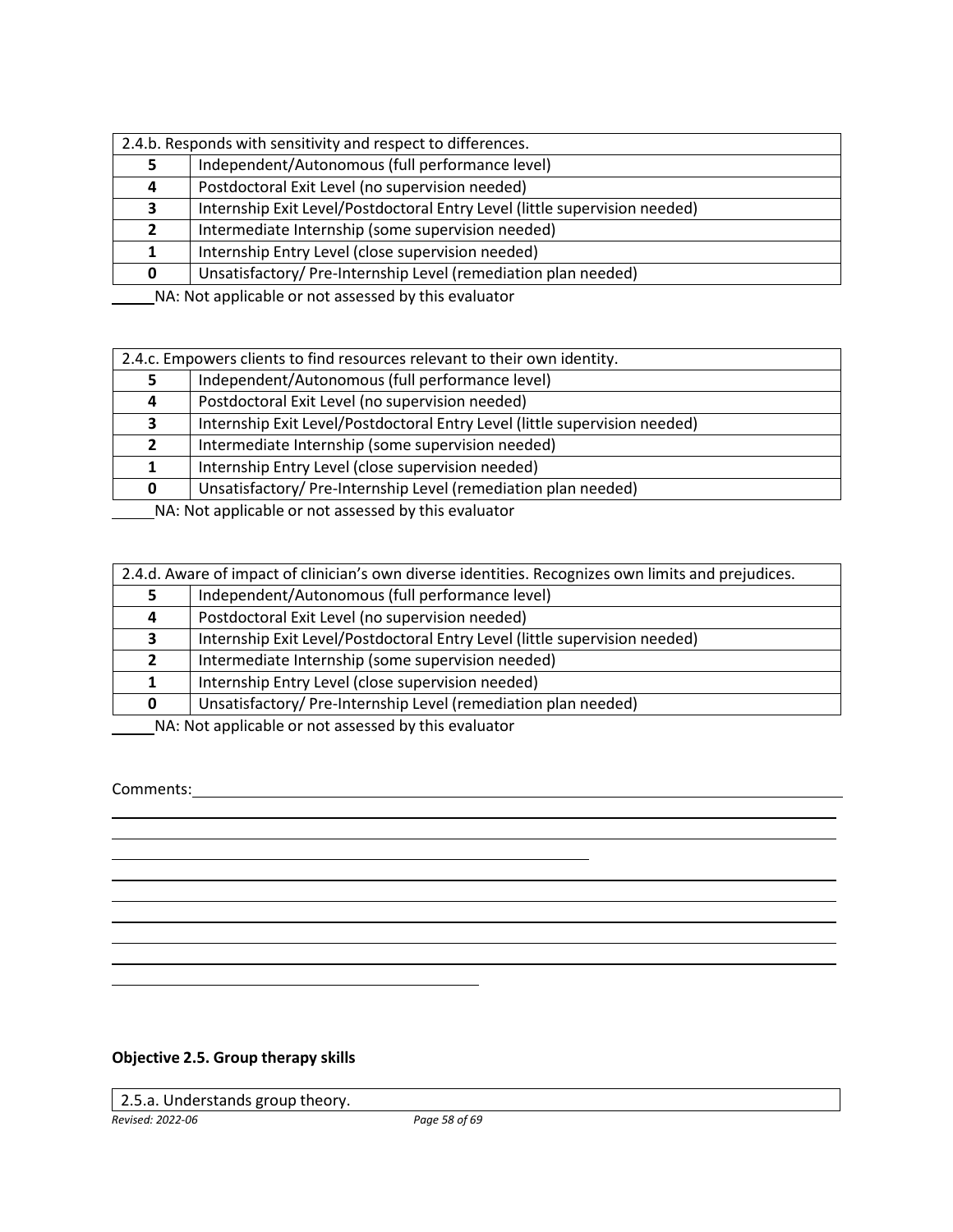| Independent/Autonomous (full performance level)                                                                                                                                                                                    |
|------------------------------------------------------------------------------------------------------------------------------------------------------------------------------------------------------------------------------------|
| Postdoctoral Exit Level (no supervision needed)                                                                                                                                                                                    |
| Internship Exit Level/Postdoctoral Entry Level (little supervision needed)                                                                                                                                                         |
| Intermediate Internship (some supervision needed)                                                                                                                                                                                  |
| Internship Entry Level (close supervision needed)                                                                                                                                                                                  |
| Unsatisfactory/Pre-Internship Level (remediation plan needed)                                                                                                                                                                      |
| <b>ALA</b> ALABA A CARD ALABA A CARD A CARD A CARD ALABA A CARD A LA CARD A CARD A CARD A CARD A CARD A CARD A CARD A CARD A CARD A CARD A CARD A CARD A CARD A CARD A CARD A CARD A CARD A CARD A CARD A CARD A CARD A CARD A CAR |

| 2.5.b. Manages group process effectively and intervenes when appropriate. |                                                                            |
|---------------------------------------------------------------------------|----------------------------------------------------------------------------|
|                                                                           | Independent/Autonomous (full performance level)                            |
| 4                                                                         | Postdoctoral Exit Level (no supervision needed)                            |
| 2                                                                         | Internship Exit Level/Postdoctoral Entry Level (little supervision needed) |
|                                                                           | Intermediate Internship (some supervision needed)                          |
|                                                                           | Internship Entry Level (close supervision needed)                          |
| 0                                                                         | Unsatisfactory/Pre-Internship Level (remediation plan needed)              |
| MA, Net oppliedels annual secondary but die such atom                     |                                                                            |

NA: Not applicable or not assessed by this evaluator

2.5.c. Encourages participation of all while simultaneously fostering the development of group cohesion.

|                                                     | Independent/Autonomous (full performance level)                            |
|-----------------------------------------------------|----------------------------------------------------------------------------|
| 4                                                   | Postdoctoral Exit Level (no supervision needed)                            |
|                                                     | Internship Exit Level/Postdoctoral Entry Level (little supervision needed) |
|                                                     | Intermediate Internship (some supervision needed)                          |
|                                                     | Internship Entry Level (close supervision needed)                          |
|                                                     | Unsatisfactory/Pre-Internship Level (remediation plan needed)              |
| MA, Not applicable or not accorded butbic ovaluator |                                                                            |

NA: Not applicable or not assessed by this evaluator

| 2.5.d. Functions well in different types of group settings.                                                            |                                                                            |
|------------------------------------------------------------------------------------------------------------------------|----------------------------------------------------------------------------|
|                                                                                                                        | Independent/Autonomous (full performance level)                            |
| 4                                                                                                                      | Postdoctoral Exit Level (no supervision needed)                            |
| 2                                                                                                                      | Internship Exit Level/Postdoctoral Entry Level (little supervision needed) |
|                                                                                                                        | Intermediate Internship (some supervision needed)                          |
|                                                                                                                        | Internship Entry Level (close supervision needed)                          |
| 0                                                                                                                      | Unsatisfactory/Pre-Internship Level (remediation plan needed)              |
| <b>ARABIA DE LES DE LA CARDINA DE LA CARDINA DE LA CARDINA DE LA CARDINA DE LA CARDINA DE LA CARDINA DE LA CARDINA</b> |                                                                            |

NA: Not applicable or not assessed by this evaluator

2.5.e. When appropriate, prepares and effectively facilitates psycho-educational, experiential or skillsbuilding in a group format.

| Postdoctoral Exit Level (no supervision needed)<br>4<br>Internship Exit Level/Postdoctoral Entry Level (little supervision needed) | Independent/Autonomous (full performance level) |
|------------------------------------------------------------------------------------------------------------------------------------|-------------------------------------------------|
|                                                                                                                                    |                                                 |
|                                                                                                                                    |                                                 |
| Intermediate Internship (some supervision needed)                                                                                  |                                                 |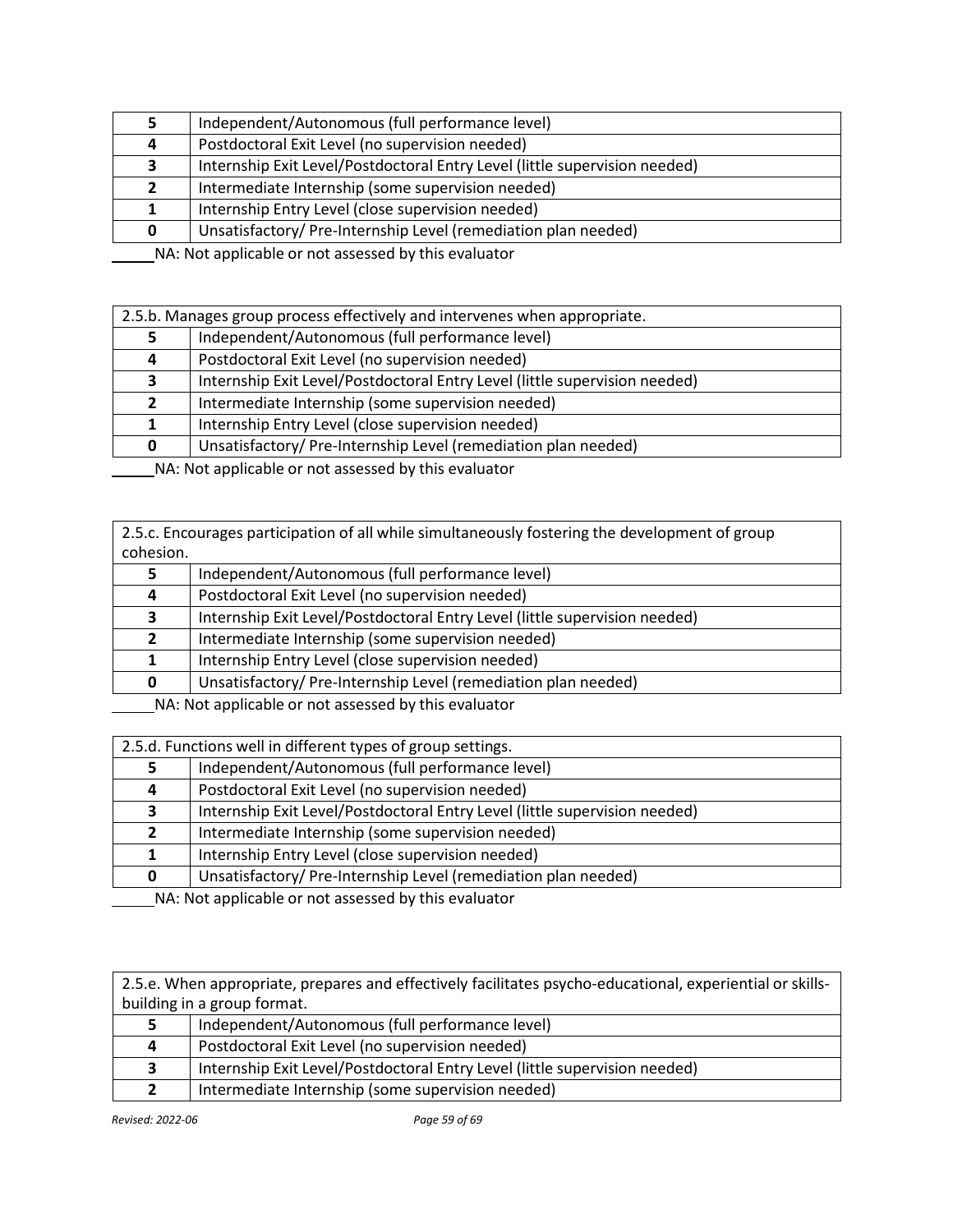| Internship Entry Level (close supervision needed)             |
|---------------------------------------------------------------|
| Unsatisfactory/Pre-Internship Level (remediation plan needed) |
|                                                               |

| 2.5.f. Demonstrates firm understanding of group theory and didactic materials presented. |                                                                            |
|------------------------------------------------------------------------------------------|----------------------------------------------------------------------------|
|                                                                                          | Independent/Autonomous (full performance level)                            |
|                                                                                          | Postdoctoral Exit Level (no supervision needed)                            |
| э.                                                                                       | Internship Exit Level/Postdoctoral Entry Level (little supervision needed) |
|                                                                                          | Intermediate Internship (some supervision needed)                          |
|                                                                                          | Internship Entry Level (close supervision needed)                          |
| 0                                                                                        | Unsatisfactory/Pre-Internship Level (remediation plan needed)              |
| NA . Net explicable as set essessed but this supporter                                   |                                                                            |

\_\_\_\_\_\_NA: Not applicable or not assessed by this evaluator

<u> 1989 - Andrea Barbara, Amerikaansk politiker (d. 1989)</u>

# Comments:

# **Objective 2.6. Cultural Competence**

2.6.a. Understands importance of establishing rapport, historical trauma, effects of oppression on individuals and groups, effectiveness of different therapeutic styles and models and different worldviews.

|   | Independent/Autonomous (full performance level)                                                                                                                                                                                 |
|---|---------------------------------------------------------------------------------------------------------------------------------------------------------------------------------------------------------------------------------|
| 4 | Postdoctoral Exit Level (no supervision needed)                                                                                                                                                                                 |
|   | Internship Exit Level/Postdoctoral Entry Level (little supervision needed)                                                                                                                                                      |
|   | Intermediate Internship (some supervision needed)                                                                                                                                                                               |
|   | Internship Entry Level (close supervision needed)                                                                                                                                                                               |
|   | Unsatisfactory/Pre-Internship Level (remediation plan needed)                                                                                                                                                                   |
|   | $\sim$ . The set of the set of the set of the set of the set of the set of the set of the set of the set of the set of the set of the set of the set of the set of the set of the set of the set of the set of the set of the s |

MA: Not applicable or not assessed by this evaluator

#### Comments:

*Revised: 2022-06 Page 60 of 69*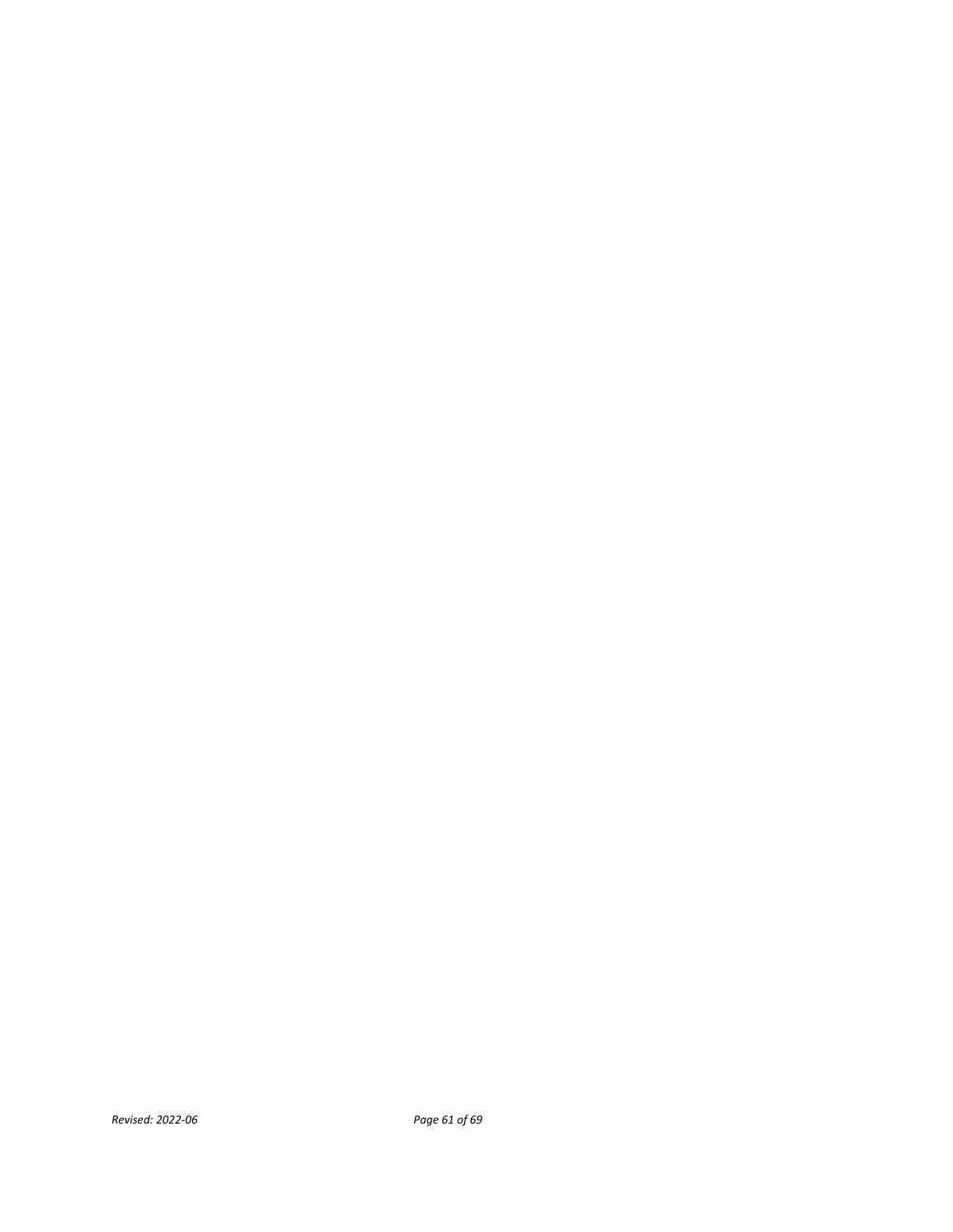# **Goal 3. Constructive Consultation and Supervision and Program Evaluation**

# **Objective 3.1. Effective consultation and communication**

| 3.1.a. Communicates concerns and recommendations clearly, both orally and in written form. |                                                                            |
|--------------------------------------------------------------------------------------------|----------------------------------------------------------------------------|
|                                                                                            | Independent/Autonomous (full performance level)                            |
|                                                                                            | Postdoctoral Exit Level (no supervision needed)                            |
|                                                                                            | Internship Exit Level/Postdoctoral Entry Level (little supervision needed) |
|                                                                                            | Intermediate Internship (some supervision needed)                          |
|                                                                                            | Internship Entry Level (close supervision needed)                          |
| 0                                                                                          | Unsatisfactory/Pre-Internship Level (remediation plan needed)              |
| MA . Materializable concert concertable this confliction                                   |                                                                            |

NA: Not applicable or not assessed by this evaluator

3.1.b. Offers useful feedback in clinical team meetings, in consultation with outside agencies and the public.

|   | Independent/Autonomous (full performance level)                            |
|---|----------------------------------------------------------------------------|
| 4 | Postdoctoral Exit Level (no supervision needed)                            |
|   | Internship Exit Level/Postdoctoral Entry Level (little supervision needed) |
|   | Intermediate Internship (some supervision needed)                          |
|   | Internship Entry Level (close supervision needed)                          |
|   | Unsatisfactory/Pre-Internship Level (remediation plan needed)              |
|   |                                                                            |

NA: Not applicable or not assessed by this evaluator

3.1.c. Conceptualizes effectiveness of programs and interventions and can communicate targets for change.

|                                                      | Independent/Autonomous (full performance level)                            |
|------------------------------------------------------|----------------------------------------------------------------------------|
| 4                                                    | Postdoctoral Exit Level (no supervision needed)                            |
|                                                      | Internship Exit Level/Postdoctoral Entry Level (little supervision needed) |
|                                                      | Intermediate Internship (some supervision needed)                          |
|                                                      | Internship Entry Level (close supervision needed)                          |
|                                                      | Unsatisfactory/Pre-Internship Level (remediation plan needed)              |
| NA . Not applicable as not accorded butbic qualupter |                                                                            |

| 3.1.d. Demonstrates awareness of ethical guidelines pertaining to consultation. |                                                                            |
|---------------------------------------------------------------------------------|----------------------------------------------------------------------------|
|                                                                                 | Independent/Autonomous (full performance level)                            |
| 4                                                                               | Postdoctoral Exit Level (no supervision needed)                            |
|                                                                                 | Internship Exit Level/Postdoctoral Entry Level (little supervision needed) |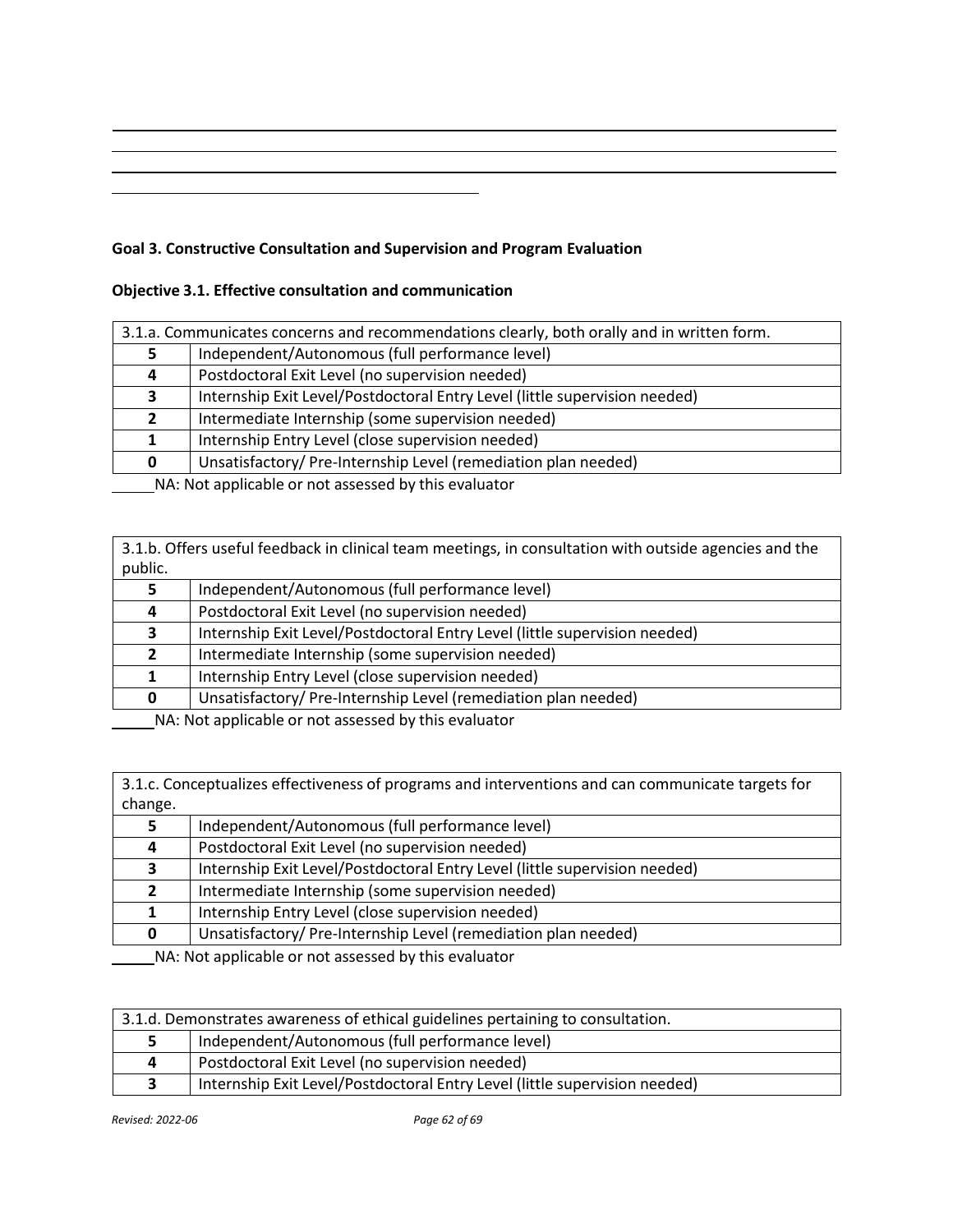|                                                                 | Intermediate Internship (some supervision needed)             |
|-----------------------------------------------------------------|---------------------------------------------------------------|
|                                                                 | Internship Entry Level (close supervision needed)             |
|                                                                 | Unsatisfactory/Pre-Internship Level (remediation plan needed) |
| <b>ALA ALALA CONFEDERATION CONTENTS OF ALALA AREA CONTENTS.</b> |                                                               |

Comments:

# **Objective 3.2. Effective supervision**

| 3.2.a. Within peer supervision and peer review, able to provide constructive feedback, supervisory |                                                                            |
|----------------------------------------------------------------------------------------------------|----------------------------------------------------------------------------|
| suggestions, and supervisee skills and shortcomings.                                               |                                                                            |
|                                                                                                    | Independent/Autonomous (full performance level)                            |
| 4                                                                                                  | Postdoctoral Exit Level (no supervision needed)                            |
|                                                                                                    | Internship Exit Level/Postdoctoral Entry Level (little supervision needed) |
| $\mathbf{2}$                                                                                       | Intermediate Internship (some supervision needed)                          |
|                                                                                                    | Internship Entry Level (close supervision needed)                          |
|                                                                                                    | Unsatisfactory/Pre-Internship Level (remediation plan needed)              |

NA: Not applicable or not assessed by this evaluator

| 3.2.b. Demonstrates awareness of ethical guidelines pertaining to supervision. |                                                                            |
|--------------------------------------------------------------------------------|----------------------------------------------------------------------------|
|                                                                                | Independent/Autonomous (full performance level)                            |
| 4                                                                              | Postdoctoral Exit Level (no supervision needed)                            |
|                                                                                | Internship Exit Level/Postdoctoral Entry Level (little supervision needed) |
|                                                                                | Intermediate Internship (some supervision needed)                          |
|                                                                                | Internship Entry Level (close supervision needed)                          |
| 0                                                                              | Unsatisfactory/Pre-Internship Level (remediation plan needed)              |

| 3.2.c. Able to articulate models and/or philosophies of supervision and relevant research. |                                                                            |
|--------------------------------------------------------------------------------------------|----------------------------------------------------------------------------|
|                                                                                            | Independent/Autonomous (full performance level)                            |
| $\mathbf{a}$                                                                               | Postdoctoral Exit Level (no supervision needed)                            |
|                                                                                            | Internship Exit Level/Postdoctoral Entry Level (little supervision needed) |
|                                                                                            | Intermediate Internship (some supervision needed)                          |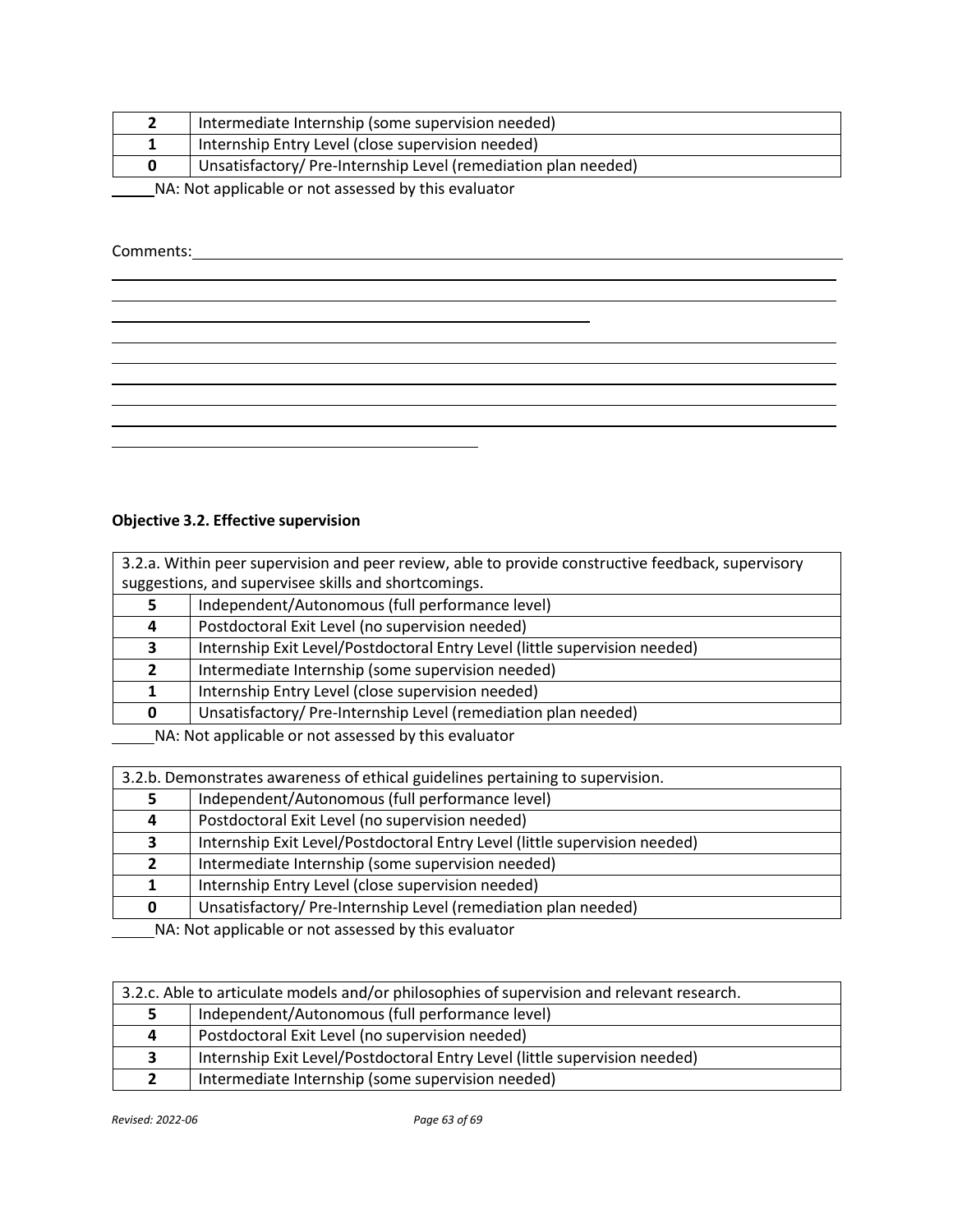| Internship Entry Level (close supervision needed)             |
|---------------------------------------------------------------|
|                                                               |
|                                                               |
| Unsatisfactory/Pre-Internship Level (remediation plan needed) |

Comments:

#### **Objective 3.3. Theories and Methods of Program Evaluation**

| 3.3.a. Developed expected skills in knowledge of evaluation of a program or an intervention (at the<br>individual or group level). |                                                                            |
|------------------------------------------------------------------------------------------------------------------------------------|----------------------------------------------------------------------------|
|                                                                                                                                    | Independent/Autonomous (full performance level)                            |
|                                                                                                                                    | Postdoctoral Exit Level (no supervision needed)                            |
| ર                                                                                                                                  | Internship Exit Level/Postdoctoral Entry Level (little supervision needed) |
| 2                                                                                                                                  | Intermediate Internship (some supervision needed)                          |
|                                                                                                                                    | Internship Entry Level (close supervision needed)                          |
|                                                                                                                                    | Unsatisfactory/Pre-Internship Level (remediation plan needed)              |
|                                                                                                                                    |                                                                            |

 $\overline{\phantom{a}}$ 

**NA: Not applicable or not assessed by this evaluator** 

#### Comments:

# **Objective 3.4. Cultural Competence within Consultation, Supervision and Program Evaluation**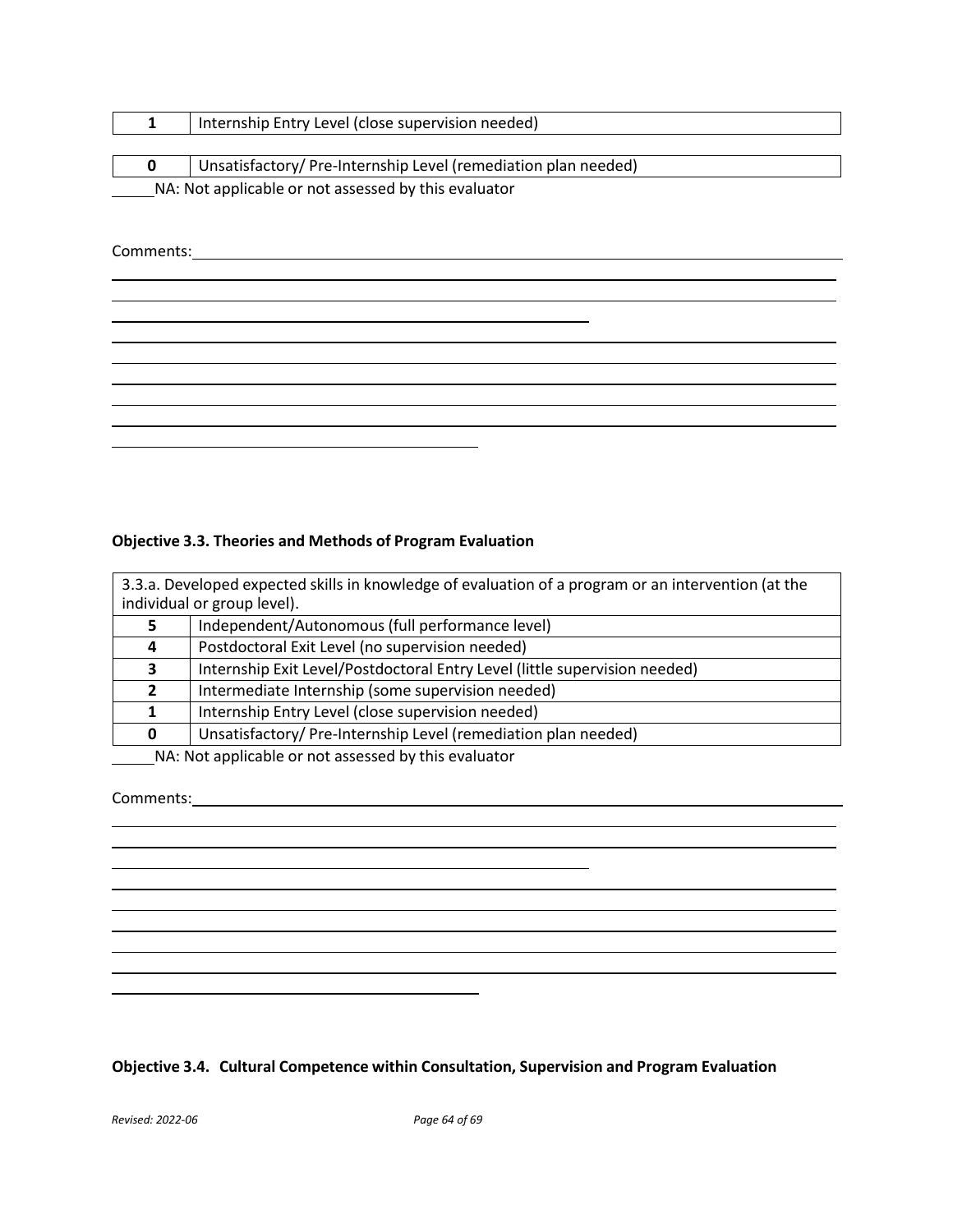| 3.4.a. Expresses knowledge and awareness of cultural diversity issues within peer supervision, |                                                 |  |
|------------------------------------------------------------------------------------------------|-------------------------------------------------|--|
| consultation and in evaluation of a program or intervention.                                   |                                                 |  |
|                                                                                                | Independent/Autonomous (full performance level) |  |
|                                                                                                | Postdoctoral Exit Level (no supervision needed) |  |

|   | Internship Exit Level/Postdoctoral Entry Level (little supervision needed) |
|---|----------------------------------------------------------------------------|
|   | Intermediate Internship (some supervision needed)                          |
|   | Internship Entry Level (close supervision needed)                          |
| o | Unsatisfactory/Pre-Internship Level (remediation plan needed)              |
|   |                                                                            |

|  |  |  |  | 3.4.b. Demonstrates competence in providing feedback in report-writing through peer review,  |
|--|--|--|--|----------------------------------------------------------------------------------------------|
|  |  |  |  | s especially psychological testing and limitations based on cultural differences from norms. |
|  |  |  |  |                                                                                              |

|                                                          | Independent/Autonomous (full performance level)                            |  |  |
|----------------------------------------------------------|----------------------------------------------------------------------------|--|--|
| 4                                                        | Postdoctoral Exit Level (no supervision needed)                            |  |  |
|                                                          | Internship Exit Level/Postdoctoral Entry Level (little supervision needed) |  |  |
|                                                          | Intermediate Internship (some supervision needed)                          |  |  |
|                                                          | Internship Entry Level (close supervision needed)                          |  |  |
| 0                                                        | Unsatisfactory/Pre-Internship Level (remediation plan needed)              |  |  |
| MA : Matematicalde en note excessed localité en el caten |                                                                            |  |  |

NA: Not applicable or not assessed by this evaluator

# Comments:

#### **Goal 4. Ethics and Professional Behavior**

#### **Objective 4.1. Respectful Relationships and Cooperation with Other Disciplines**

|                  | 4.1.a. Makes contributions to a team.                                      |  |  |  |
|------------------|----------------------------------------------------------------------------|--|--|--|
| 5                | Independent/Autonomous (full performance level)                            |  |  |  |
| 4                | Postdoctoral Exit Level (no supervision needed)                            |  |  |  |
| 3                | Internship Exit Level/Postdoctoral Entry Level (little supervision needed) |  |  |  |
| $\overline{2}$   | Intermediate Internship (some supervision needed)                          |  |  |  |
| 1                | Internship Entry Level (close supervision needed)                          |  |  |  |
| 0                | Unsatisfactory/Pre-Internship Level (remediation plan needed)              |  |  |  |
| Revised: 2022-06 | Page 65 of 69                                                              |  |  |  |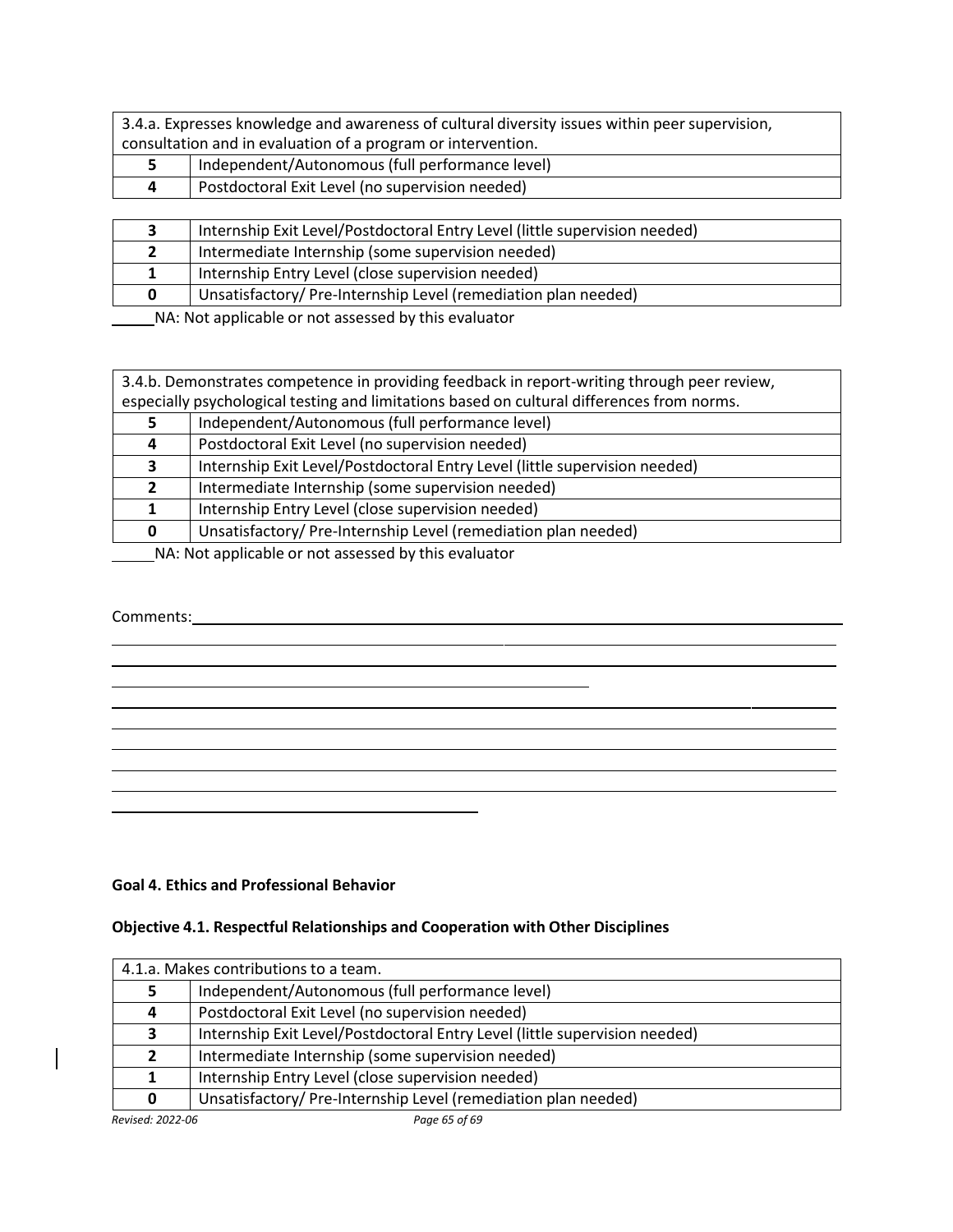Independent/Autonomous (full performance level)

4.1.b. Works effectively with others. Resolves differences in a way that promotes quality work and fosters working relationships.

| 4 | Postdoctoral Exit Level (no supervision needed)                            |
|---|----------------------------------------------------------------------------|
|   | Internship Exit Level/Postdoctoral Entry Level (little supervision needed) |
|   | Intermediate Internship (some supervision needed)                          |
|   | Internship Entry Level (close supervision needed)                          |
| 0 | Unsatisfactory/Pre-Internship Level (remediation plan needed)              |

NA: Not applicable or not assessed by this evaluator

4.1.c. Respectful relationships and cooperation with other disciplines. Able to work well with other professional disciplines.

|                                                      | Independent/Autonomous (full performance level)                            |  |  |
|------------------------------------------------------|----------------------------------------------------------------------------|--|--|
| 4                                                    | Postdoctoral Exit Level (no supervision needed)                            |  |  |
|                                                      | Internship Exit Level/Postdoctoral Entry Level (little supervision needed) |  |  |
|                                                      | Intermediate Internship (some supervision needed)                          |  |  |
|                                                      | Internship Entry Level (close supervision needed)                          |  |  |
| 0                                                    | Unsatisfactory/Pre-Internship Level (remediation plan needed)              |  |  |
| NA . Net enalizable as not essessed buthis such star |                                                                            |  |  |

# NA: Not applicable or not assessed by this evaluator

#### Comments:

**Objective 4.2. Ethical behavior**

| 4.2.a. Familiar with ethics and relevant state law and consistently applies this to practice. |                                                                            |  |  |
|-----------------------------------------------------------------------------------------------|----------------------------------------------------------------------------|--|--|
|                                                                                               | Independent/Autonomous (full performance level)                            |  |  |
| 4                                                                                             | Postdoctoral Exit Level (no supervision needed)                            |  |  |
|                                                                                               | Internship Exit Level/Postdoctoral Entry Level (little supervision needed) |  |  |
|                                                                                               | Intermediate Internship (some supervision needed)                          |  |  |
|                                                                                               | Internship Entry Level (close supervision needed)                          |  |  |
|                                                                                               | Unsatisfactory/Pre-Internship Level (remediation plan needed)              |  |  |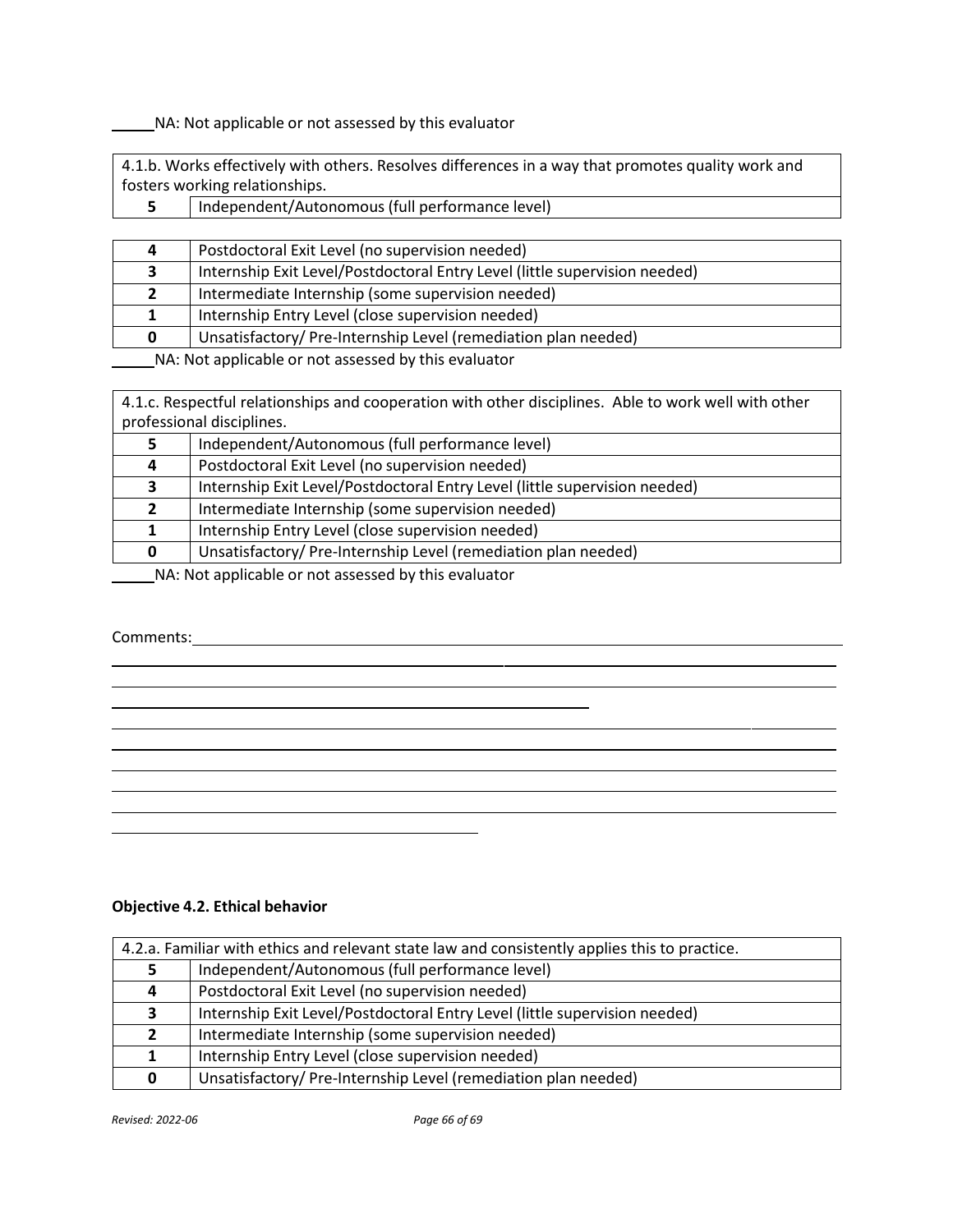| 4.2.b. Maintains appropriate professional boundaries. |                                                                            |  |  |
|-------------------------------------------------------|----------------------------------------------------------------------------|--|--|
|                                                       | Independent/Autonomous (full performance level)                            |  |  |
| 4                                                     | Postdoctoral Exit Level (no supervision needed)                            |  |  |
|                                                       | Internship Exit Level/Postdoctoral Entry Level (little supervision needed) |  |  |

|  | Intermediate Internship (some supervision needed)             |  |  |
|--|---------------------------------------------------------------|--|--|
|  | Internship Entry Level (close supervision needed)             |  |  |
|  | Unsatisfactory/Pre-Internship Level (remediation plan needed) |  |  |
|  |                                                               |  |  |

**NA: Not applicable or not assessed by this evaluator** 

| 4.2.c. Seeks consultation regarding ethical dilemmas as they arise. |                                                                            |  |  |
|---------------------------------------------------------------------|----------------------------------------------------------------------------|--|--|
|                                                                     | Independent/Autonomous (full performance level)                            |  |  |
| 4                                                                   | Postdoctoral Exit Level (no supervision needed)                            |  |  |
| 3                                                                   | Internship Exit Level/Postdoctoral Entry Level (little supervision needed) |  |  |
|                                                                     | Intermediate Internship (some supervision needed)                          |  |  |
|                                                                     | Internship Entry Level (close supervision needed)                          |  |  |
| 0                                                                   | Unsatisfactory/Pre-Internship Level (remediation plan needed)              |  |  |
| NA: Not applicable or not accossed by this evaluator                |                                                                            |  |  |

NA: Not applicable or not assessed by this evaluator

#### Comments:



# **Objective 4.3. Administrative competence and appropriate documentation**

| 4.3.a. Able to prioritize and complete administrative tasks and paperwork in ways that meet agency |                                                                            |  |  |
|----------------------------------------------------------------------------------------------------|----------------------------------------------------------------------------|--|--|
| standards and promote quality of service.                                                          |                                                                            |  |  |
|                                                                                                    | Independent/Autonomous (full performance level)                            |  |  |
| 4                                                                                                  | Postdoctoral Exit Level (no supervision needed)                            |  |  |
|                                                                                                    | Internship Exit Level/Postdoctoral Entry Level (little supervision needed) |  |  |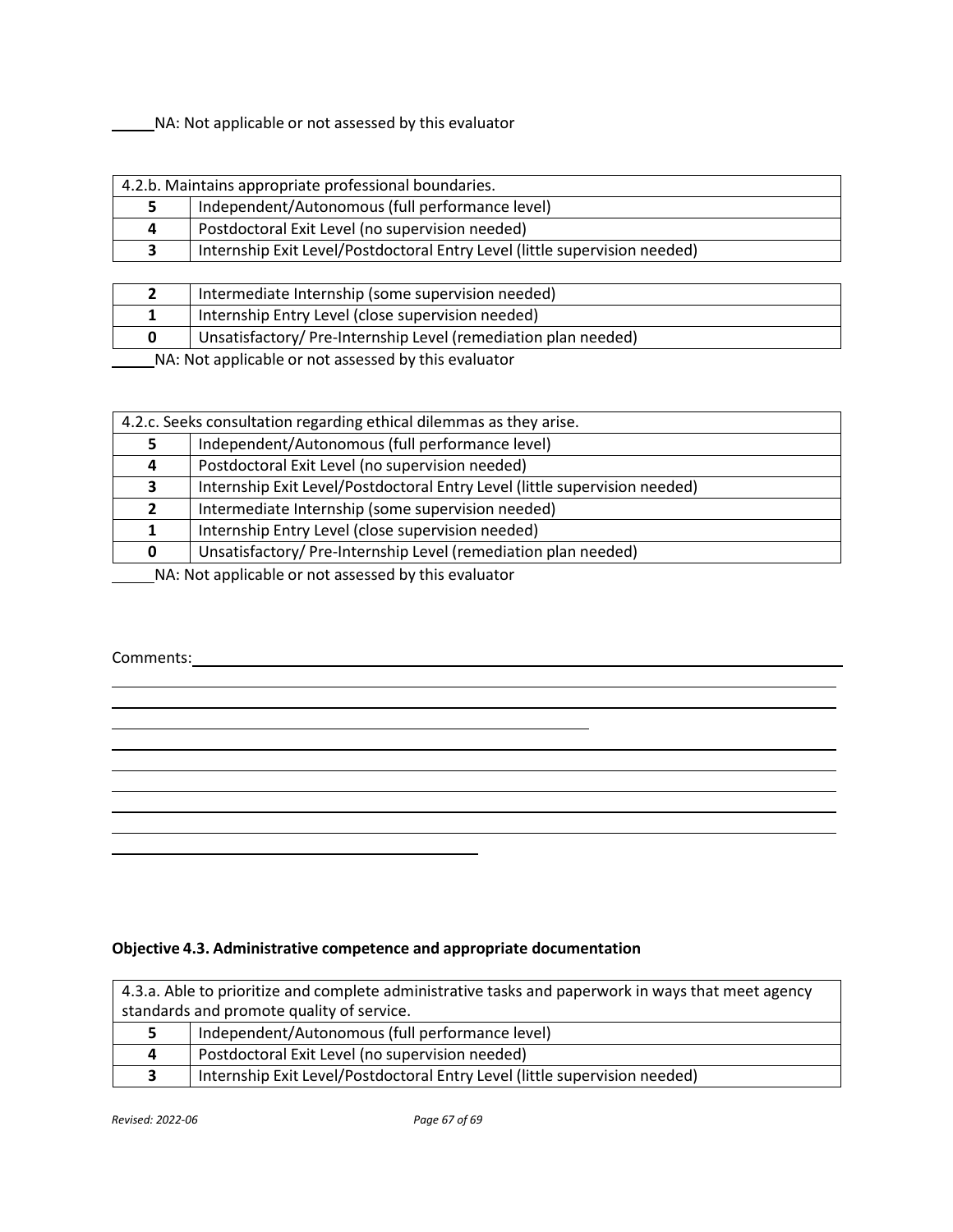|  | Intermediate Internship (some supervision needed)             |
|--|---------------------------------------------------------------|
|  | Internship Entry Level (close supervision needed)             |
|  | Unsatisfactory/Pre-Internship Level (remediation plan needed) |
|  |                                                               |

4.3.b. Abides by principles of confidentiality and behaves in manner fully consistent with HIPAA guidelines.

| _____ |                                                 |
|-------|-------------------------------------------------|
|       | Independent/Autonomous (full performance level) |
|       |                                                 |

| 4 | Postdoctoral Exit Level (no supervision needed)                            |
|---|----------------------------------------------------------------------------|
|   | Internship Exit Level/Postdoctoral Entry Level (little supervision needed) |
|   | Intermediate Internship (some supervision needed)                          |
|   | Internship Entry Level (close supervision needed)                          |
| 0 | Unsatisfactory/Pre-Internship Level (remediation plan needed)              |
|   |                                                                            |

NA: Not applicable or not assessed by this evaluator

| 4.3.c. Demonstrates time management skills in managing multiple expectations. |                                                                            |  |
|-------------------------------------------------------------------------------|----------------------------------------------------------------------------|--|
|                                                                               | Independent/Autonomous (full performance level)                            |  |
| Д                                                                             | Postdoctoral Exit Level (no supervision needed)                            |  |
|                                                                               | Internship Exit Level/Postdoctoral Entry Level (little supervision needed) |  |
| 2                                                                             | Intermediate Internship (some supervision needed)                          |  |
|                                                                               | Internship Entry Level (close supervision needed)                          |  |
| 0                                                                             | Unsatisfactory/Pre-Internship Level (remediation plan needed)              |  |

\_\_\_\_\_\_NA: Not applicable or not assessed by this evaluator

<u> 1989 - Johann Barn, mars eta bainar eta idazlea (h. 1989).</u>

Comments: <u>comments:</u> comments: comments: comments: comments: comments: comments: comments: comments: comments: comments: comments: comments: comments: comments: comments: comments: comments: comments: comments: comments:

# **Objective 4.4. Professional demeanor and identity**

| 4.4.a. Sees self as a professional and is confident in this role. |                                                 |  |
|-------------------------------------------------------------------|-------------------------------------------------|--|
|                                                                   | Independent/Autonomous (full performance level) |  |
|                                                                   | Postdoctoral Exit Level (no supervision needed) |  |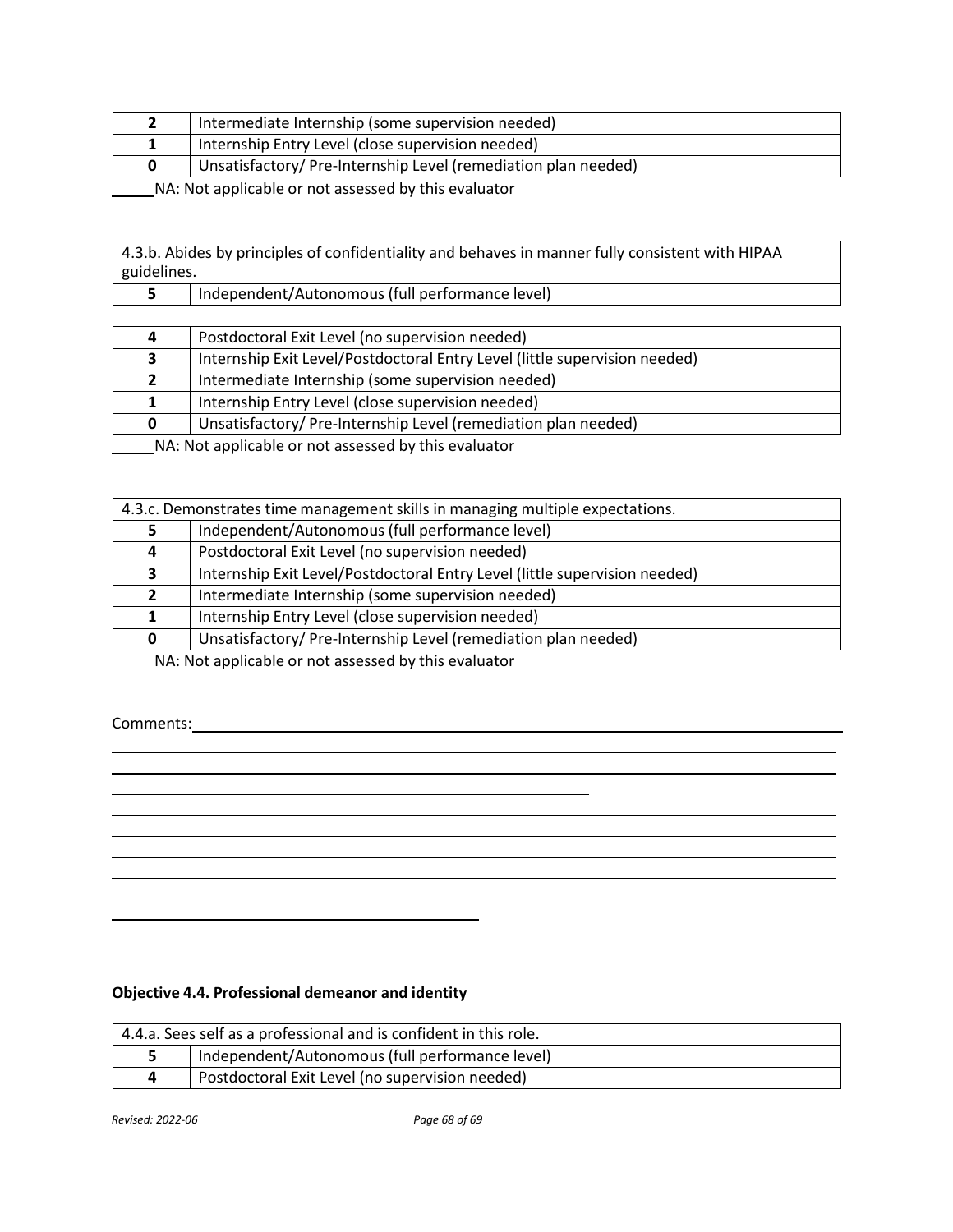|                                                      | Internship Exit Level/Postdoctoral Entry Level (little supervision needed) |  |
|------------------------------------------------------|----------------------------------------------------------------------------|--|
|                                                      | Intermediate Internship (some supervision needed)                          |  |
|                                                      | Internship Entry Level (close supervision needed)                          |  |
| 0                                                    | Unsatisfactory/ Pre-Internship Level (remediation plan needed)             |  |
| NA: Not applicable or not assessed by this evaluator |                                                                            |  |

| 4.4.b. Able to convey a sense of confidence and professionalism to others. |                                                 |  |  |
|----------------------------------------------------------------------------|-------------------------------------------------|--|--|
|                                                                            | Independent/Autonomous (full performance level) |  |  |
| 4                                                                          | Postdoctoral Exit Level (no supervision needed) |  |  |
| Internship Exit Level/Postdoctoral Entry Level (little supervision needed) |                                                 |  |  |

| Intermediate Internship (some supervision needed)             |
|---------------------------------------------------------------|
| Internship Entry Level (close supervision needed)             |
| Unsatisfactory/Pre-Internship Level (remediation plan needed) |

#### Comments:

# **Objective 4.5. Cultural Competence**

| 4.5.a. Recognizes the tension between professional expectations and the conflicts that may arise in |                                                                            |  |
|-----------------------------------------------------------------------------------------------------|----------------------------------------------------------------------------|--|
| different cultural settings (worldviews, ways of perceiving mental health problems, appropriateness |                                                                            |  |
| of gift-giving) and practices effective and appropriate means of addressing the tension.            |                                                                            |  |
|                                                                                                     | Independent/Autonomous (full performance level)                            |  |
| 4                                                                                                   | Postdoctoral Exit Level (no supervision needed)                            |  |
| 3.                                                                                                  | Internship Exit Level/Postdoctoral Entry Level (little supervision needed) |  |
| $\mathbf{2}$                                                                                        | Intermediate Internship (some supervision needed)                          |  |
|                                                                                                     | Internship Entry Level (close supervision needed)                          |  |
| 0                                                                                                   | Unsatisfactory/Pre-Internship Level (remediation plan needed)              |  |
| $NA$ Not annicable or not assessed by this evaluator                                                |                                                                            |  |

 $\overline{\phantom{a}}$ 

and the control of the control of the control of the control of the control of the control of the control of the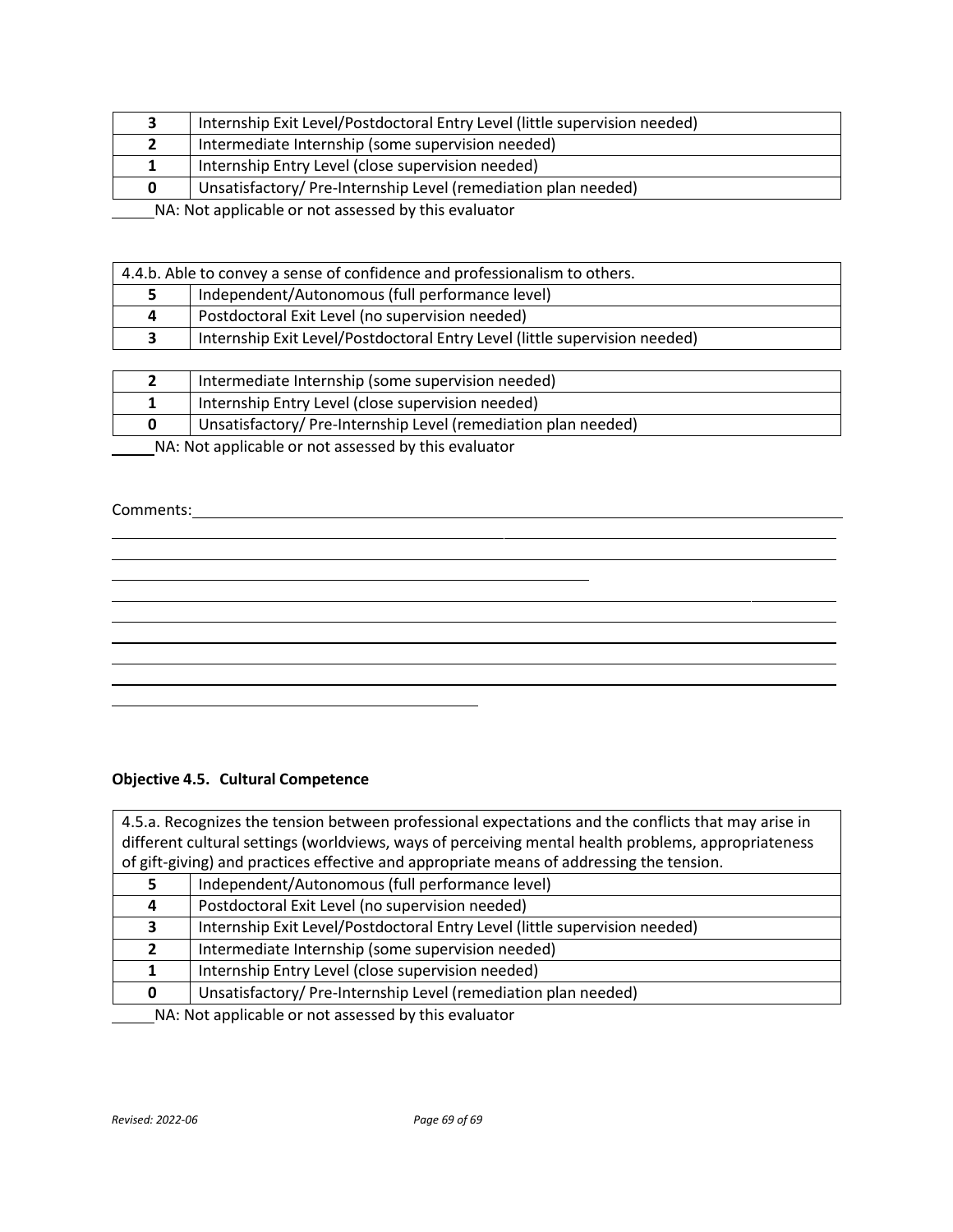4.5.b. Displays awareness of possible tension in the supervisory relationship related to differences between supervisor and supervisee (culture, gender, privilege/class, race and so on) and is available for a dialogue with the supervisor and others in order to find/create safe places to address any such tensions

| 5                                                                                                              | Independent/Autonomous (full performance level)                            |
|----------------------------------------------------------------------------------------------------------------|----------------------------------------------------------------------------|
| 4                                                                                                              | Postdoctoral Exit Level (no supervision needed)                            |
| 3                                                                                                              | Internship Exit Level/Postdoctoral Entry Level (little supervision needed) |
|                                                                                                                | Intermediate Internship (some supervision needed)                          |
|                                                                                                                | Internship Entry Level (close supervision needed)                          |
| 0                                                                                                              | Unsatisfactory/Pre-Internship Level (remediation plan needed)              |
| 그 아이들은 그 사람들은 그 사람들은 그 사람들을 지르며 그 사람들을 지르며 그 사람들을 지르며 그 사람들을 지르며 그 사람들을 지르며 그 사람들을 지르며 그 사람들을 지르며 그 사람들을 지르며 그 |                                                                            |

NA: Not applicable or not assessed by this evaluator

#### Comments: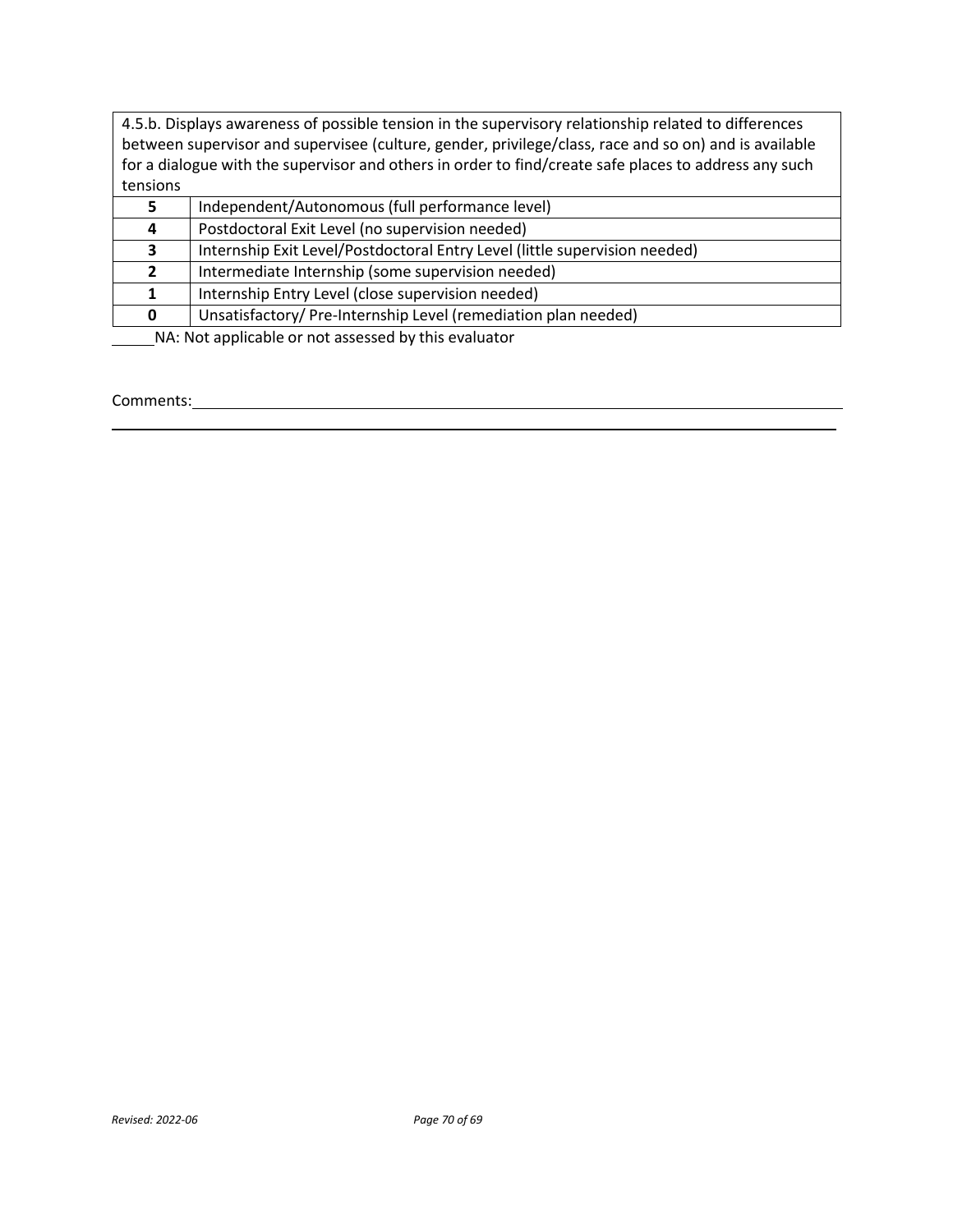# **Competency rating tally:**

**December 31** By December 31<sup>st</sup>, no more than 25% of competencies (nineteen total) will be rated below a 2 for a doctoral psychology intern, or below a 3 for a post-doctoral fellow.

April 30 By April 30<sup>th</sup>, no more than 15% of competencies (eleven total) will be rated below a 2 for a doctoral psychology intern, or below a 3 for a post-doctoral fellow.

**August 31** By end of internship year, no competencies will be rated below a 3 for a doctoral psychology intern, or below a 4 for a post-doctoral fellow.